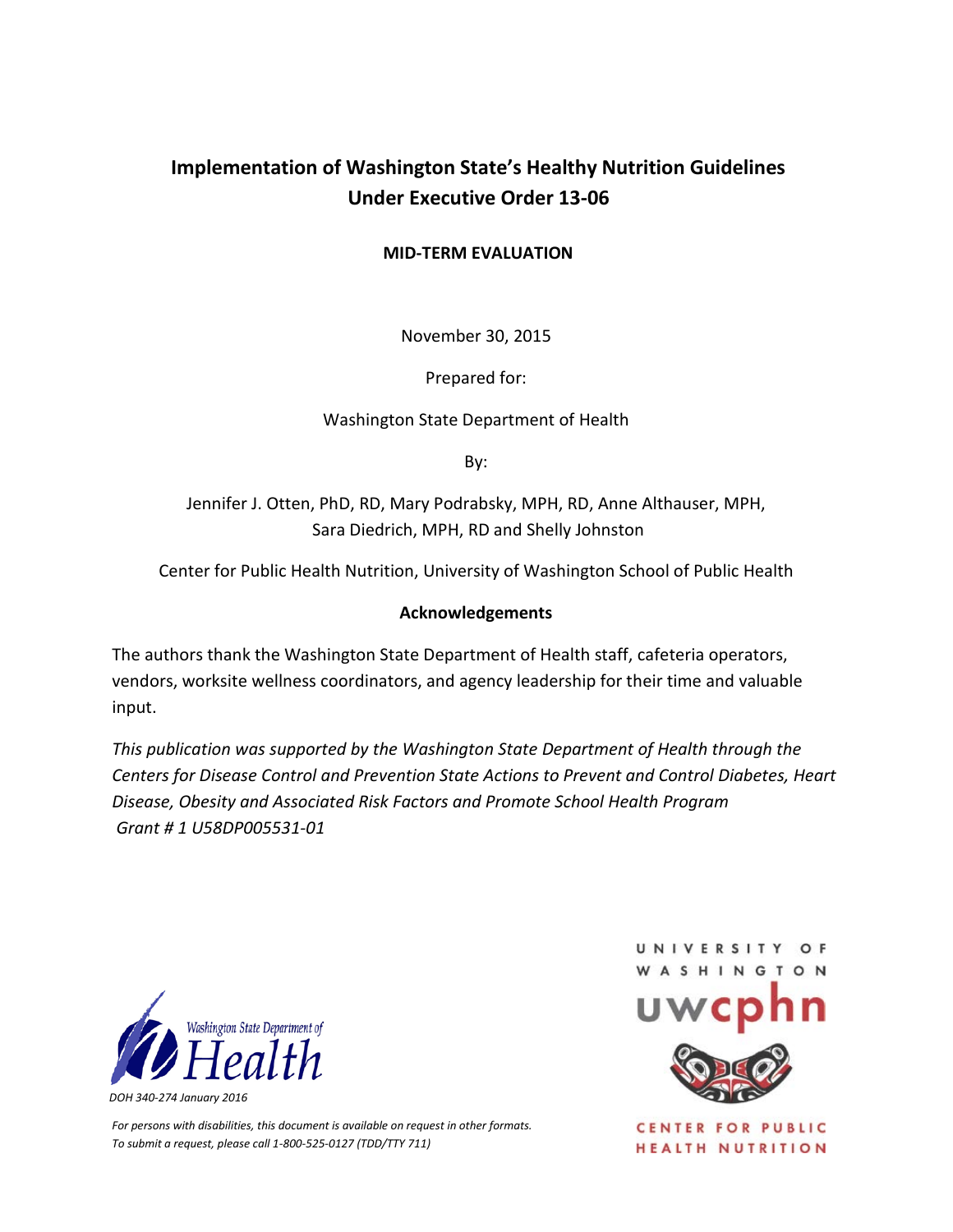# **Table of Contents**

| Additional Criteria: Beverages, Food Components, and Behavioral Economics Strategies 20 |
|-----------------------------------------------------------------------------------------|
|                                                                                         |
|                                                                                         |
|                                                                                         |
|                                                                                         |
|                                                                                         |
|                                                                                         |
|                                                                                         |
|                                                                                         |
|                                                                                         |
|                                                                                         |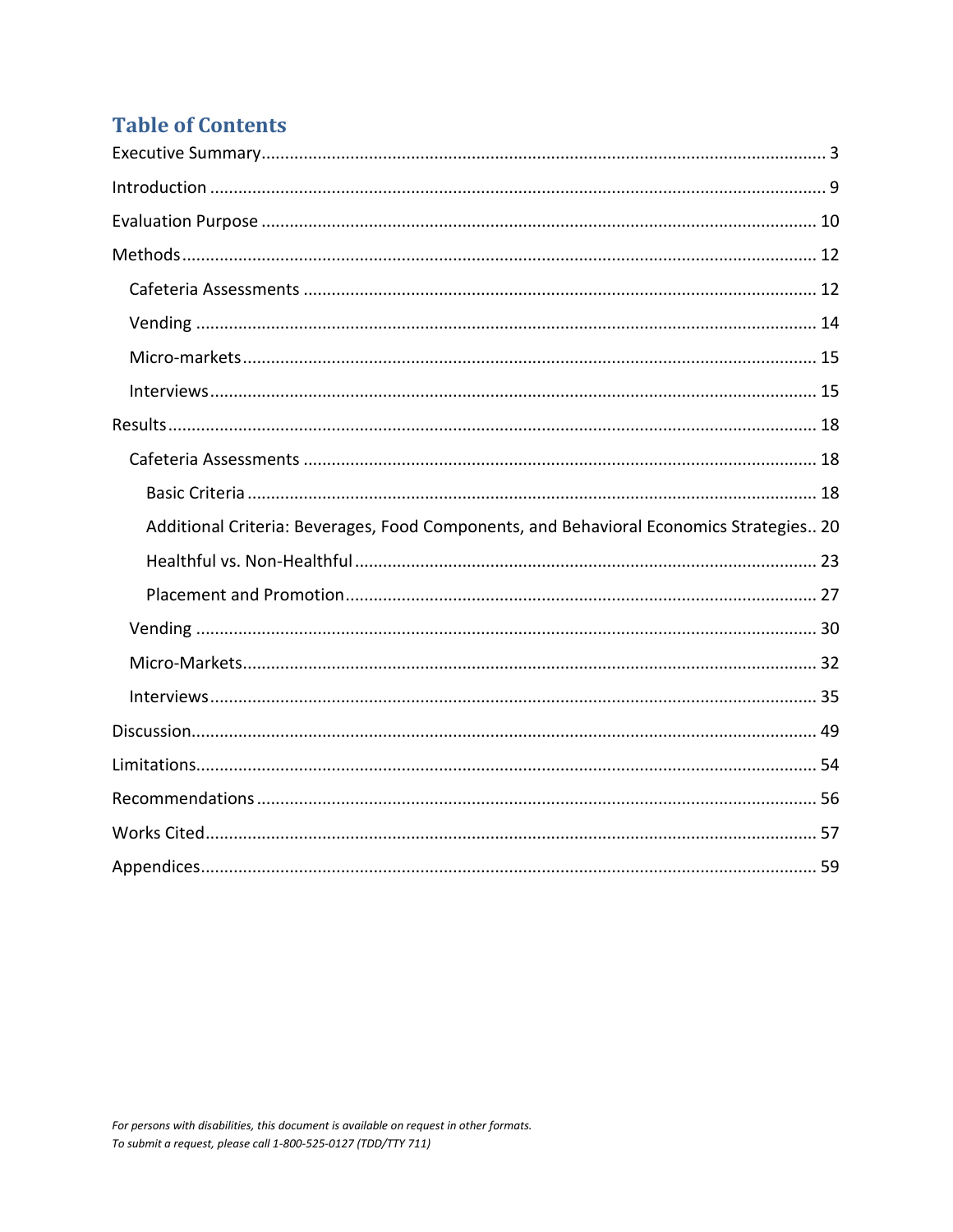## <span id="page-2-0"></span>**Executive Summary**

#### **OVERVIEW**

In 2013, Washington Governor Jay Inslee signed Executive Order 13-06 (EO), *Improving the Health and Productivity of State Employees and Access to Healthy Foods in State Facilities,*  making Washington the first state to adopt a comprehensive approach to increase access to healthier food on state property and facilities. The EO will potentially affect 46 agencies, boards and commissions encompassed in the Executive Cabinet and Small Cabinet agencies, and an estimated 73,000 state employees and clients served in institutional settings. A key requirement of the Order is that all state executive agencies adopt and implement food service guidelines that meet the Washington State Department of Health's (WA DOH) Healthy Nutrition Guidelines (HNG), which are based on the 2010 Dietary Guidelines for Americans. These guidelines include criteria to ensure that healthy options are available in cafeterias, on-site retail venues, vending machines, meetings and events, and institutional food service sites. Implementation of the HNG began on July 1, 2014, and full implementation is to be achieved by December 31, 2016.

In 2014, WA DOH contracted with the University of Washington, Center for Public Health Nutrition (CPHN) to assist in developing and conducting an evaluation of implementation of the HNG. This mid-implementation evaluation is a follow-up to the baseline evaluation, conducted by CPHN during the summer of 2014

(http://depts.washington.edu/uwcphn/pubs/documents/CPHN\_Report\_DOH\_FBSGEO\_FINAL\_2014\_09\_30\_FORP UBLICPOSTING\_000.pdf).

#### EVALUATION PURPOSE

The purpose of this mid-implementation evaluation is to assess the current food environments in order to inform continuing implementation of the HNG and future evaluation efforts, to assess change in observance of guidelines since baseline, and to make recommendations for ongoing implementation of the guidelines.

#### METHODS

This mixed-method evaluation included on-site assessments of cafeterias and micro-markets, photo analyses of vending machines, and interviews of key stakeholders. Data collection took place from July through September, 2015.

#### *Evaluation Data Sources*

- Environmental assessment of 10 cafeterias
- Photographs of vending machine contents of 97 machines (n=52 beverage machines and 45 snack machines)
- Interviews (6 cafeteria operators, 11 worksite wellness coordinators, 13 executive agency leads, and 1 other stakeholder)
- Inventory and sales data from 3 micro-markets

#### RESULTS

*For persons with disabilities, this document is available on request in other formats. To submit a request, please call 1-800-525-0127 (TDD/TTY 711)*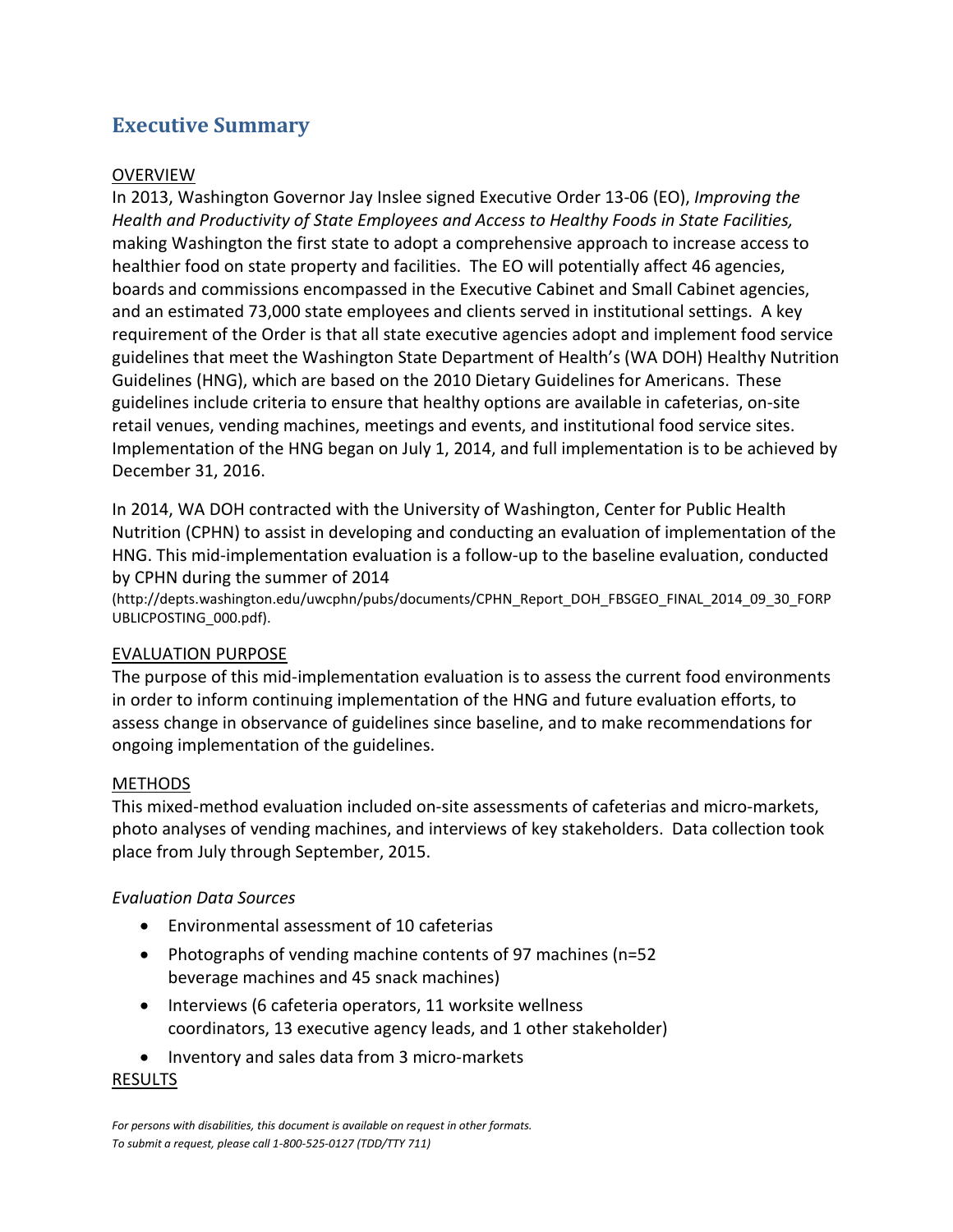Cafeterias, vending machines, and micro-market environments are not yet fully observing and in compliance with the HNG. However, progress towards *meeting* guidelines is evident and many opportunities exist for improvement.

#### *Cafeteria Assessments*

The HNG for cafeterias include basic criteria, which must be met by all sizes of cafeteria (small, medium and large), and additional criteria for beverages, food components, and behavioral economics approachesthat medium and large cafeterias select to address in order to earn additional points required. Small cafeterias are also encouraged to work on the additional criteria, but are not required to do so.

### *Healthy Nutrition Guidelines Criteria*

#### *Basic Criteria*

- While none of the cafeterias met all 9 basic criteria, all demonstrated partial observance by meeting some of the basic criteria.
- Since baseline, the most progress has been made in the areas of providing whole grains, low fat dairy products, and lean protein, and offering and promoting free water.
- All cafeterias met the basic criteria for offering whole grains, raw salad-type vegetables, lean protein options, and zero trans fats.
- Basic criteria observed by some but not all cafeterias included offering at least 3 whole or sliced fruits daily, offering at least one low-fat and one non-fat milk product, and offering and advertising the availability of free water.
- No cafeterias offered and promoted a low sodium entrée.

### *Beverages, Food Components and Behavioral Economics Criteria*

- All ten cafeterias achieved the additional criteria points required beyond those earned for observance of basic criteria. These additional points are earned across additional strategies addressing beverages, food components and behavioral economics.
	- o Beverages and Food Components
- All cafeterias met the additional criteria for no free refills of sugar sweetened beverages (SSB); offering at least one non-fried fish or seafood option per week; offering condiments, sauces, and dressings on the side; and offering smaller portions of desserts.
- Additional criteria not observed by any cafeterias included offering low fat milk as the default option for coffee service; offering only low-fat (1 %) and non-fat fluid milk; offering only 100% fruit juice; offering non-fried vegetables or fruit as the default side dish with meals; when grains are offered, making whole grain options the default for at least half of the meals; and offering yogurt with no added caloric sweeteners or labeled as reduced/less sugar.
	- o Behavioral Economics
- At least half of the cafeterias observed the following behavioral economics criteria: all healthier options of chips, cereal, yogurt, milk, soda and juice are sold at an equal or lower price than equivalent items; healthier items are placed more prominently, closer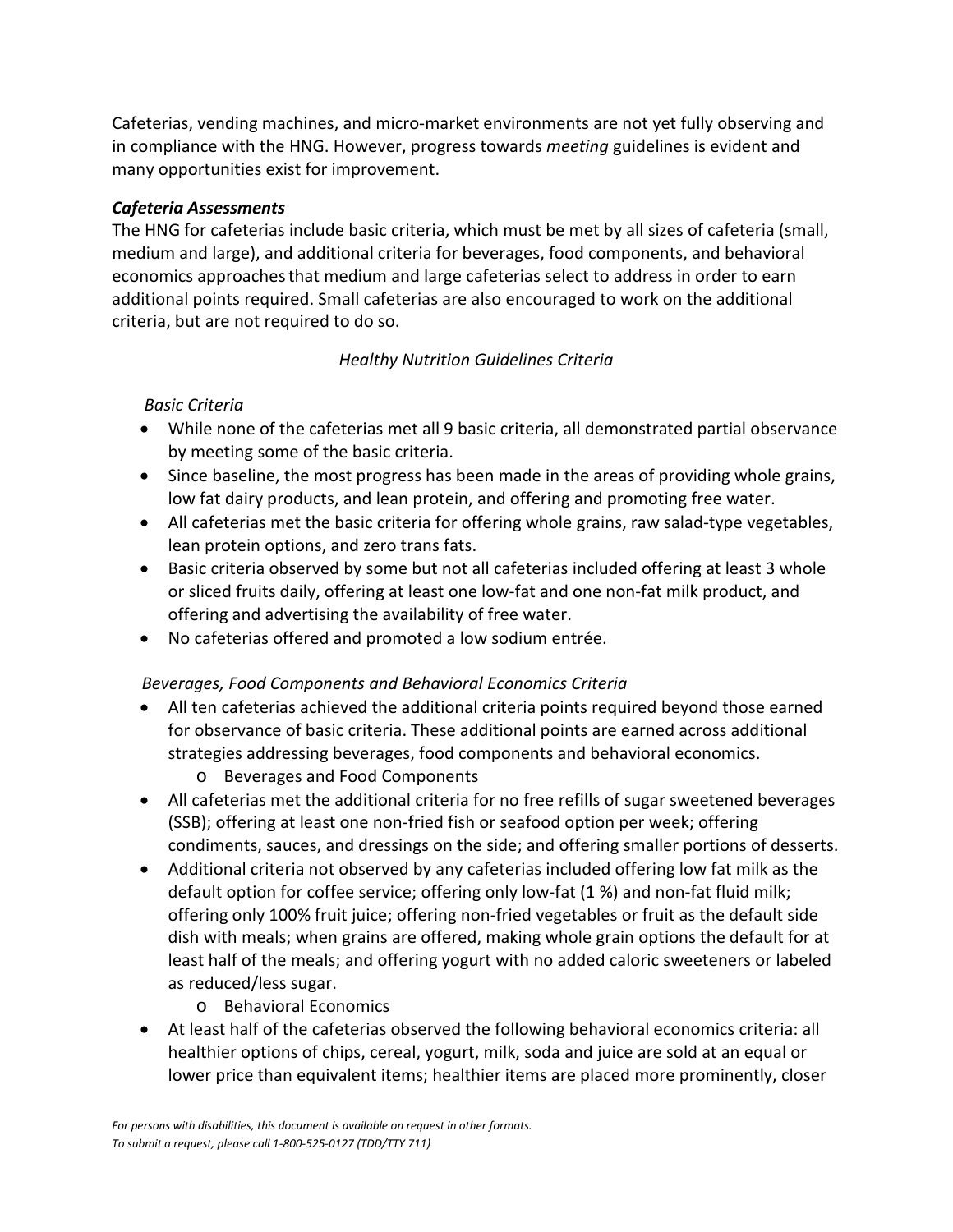to customers, at eye level; at least 75% of promotional signage is for healthier items; and there is no marketing of deep-fried options as a feature of the day.

- Behavioral economics criteria with the lowest levels of adherence included training employers to prompt customers to choose non-fried vegetables when ordering; and promoting healthier menu options via advertising, coupons, price promotions, signs, kiosks and table tents.
- No cafeterias observed the following behavioral economics criteria: employers to prompt customers to choose zero-and low-calorie beverages when ordering; listing healthier items first for each menu category; and listing zero and low-calorie beverages on the menu before sugar-sweetened beverages.

## *Proportions of Healthful Vs Non-Healthful Foods*

While these criteria are not included in the HNG, they are commonly used measures to further describe cafeteria food environments.

- At mid-implementation, over half of the cafeterias offered greater proportions (≥51%) of healthy yogurts and juice beverages compared to the non-healthful varieties. This represents an improvement since baseline.
- None of the cafeterias offered ≥51% of healthy chip or healthy milk (skim or 1%) options compared to non-healthful varieties of these food items during either time period.

### *Placement and Promotion*

These criteria are also not included in the HNG but they are commonly used measures to describe placement and promotion of healthier food items.

- Over half of the cafeterias had signs or other displays that encourage healthy eating; promoted a feature of the day or special combination meal; offered appealing fruit and vegetables that were well-lit and offered Washington-grown products.
- The following improvements were observed since baseline: six cafeterias added signs or other displays that encouraged healthy eating or healthy food choices (note: this captured both menu-related and general signage) and seven additional cafeterias offered Washington-grown products. However, three fewer cafeterias made nutrition information available on the intra/internet and three fewer placed fruit near the cash register or point of purchase.

Areas for improvement:

- More than half of the cafeterias had signs or displays that encouraged overeating (e.g. supersizing, all-you-can-eat) and almost half had signs or displays that encourage less healthy eating or less healthy food choices.
- Placement and promotion criteria with the lowest levels of adherence included the provision of nutrition information about foods served on the agency intranet/internet; indicating healthier options on the salad bar; listing standards for terms such as "healthy" and "light" when they are used to describe food offerings; posting of nutrition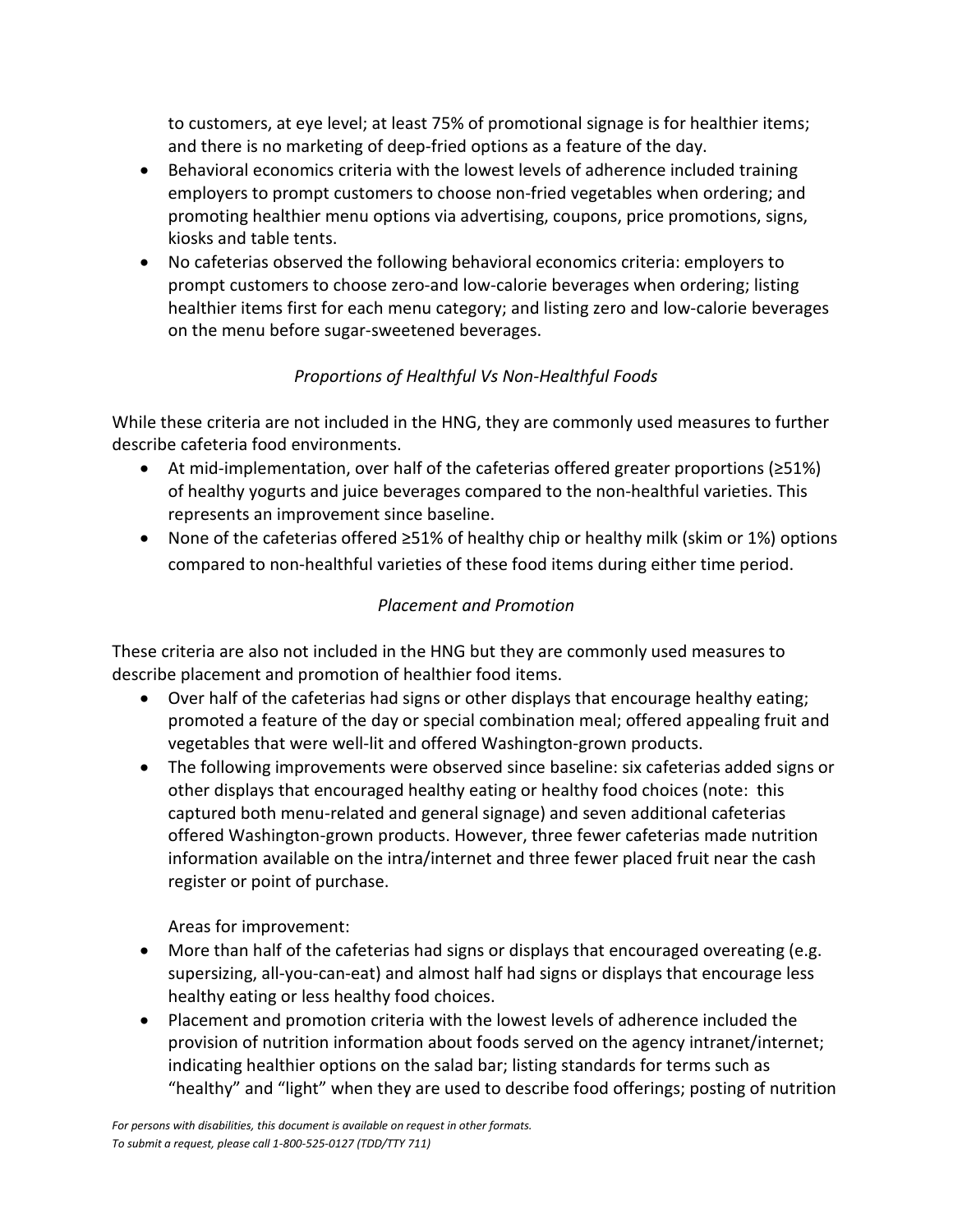information; locating fruits and vegetables near the point of purchase and promoting Washington-grown products.

#### *Vending*

- 38% of beverage machines assessed met the healthy criteria; none of the snack machines assessed met the criteria.
- The range of beverage item compliance across agencies was 26%-64%.
- The range of snack item compliance across agencies was 4%-14%.
- At baseline, the range of beverage item compliance was 13%-50%, and the range of snack item compliance was 29%-41%. (Note: baseline and mid-implementation vending machine samples were not matched).

### *Micro-Markets*

- Of the three micro-markets, two of the beverage sections, one of the entrée sections and none of the snack sections were in compliance with the guidelines.
- Compared to vending machines, micro-markets generally offered more healthy items. Micro-markets contained 28-34% healthy snacks versus vending which had only 3-14% of healthy snacks.
- The top selling snacks in micro-markets were hard boiled eggs, cheese and almonds.

### *Interviews*

### *Cafeteria Operators*

- Cafeteria operators (CO) perceive that they have an important role in offering more healthful items to employees with the end goal of improving their overall health.
- CO are not sure of the effectiveness of the guidelines so far, they acknowledge that a long-term commitment is required for improving consumer food purchasing behavior.
- CO perceive that they are fully observing the guidelines but several expressed a lack of clarity about them.
- Common barriers to implementation of the HNG include increased food cost, insufficient communication and support, lack of availability of compliant food products, and difficulty in getting product nutrition information.
- Common facilitators include internal and external support, positive response from customers, and personal motivation of the cafeteria operator.

### *Worksite Wellness Coordinators*

- Worksite wellness coordinators (WWC) expressed ambiguity about their specific role with regard to implementation of the guidelines and a need for more training about when and where the guidelines apply.
- WWC seek more support and cross-agency and peer-to-peer sharing about successes and different approaches taken in implementing the guidelines.
- WWC are interested in better data to track progress and better monitoring systems.
- Both CO and WWC acknowledged the support received from DOH staff.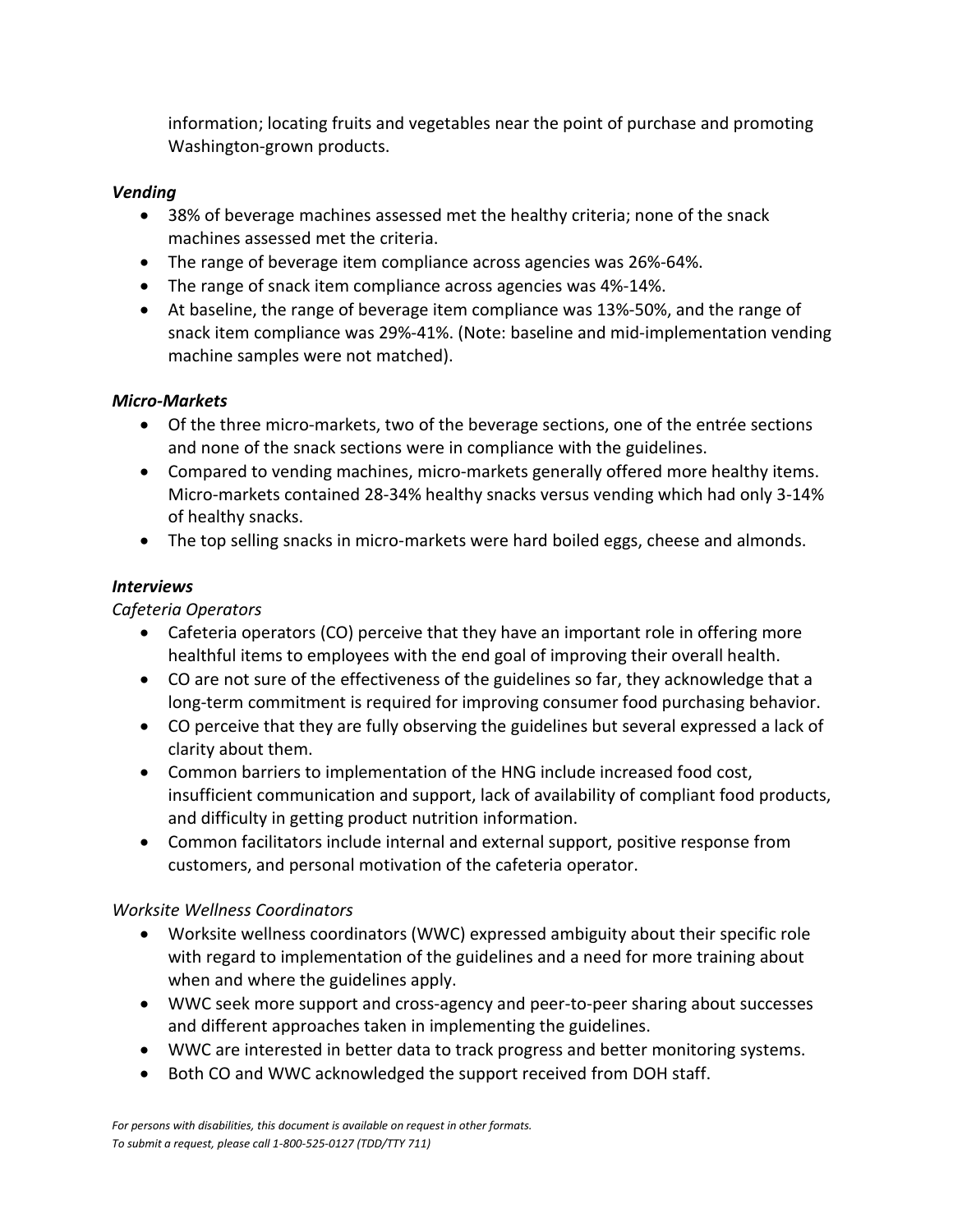• Frustration with the lack of progress made in changing vending machine contents to healthier snack and beverage items was frequently expressed by both WWC and agency leads (AL).

### *Agency Leads*

- AL rely heavily on the WWC to implement the guidelines but realize that WWC have varied time to spend, competing priorities, and sometimes limited capacity to do this work.
- AL noted successes that include increased efforts to bring healthy food to meetings and agency events and an increase in cafeteria offerings of healthy options.
- AL identified the need for training—including for employees—regarding nutrition and wellness and a need for more information sharing across agencies regarding successful approaches.
- AL talked about the difference in food preferences among the different workforces and agencies and emphasized that small steps and a long term commitment are needed to see sustainable success in changing food environments across agencies.
- AL talked about the need for data showing progress along the way and for more specific accountability steps.

#### RECOMMENDATIONS

Cafeteria:

- 1) Clarify HNG criteria. This can include clearer definitions for operators, assuring consistency in definitions throughout, and/or re-wording of criteria.
- 2) Investigate the HNG criteria that were not met in either assessment, and identify ways to address them. Some of the criteria may not be realistic for cafeterias to implement, or may not help achieve the goals as intended by the Executive Order.
- 3) Develop customized implementation plans with cafeteria operators.
- 4) Offer financial incentives for cafeteria operators to try new foods/menu items—for example, some kind of protection against revenue loss while new items are piloted.

Micro-Markets and Vending:

- 5) Increase the breadth of data collection for micro-markets and vending machines to capture additional information regarding product availability, stock dates, sales trends, and consumer purchasing behavior. This may be facilitated by further collaborating with vendors to share valuable insights and purchase and price data, and increasing data collection time periods.
- 6) Finalize micro-market HNG criteria and work with vendors to provide technical assistance.
- 7) Continue working with food suppliers to communicate demand for healthier products.

Collaboration/Communication:

8) Offer additional technical assistance and resources. For example, provide cafeteria operators with lists of items that meet the nutrition guidelines.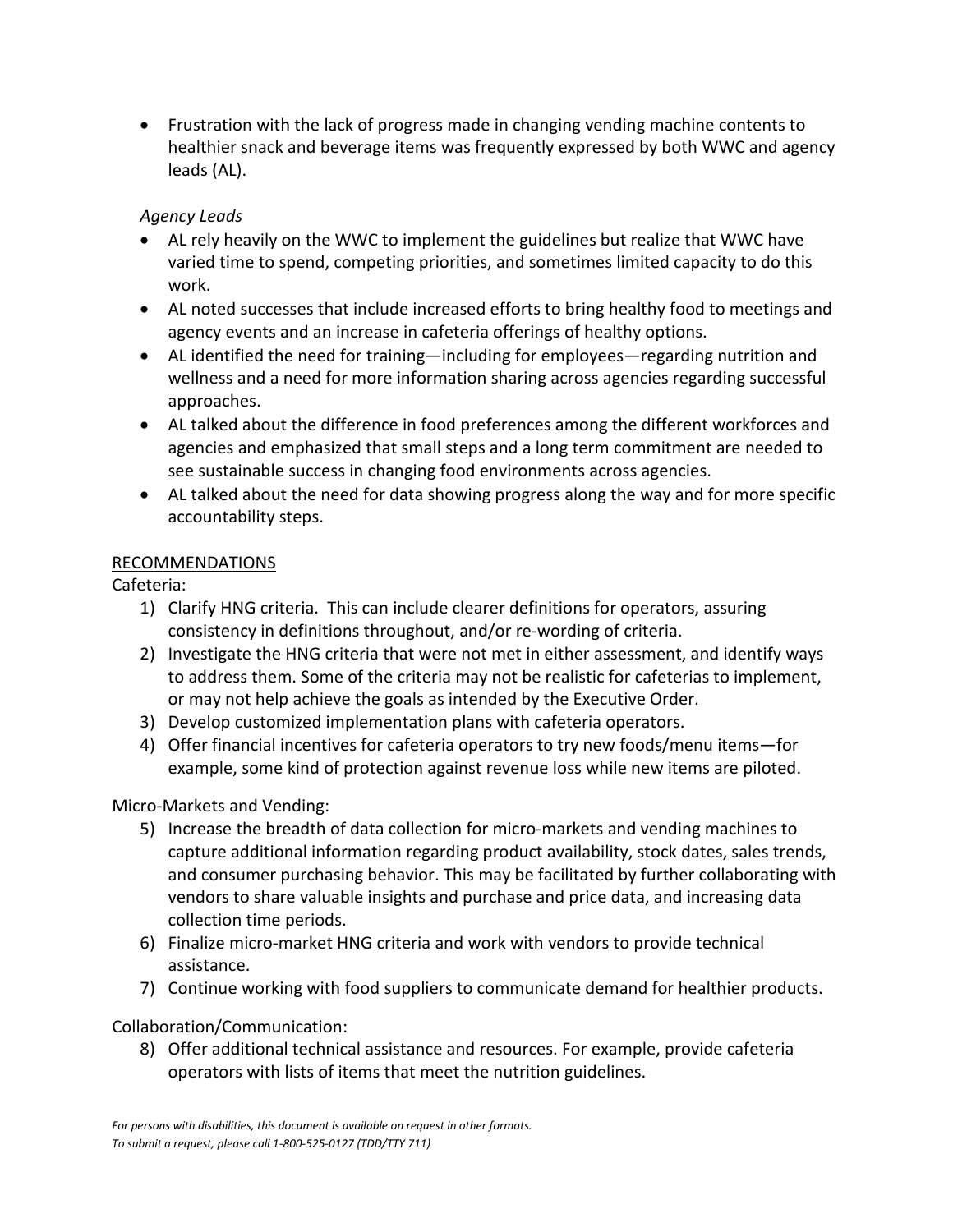- 9) Share best-practices and success stories between agencies.
- 10) Improve or continue to expand opportunities to build relationships between key stakeholders (i.e. WWCs to WWCs, WWCs to vendors, WWCs to CO's and CO's to vendors).
- 11) Develop opportunities to widely celebrate and communicate successes of implementation of healthy nutrition guidelines across agencies.

#### **Customers**

- 12) Capture customer feedback about food available in worksites.
- 13) Explore reasons for use of vending vs. micro-market vs. cafeteria.
- 14) Encourage vendors and cafeteria operators to include taste tests and other vendorsponsored activities to support vendors and operators in making changes.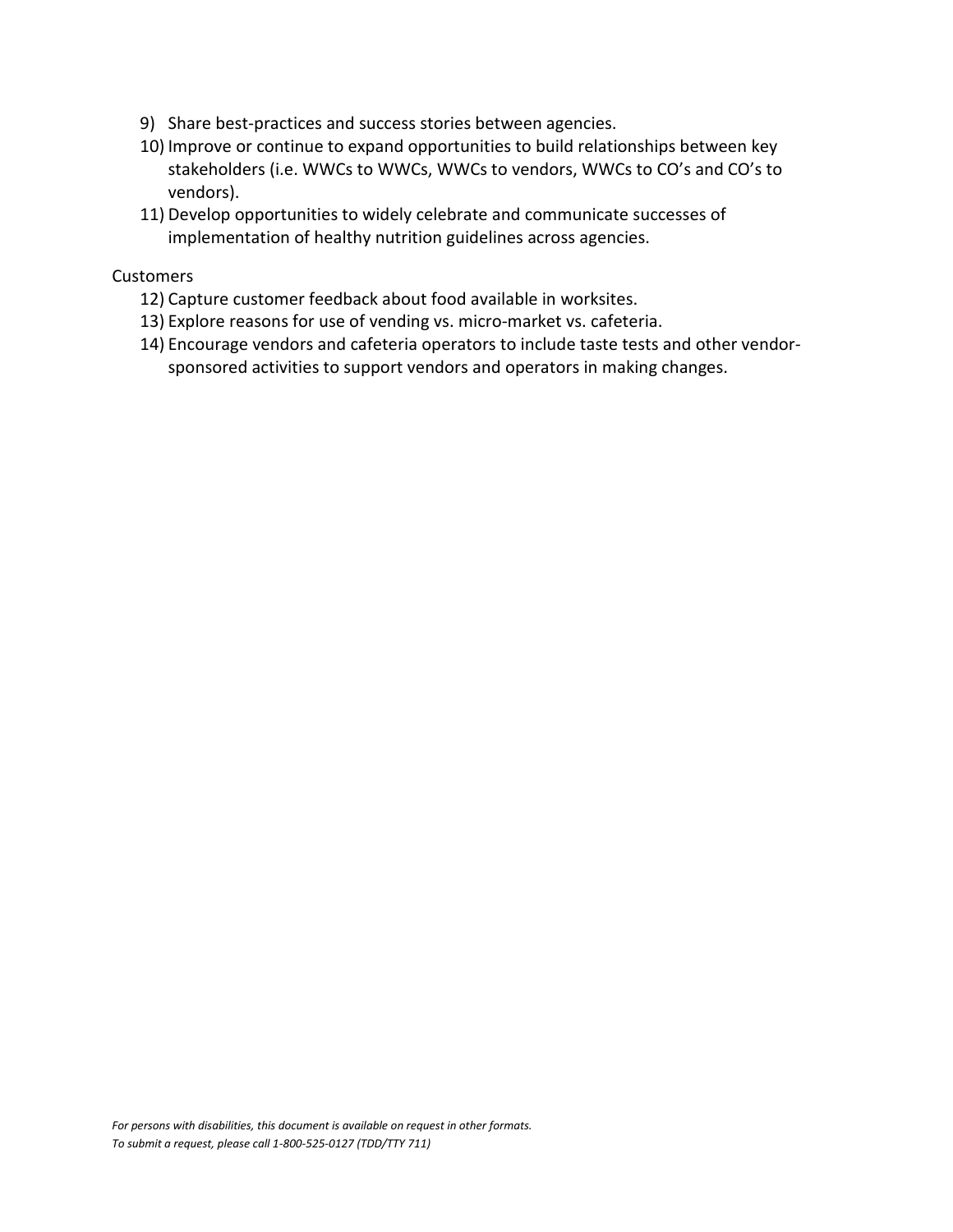## <span id="page-8-0"></span>**Introduction**

In Washington State, approximately 62% of adults are considered overweight or obese.<sup>1</sup> These conditions are associated with a number of chronic diseases including coronary heart disease, diabetes, stroke, and some cancers.<sup>2</sup> Furthermore, the medical costs associated with obesity in the United States are estimated at \$147 billion among adults.<sup>3</sup> Diet-related approaches that target the individual have proven unsuccessful in curbing the obesity epidemic, and the need for large-scale environmental and policy strategies that make healthy options available, accessible, and affordable has been widely recommended.<sup>4,5</sup> Specifically, policies that target the food environment and food supply, such as healthy food procurement and healthy food and beverage service guidelines, are considered a promising approach to improving healthy eating behaviors. The Centers for Disease Control and Prevention (CDC) recommends that state and local government agencies adopt food procurement policies and food and beverage service guidelines that align with the Dietary Guidelines for Americans.<sup>6,7</sup>

In 2013, Washington Governor Jay Inslee signed Executive Order 13-06 (EO), *Improving the Health and Productivity of State Employees and Access to Healthy Foods in State Facilities,*  making Washington the first state to adopt a comprehensive approach to increase access to healthier food on state property and facilities.<sup>8</sup> The EO will potentially affect 46 agencies, boards and commissions encompassed in the Executive Cabinet and Small Cabinet agencies, and an estimated 73,000 state employees and clients served in institutional settings. A key requirement of the Order is that all state executive agencies adopt and implement food service guidelines that meet the Washington State Department of Health's (WA DOH) Healthy Nutrition Guidelines (HNG), which are based on the 2010 Dietary Guidelines for Americans.<sup>9,10</sup> These guidelines include criteria to ensure that healthy options are available in cafeterias, on-site retail venues, vending machines, meetings and events, and institutional food service sites.

To support this approach, WA DOH convened a Food Procurement Workgroup to develop a guide for use by agencies and cafeteria operators in implementing the HNG. In addition, to facilitate implementation of the guidelines, WA DOH's Healthy Eating and Active Living (HEAL) unit conducts trainings, facilitates outreach efforts, and provides ongoing technical assistance to food service operators, agency leaders, worksite wellness coordinators, and food and beverage providers. The implementation guide and guidelines may be viewed at <http://www.doh.wa.gov/portals/1/documents/pubs/340-224-healthynutritionguidelines.pdf>

Implementation of the HNG began on July 1, 2014 with full implementation to be achieved by December 31, 2016. The State Employee Health and Wellness Steering Committee, staffed in part by WA DOH, is responsible for EO 13-06 compliance oversight. Due to the far-reaching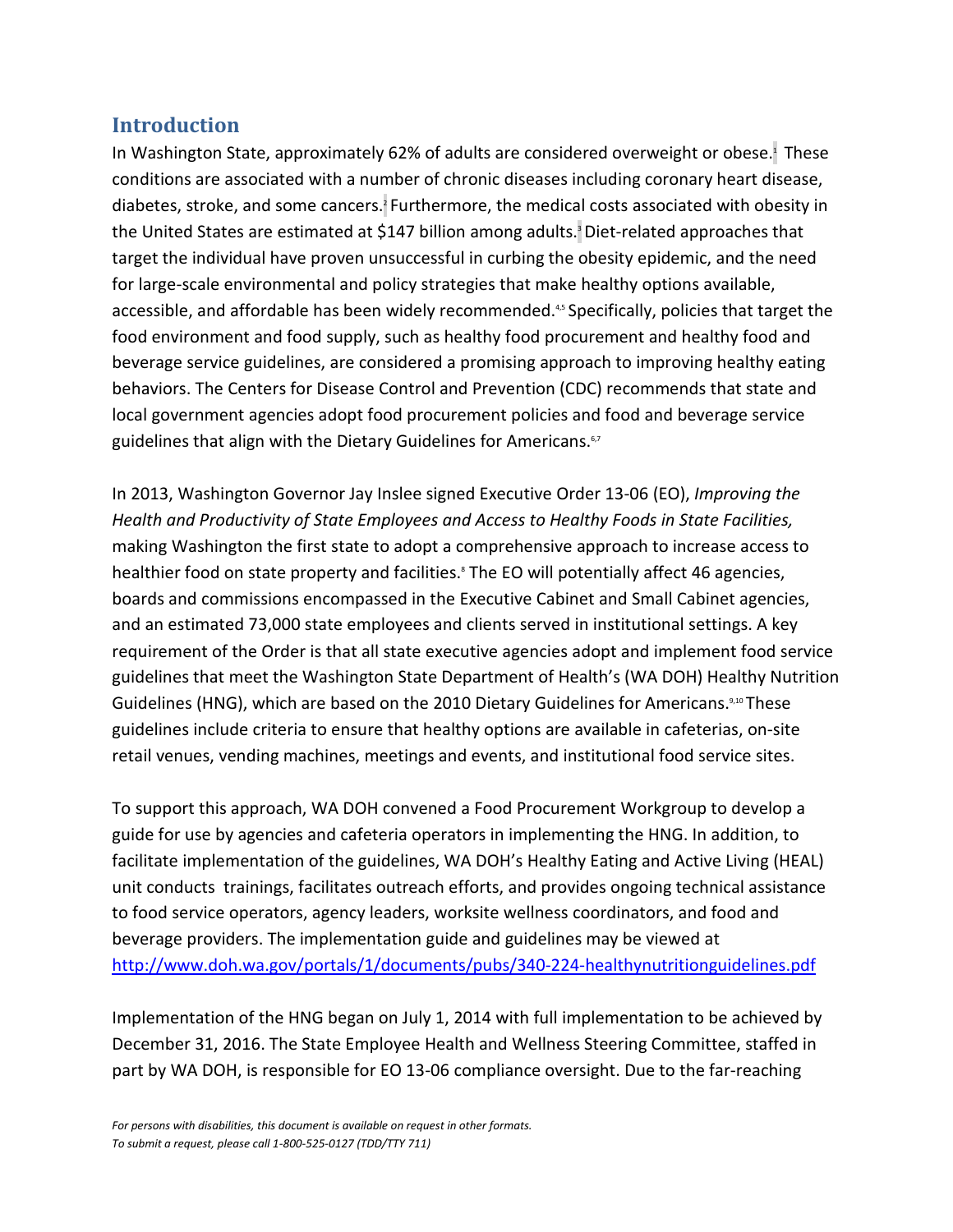impact and unique needs of individual agencies and venues, WA DOH allocates significant resources in support of the successful adoption and implementation of EO 13-06. In addition to EO 13-06, WA DOH was also awarded CDC's Sodium Reduction in Communities Grant in 2013 which aims to increase access to lower sodium food options, reduce sodium intake, and continue to build practice-based evidence around effective population-based strategies to reduce sodium consumption at the community level. The overlap of these two initiatives provides an opportunity for collaboration in implementation and evaluation efforts.

In 2014, WA DOH contracted with the University of Washington Center for Public Health Nutrition (CPHN) to assist in developing and conducting an evaluation of implementation of the HNG. The baseline evaluation, conducted approximately three months into the implementation period found compliance rates in both cafeteria and vending environments to be low, however progress towards meeting the guidelines and acknowledgement of opportunities for improvement were identified in the report. Interviews with cafeteria operators (COs) revealed that many operators believed their facilities met or exceeded the guidelines. Key stakeholders described primary implementation barriers as being fear of loss of revenue due to decreased sales and increased cost of new food items, perceived lack of support/communication throughout the system, and lack of resources (e.g. staff time and marketing materials) for agency leads and worksite wellness coordinators. However, interview respondents also revealed widespread support among all stakeholders for providing employees and customers with more healthy food options.

For this mid-implementation evaluation, WA DOH again contracted with the University of Washington Center for Public Health Nutrition (CPHN) to assess implementation of the HNG. One notable difference between the baseline and this mid-implementation evaluation is the emergence of micro-markets as a new food-service option. Micro-markets provide customers with a mix of items traditionally found in vending machines, as well as grab-and-go fresh and frozen food options such as sandwiches, salads, fruit and frozen meals. Customers select desired food items and purchase them using a touch screen kiosk. Micro-markets located in executive branch office buildings fall under jurisdiction of EO 13-06. Three new micro-markets are included in the mid-implementation evaluation.

## <span id="page-9-0"></span>**Evaluation Purpose**

The purpose of this mid-implementation evaluation is to assess the current food environments and document the experiences of agencies, stakeholders, and venues affected by EO 13-06 in order to inform continuing implementation and future evaluation efforts, assess change in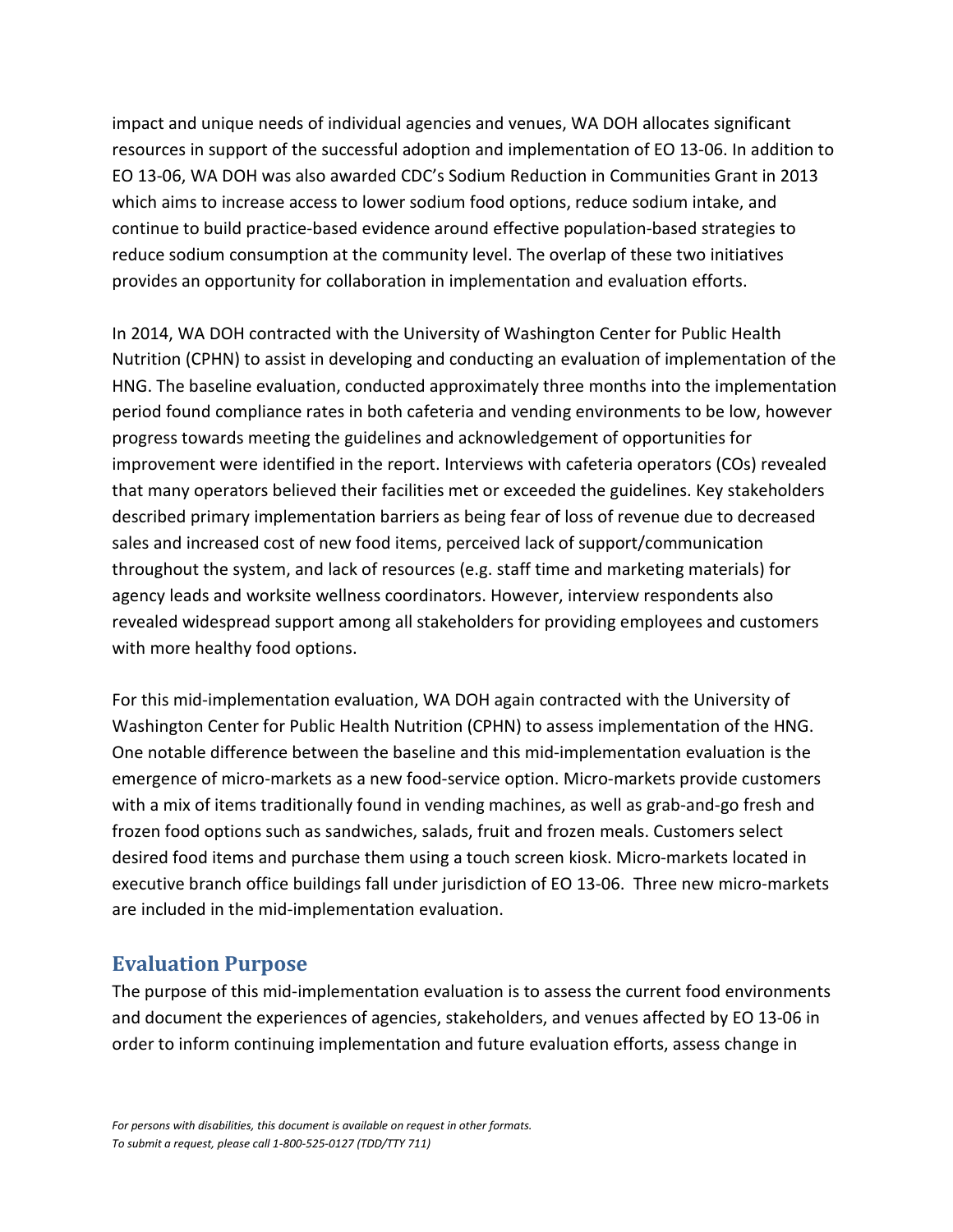observance of guidelines from baseline where possible, and make recommendations for ongoing implementation of the guidelines. Key evaluation questions include:

1) How does EO 13-06 impact the food environments of affected food service venues, such as worksite cafeterias and vending machines?

2) What are the current and anticipated facilitators and barriers of implementing EO 13-06?

3) What impact do the changes at affected food service venues have on the impact of venue purchases and sales?

4) How have the food environments changed since the baseline evaluation was conducted?

5) What additional resources and support are needed to facilitate implementation of the guidelines?

The evaluation plan and logic model that guide the evaluation are included in Appendices A and B.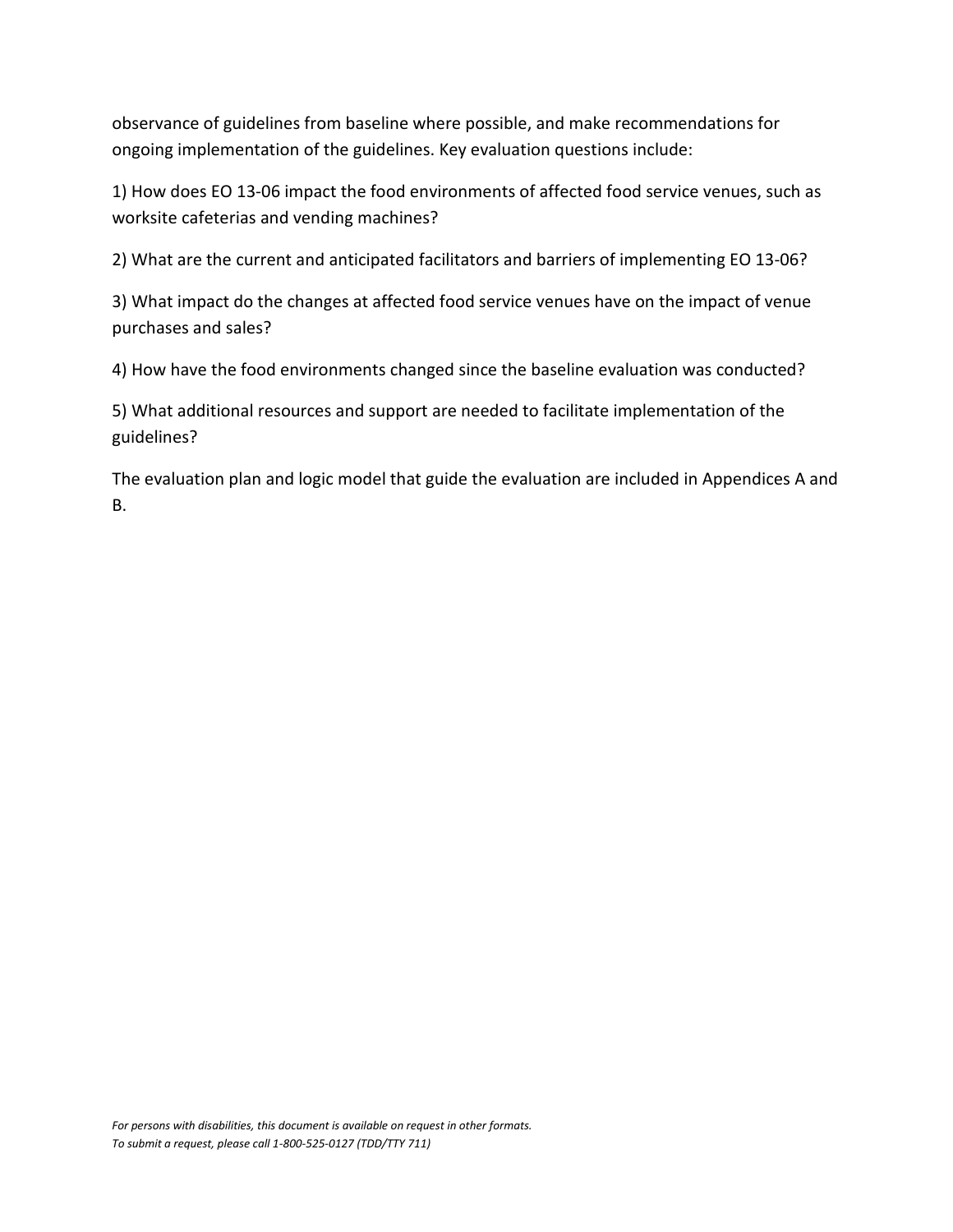## <span id="page-11-0"></span>**Methods**

This mixed-method evaluation included on-site assessments of cafeterias and micro-markets, photo analyses of vending machines, and key stakeholder interviews. Data collection took place from July through September, 2015. The University of Washington Institutional Review Board approved study procedures. Table 1 lists the data sources included in the evaluation.

| Table 1 Evaluation Data Sources                                                                                                                                                                                                 |
|---------------------------------------------------------------------------------------------------------------------------------------------------------------------------------------------------------------------------------|
| Data Sources                                                                                                                                                                                                                    |
| Environmental assessment of 10 cafeterias                                                                                                                                                                                       |
| Photographs of vending machine contents of 97 machines                                                                                                                                                                          |
| Interviews (6 cafeteria operators, 11 worksite wellness coordinators, 13                                                                                                                                                        |
| agency leads, and 1 other stakeholder)                                                                                                                                                                                          |
| $\sim$ . The set of the set of the set of the set of the set of the set of the set of the set of the set of the set of the set of the set of the set of the set of the set of the set of the set of the set of the set of the s |

Inventory and sales data from 3 micro-markets

## <span id="page-11-1"></span>**Cafeteria Assessments**

 $\overline{a}$ 

The HNG for cafeterias include basic criteria, which must be met by all sizes of cafeteria (small, medium and large), and additional criteria for beverages, food components, and behavioral economics approaches, that medium and large cafeterias select to address in order to earn additional points needed to receive credit for meeting the guidelines. Small cafeterias are also encouraged to work on the additional criteria, but are not required to do so. Points are awarded for each criteria.

The assessment tool used for the baseline evaluation was updated to incorporate all criteria from the HNG, clarify criteria and portion sizes, add additional detailed comment sections, and streamline the tool for easier use by researchers in the field. In addition to HNG criteria, the tool includes items adopted from the *Nutrition Environment Measure Survey (NEMS-C)*, the Center for Disease Control and Prevention's *Healthy Hospital Cafeteria Food and Beverage Environment Scan*, and General Services Administration's *Health and Sustainability Guidelines for Federal Concessions and Vending Operations*. The revised tool was piloted in University of Washington cafeterias to test for clarity and inter-observer agreement. Results from the initial pilot were incorporated into a second revision which was piloted again prior to finalizing the tool. See Appendix C for the cafeteria assessment tool.

WA DOH staff informed cafeteria operators that researchers would be contacting them and provided a contact list to the UW. Researchers followed up with the operators to schedule

<span id="page-11-2"></span><sup>1</sup> Behavioral economics refers to low-cost/no cost cafeteria changes such as product placement, pricing and promotion, that "nudge" customers toward making healthier food choices.

*For persons with disabilities, this document is available on request in other formats. To submit a request, please call 1-800-525-0127 (TDD/TTY 711)*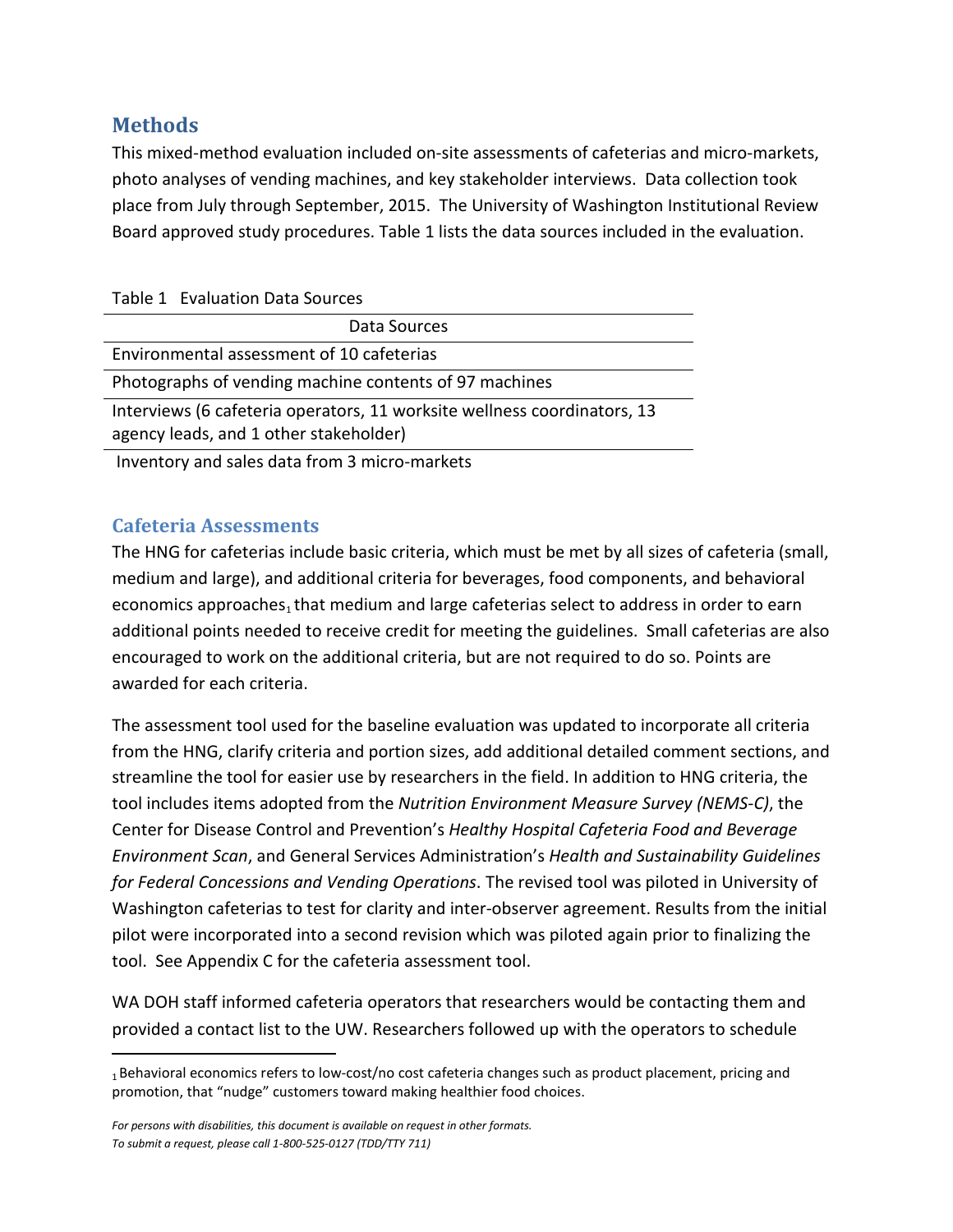assessment visits. Four large and 6 medium cafeterias were assessed. These included 9 that were assessed at baseline (see Table 2).

| Agency                                                                                                  | <b>Food Service Venue</b><br>Surveyed at Baseline |         | Affected by<br>EO 13-06 |
|---------------------------------------------------------------------------------------------------------|---------------------------------------------------|---------|-------------------------|
| Agencies within the Natural<br>Resources Building)                                                      | <b>City Picnics</b>                               | Yes     | Yes                     |
| Labor and Industries (LNI)                                                                              | Bienvenue Café                                    | Yes     | Yes                     |
| Department of Licensing (DOL)                                                                           | <b>Hot Little Bistro</b>                          | Yes     | Yes                     |
| <b>Goodrich Building (includes</b><br>Department of Corrections<br>(DOC) and Dept of<br>Transportation) | Fresh Taste Café<br>(formerly Courtyard<br>Café)  | Yes     | Yes                     |
| Department of Social and<br>Health Services (DSHS)                                                      | Oasis Café                                        | Yes     | Yes                     |
| Department of Enterprise<br>Services (DES)                                                              | Megabites Deli                                    | Yes     | Yes                     |
| Legislative building                                                                                    | Dome Deli                                         | Yes     | $No**$                  |
| Department of Ecology (ECY)                                                                             | The Ecology Café!                                 | Yes     | Yes                     |
| Department of Social and<br>Health Services (DSHS)                                                      | Bobby Jayz                                        | Yes     | Yes                     |
| Department of Transportation<br>(DOT)                                                                   | R-Café                                            | $N/A^*$ | Yes                     |

| Table 2 Cafeterias Assessed |
|-----------------------------|
|                             |

*\*The cafeteria was not in operation during Year 1 evaluations*

*\*\*Although technically not covered under EO 13-06, this cafeteria is one of two managed by an operator who applies the guidelines to both operations.*

Three researchers visited cafeteria sites between July and August during regular lunch hours to ensure consistency. Each researcher was responsible for collecting data in a pre-assigned section of the cafeteria assessment tool. If a researcher was uncertain of the appropriate response, they first spoke with the cafeteria operator or cafeteria manager (if present), then discussed the response with the research team, and then documented the final decision in the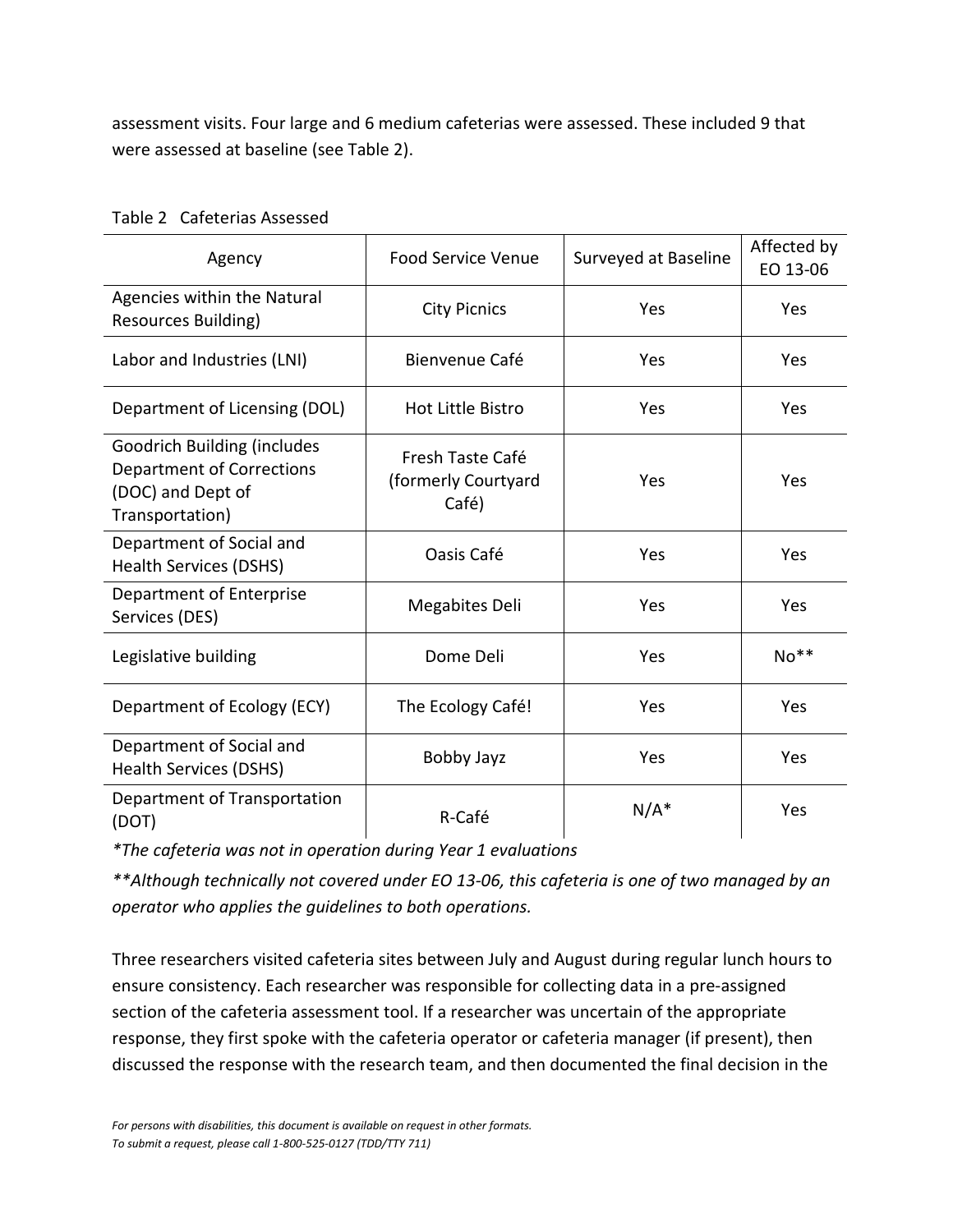tool comments. When necessary, cafeteria operators were contacted after the visit to confirm that the recorded data were accurate.

Researchers used a code book to code and enter observational data into an excel spreadsheet. Data were visually inspected for errors and discrepancies or questions were discussed among the team and corrected prior to analysis. The primary analysis included the evaluation of observance of the basic criteria and trends in observance of EO13-06 between baseline and mid-implementation. Secondary analysis included the evaluation of the additional criteria which contained proportion, price of healthy items, and placements and promotion of items. When possible, observance of these criteria were also compared between baseline and midimplementation.

## <span id="page-13-0"></span>**Vending**

The HNG for vending includes three categories of foods and beverages: healthiest, healthier, and limited. Vending machines must contain at least 50% of items meeting nutrition criteria listed in the healthier and/or healthiest categories. Researchers assessed vending machine contents by visually assessing photographs which were provided by worksite wellness coordinators and WA DOH staff who followed an established protocol for taking and labeling photographs (see Appendix D for vending machine photo protocol). Photos of 98 machines taken in 35 buildings representing 10 agencies were received (see Table 3 for agencies included in vending machine assessments). Of the machines assessed, 45 machines contained snack items and 53 machines contained beverages. Out of 98 vending machine photos, 97 machines were code able and 1 machine was un-code able due to lack of clarity and quality of the photos.

| Department of Health                     |  |
|------------------------------------------|--|
| Department of Retirement Systems         |  |
| Department of Services for the Blind     |  |
| Department of Veteran Affairs            |  |
| Department of Social and Health Services |  |
| <b>Health Care Authority</b>             |  |
| Labor & Industries                       |  |
| Licensing Department                     |  |
| <b>Natural Resources Building</b>        |  |
|                                          |  |

Table 3 Location of Assessed Vending Machines Within Agencies

WA State Lottery

*For persons with disabilities, this document is available on request in other formats. To submit a request, please call 1-800-525-0127 (TDD/TTY 711)*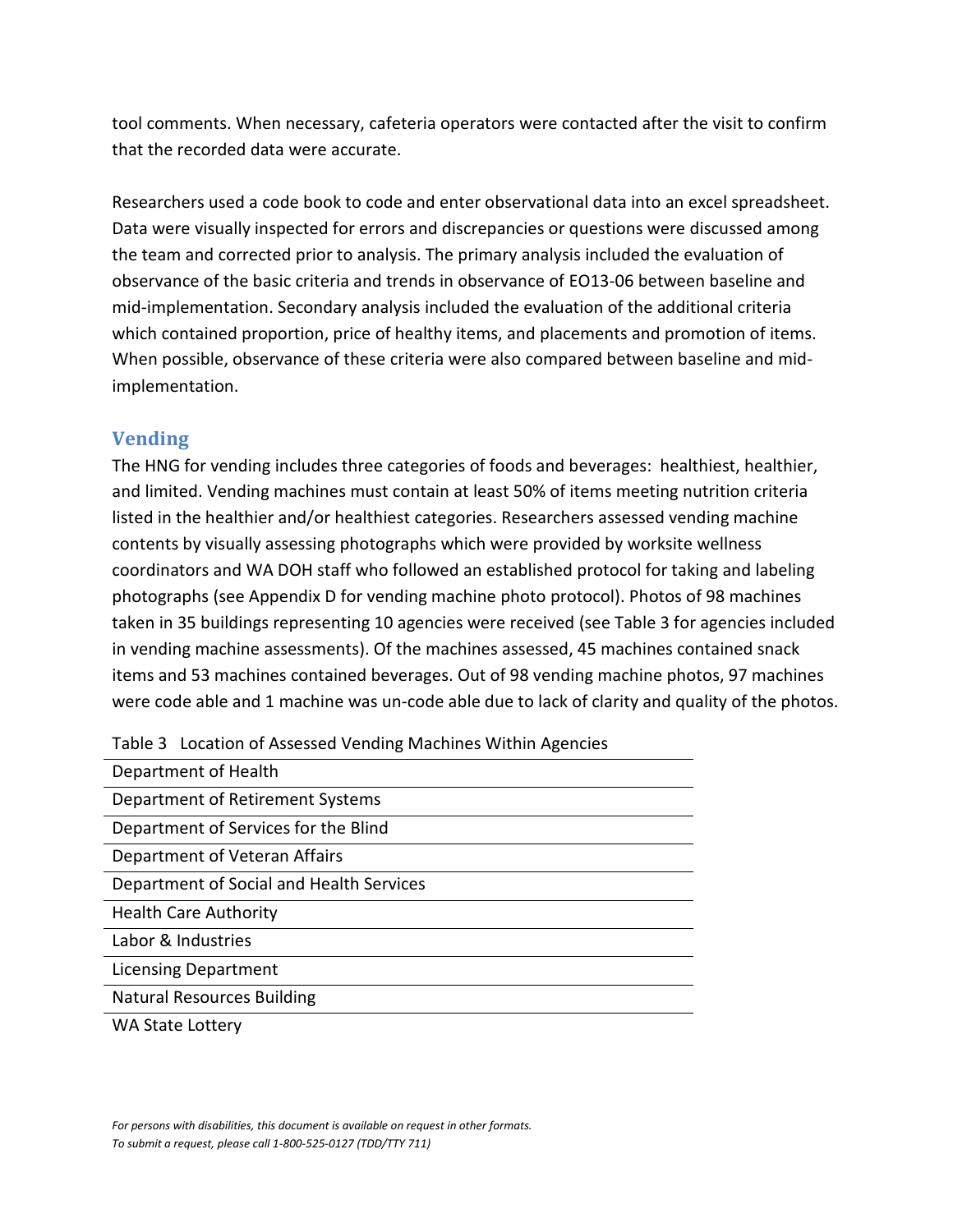Research staff evaluated images from each machine by recording the total number of slots and the specific food and beverage product in each slot. Food items were matched to a nutrition database that categorized individual food and beverage items as either healthiest, healthier, or limited. The proportion of healthiest, healthy, and limited items in each machine was calculated.

#### <span id="page-14-0"></span>**Micro-markets**

Micro-markets are relatively new and at the present time, no national guidelines exist for these new foodservice venues. The HNG for micro-markets (still in draft form at the time of this evaluation) includes three categories of snacks and beverages: healthiest, healthier, and limited. As with vending machines, micro-market snack and beverage items must comprise at least 50% of items meeting nutrition criteria listed in the healthier and/or healthiest categories. Micro-markets include a third category of foods designated as grab and go entrees. At least 25% of grab and go entrees present must meet healthy criteria (see Appendix E for draft micromarket guidelines). Three micro-markets from three state agencies were assessed between July and August 2015.

To assess observance of the guidelines, researchers used a standard protocol to photograph micro-markets (see Appendix F for micro-market photography protocol). Research staff evaluated images from each micro-market by recording the total number of specific food and beverage items and matching them to a nutrition database that categorized individual food and beverage items as either healthiest, healthier, limited for snacks and beverages; or, healthy for grab and go entrees. The proportion of healthiest, healthy, and limited snack and beverage items were calculated. The proportion of healthy and unhealthy grab and go entrée items was also calculated. The micro-market vendor also provided sales data from April to August 2015 for each micro-market. The sales data were evaluated to assess the amount of healthy and unhealthy options sold each month, and to identify and compare the most frequently sold healthy items in each market.

#### <span id="page-14-1"></span>**Interviews**

WA DOH staff received approval from the Department of Services for the Blind Business Enterprise (BEP) Program Manager to have UW researchers directly contact their cafeteria operators (CO) who are licensees under the BEP program. The remaining operators were informed by WA DOH that the UW would contact them for an interview, and encouraged them to participate. WA DOH staff also identified agency leads (AL), worksite wellness coordinators (WWC) and other stakeholders (STKD) for interviews. WA DOH and the Washington State Health Care Authority leadership sent initial email invitations to the potential interviewees to encourage them to participate in the voluntary interviews when contacted by UW researchers. Using a contact list provided by WA DOH, UW researchers contacted potential interviewees by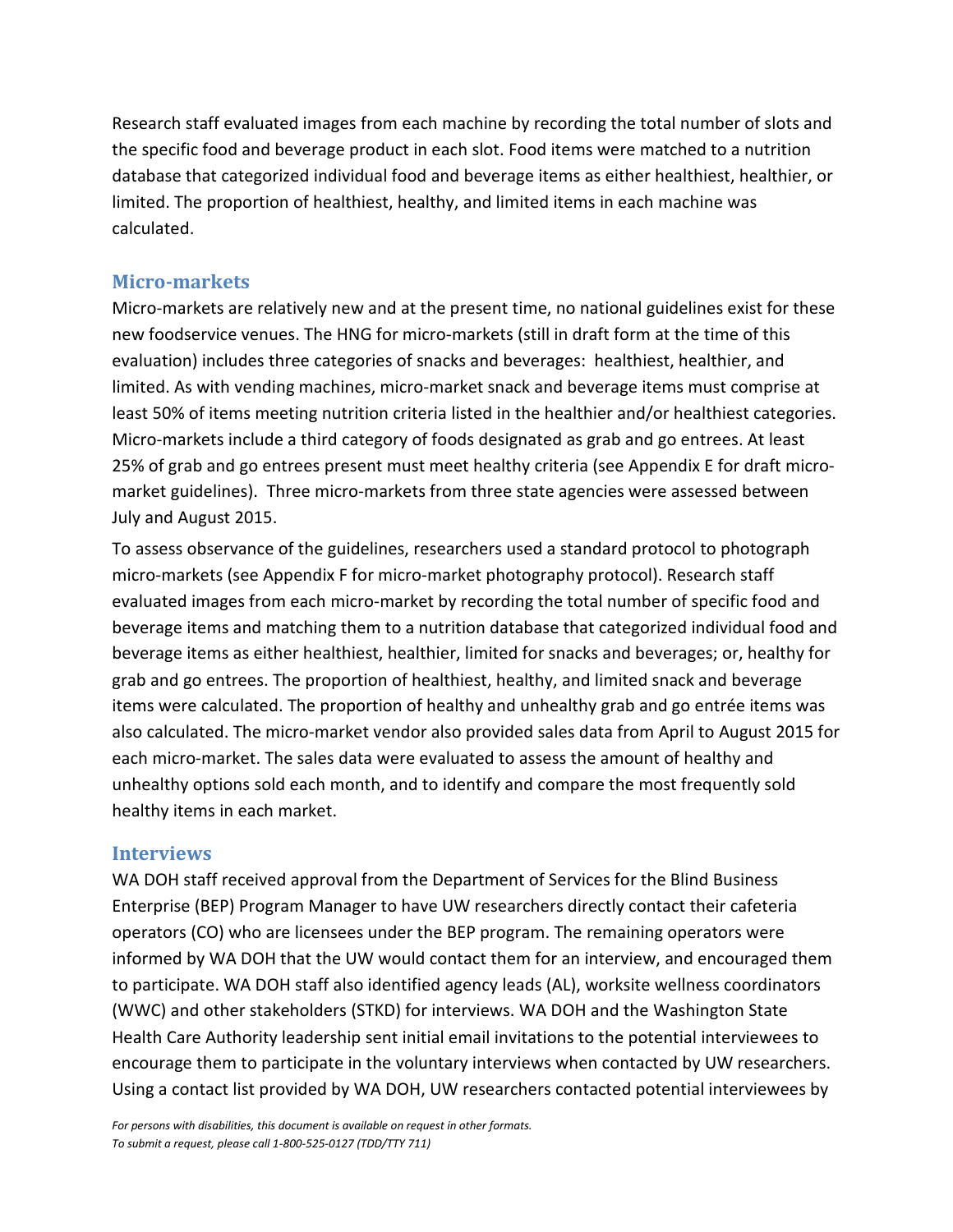email, providing information sheets, and asked them to respond if willing to be interviewed. The research team made three attempts to recruit each potential interviewee. All interview protocol were approved by UW Human Subjects Division. Table 4 shows the number and type of potential interviewees contacted and the number interviewed.

| <b>Interviewee Category</b>              | <b>Number Contacted</b> | Number Interviewed |
|------------------------------------------|-------------------------|--------------------|
| Cafeteria Operators (COs)                |                         | 6                  |
| Worksite Wellness Coordinators<br>(WWCs) | 14                      | 12                 |
| Agency Leadership (ALs)                  |                         | 12                 |
| Other Stakeholders (STKDs)               |                         |                    |
| TOTAL                                    | 51                      | 31                 |

#### Table 4 Interviewees

Of the 51 individuals contacted, 31 responded including 6 COs, 13 AL, 11 WWC, and 1 representative from a major vending company (STKD). Of the 8 COs contacted, 6 agreed to participate, 1 declined to be interviewed, and 1 did not respond. Five CO interviews were conducted in-person at the cafeteria site and 1 was conducted over the telephone. Twenty three ALs and 14 WWCs were invited via email to participate in interviews. Of the ALs contacted, 9 agreed to participate, 4 recommended alternates, 4 declined, and 7 did not respond. One AL who agreed to participate was unable to complete the interview because of a scheduling conflict. Reasons for AL interview declines included limited availability and the belief that the EO had minimal application to their agency. Of the WWCs contacted, 12 agreed to participate, and 2 did not respond. Agency lead, WWC, and the stakeholder interviews were all conducted via telephone. The interviews lasted between 45-60 minutes. See Appendix G for the interview questions.

The research team audio recorded all interviews and an outside consultant transcribed them verbatim. Four interviews were not transcribed due to a recording malfunction; detailed notes from these 4 interviews were incorporated into the analysis. An initial codebook for the CO interviews was developed based upon interview responses and the baseline evaluation codebook. Two researchers separately coded 3 of the CO interviews. They discussed any coding discrepancies until consensus was reached. Following the preliminary coding phase, researchers revised the codebook and re-coded the original set of interviews until a higher inter-rater agreement was reached. The remaining 4 CO interviews were coded independently. A similar codebook was developed to evaluate interviews with AL, WWCs, and the STKD.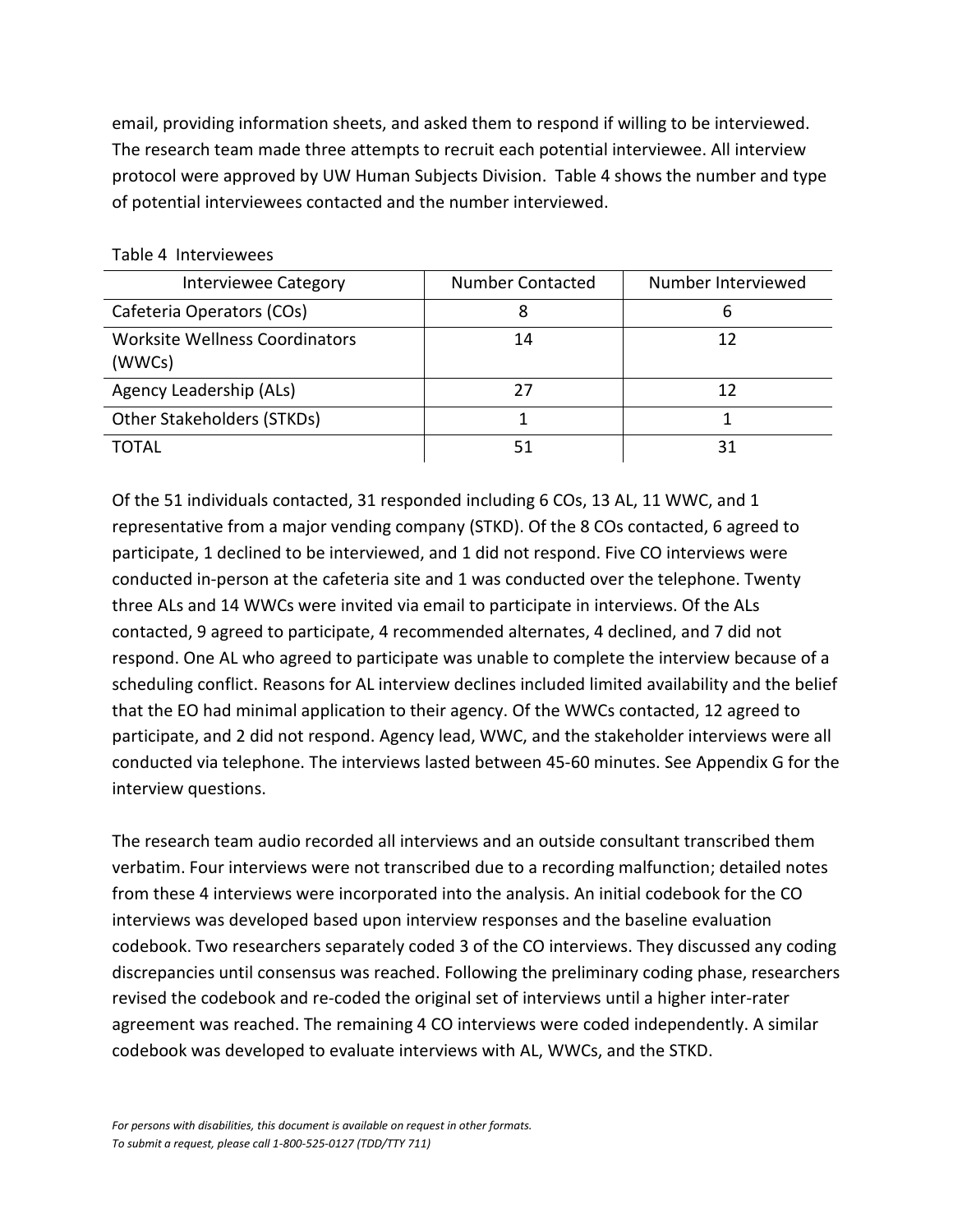*For persons with disabilities, this document is available on request in other formats. To submit a request, please call 1-800-525-0127 (TDD/TTY 711)*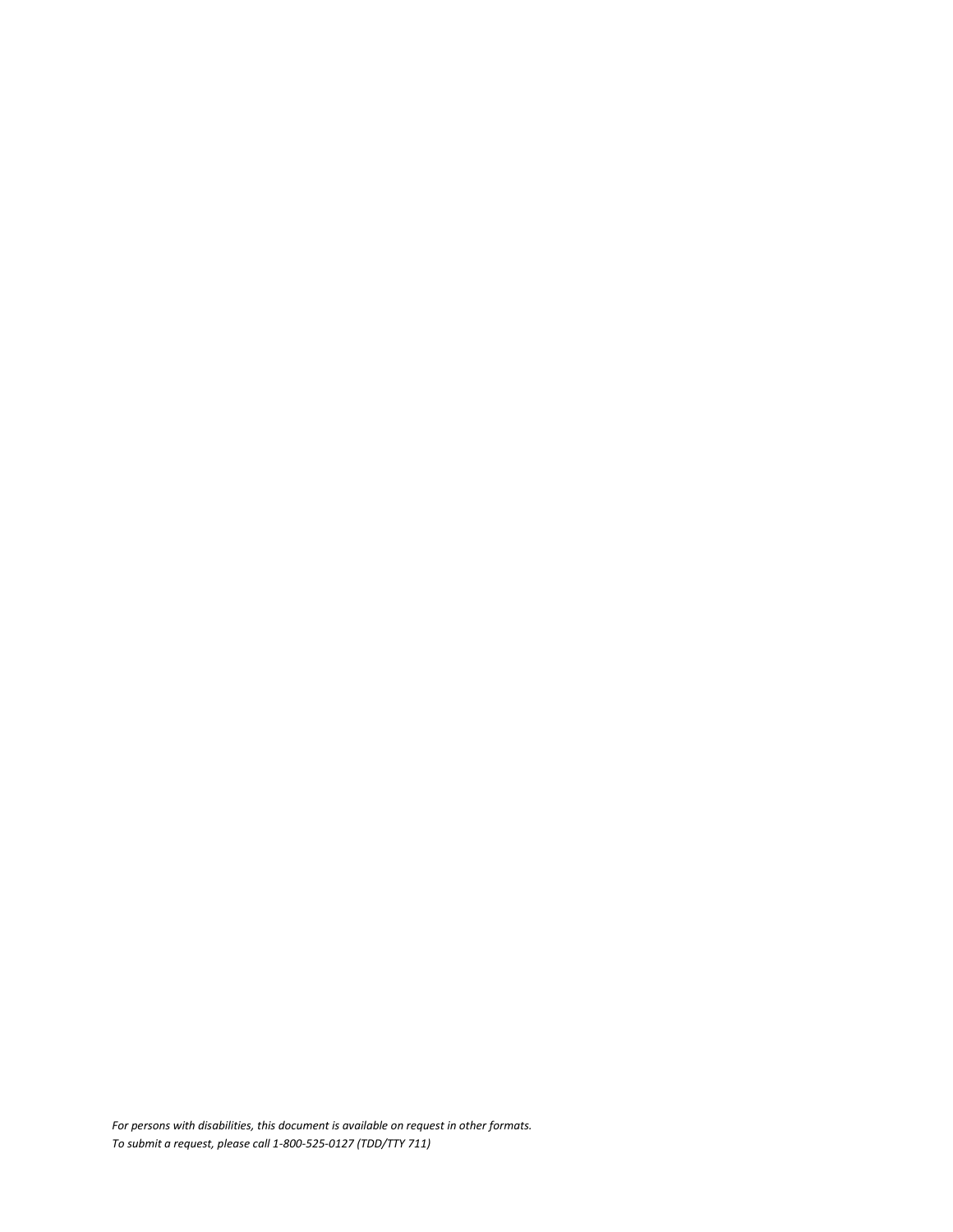## <span id="page-17-0"></span>**Results**

### <span id="page-17-1"></span>**Cafeteria Assessments**

#### <span id="page-17-2"></span>**Basic Criteria**

While none of the cafeterias satisfied all 9 basic criteria, all cafeterias demonstrated partial observance by meeting some of the basic criteria:

All 10 cafeterias assessed offered:

- At least 1 whole grain
- At least 1 raw, salad-type vegetable
- At least 1 lean protein option
- No meals containing trans-fats

7 of 10 cafeterias offered:

- At least 3 whole or sliced fruit options
- Low-fat and non-fat dairy products
- No more than 1 deep-fried entrée option daily

5 of 10 cafeterias offered and promoted:

• Free water

0 of 10 cafeterias offered and promoted:

• At least one low-sodium entrée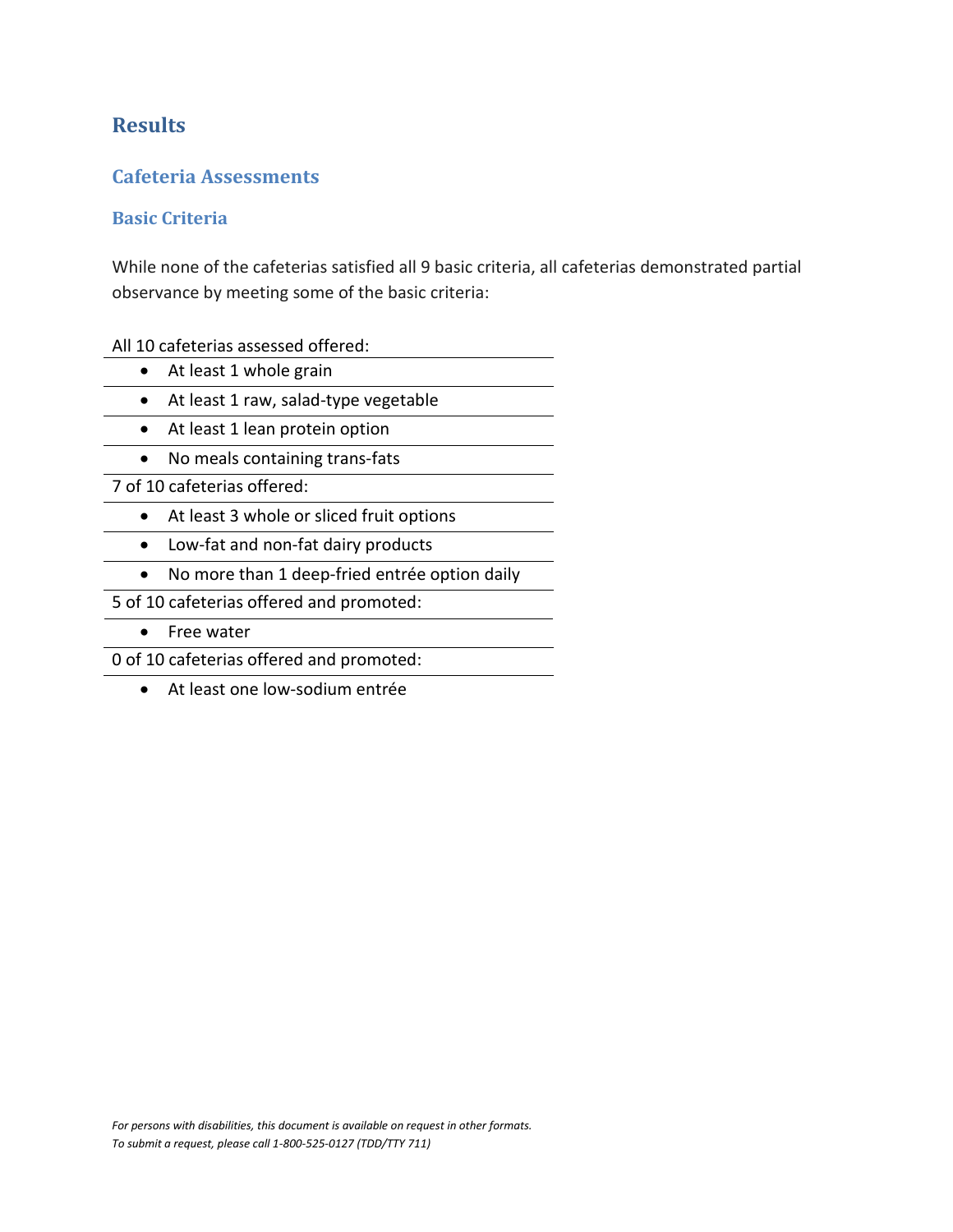While none of the cafeterias met all of the HNG basic criteria (see Table 5), progress has been made in the area of providing whole grains, low fat dairy products, lean protein and water.

| Criteria (Required for all food service venues)                                                                                                                                          | # Cafeterias<br><b>Baseline</b><br>$(n=9)$ | # Cafeterias<br>Mid-<br>Implementation<br>$(n=10)$ |
|------------------------------------------------------------------------------------------------------------------------------------------------------------------------------------------|--------------------------------------------|----------------------------------------------------|
| <b>Whole Grain</b>                                                                                                                                                                       | $\overline{0}$                             | 10                                                 |
| Large: Do you offer two whole grain rich options daily?<br>Medium: Do you offer at least one whole grain rich option<br>daily?                                                           |                                            |                                                    |
| Vegetable                                                                                                                                                                                | not assessed                               | 10                                                 |
| Large: Do you offer at least one raw, salad-type and at least<br>one steamed, baked or grilled vegetable daily?<br>Medium: Do you offer at least one raw, salad-type vegetable<br>daily? |                                            |                                                    |
| Fruit                                                                                                                                                                                    | 7                                          | 7                                                  |
| Large/Medium: Do you offer at least three whole or sliced<br>fruits daily?                                                                                                               |                                            |                                                    |
| Lean Protein                                                                                                                                                                             | 9                                          | 10                                                 |
| All: Do you offer at least one lean meat option such as<br>poultry, fish, or a low-fat vegetarian option?                                                                                |                                            |                                                    |
| Low Sodium Entrée                                                                                                                                                                        | $\overline{0}$                             | $\overline{0}$                                     |
| All: Do you offer and promote at least one low sodium<br>entrée?                                                                                                                         |                                            |                                                    |
| Deep-Fried                                                                                                                                                                               | 8                                          | $\overline{7}$                                     |
| All: Do you offer no more than one deep-fried entrée option<br>daily?                                                                                                                    |                                            |                                                    |
| Oils (trans-fat, partially hydrogenated oils)                                                                                                                                            | not assessed                               | 10                                                 |
| All: Are all meal items free of artificial trans-fat or partially<br>hydrogenated oils?                                                                                                  |                                            |                                                    |
| Low Fat and Non Fat Milk Products                                                                                                                                                        | 5                                          | $\overline{7}$                                     |
| All: Do you offer at least one low-fat and one non-fat milk<br>product?                                                                                                                  |                                            |                                                    |
| Water                                                                                                                                                                                    | $\mathbf{1}$                               | 5                                                  |
| All: Do you offer free water and advertise its availability?                                                                                                                             |                                            |                                                    |
|                                                                                                                                                                                          |                                            |                                                    |

Table 5 Numbers of Cafeterias Observing Basic Criteria

*Baseline to Mid-Term Implementation Comparison*

Since the baseline evaluation (2014) The biggest gains were observed in the number of cafeterias offering whole grain rich options and low fat/non-fat milk products. This may be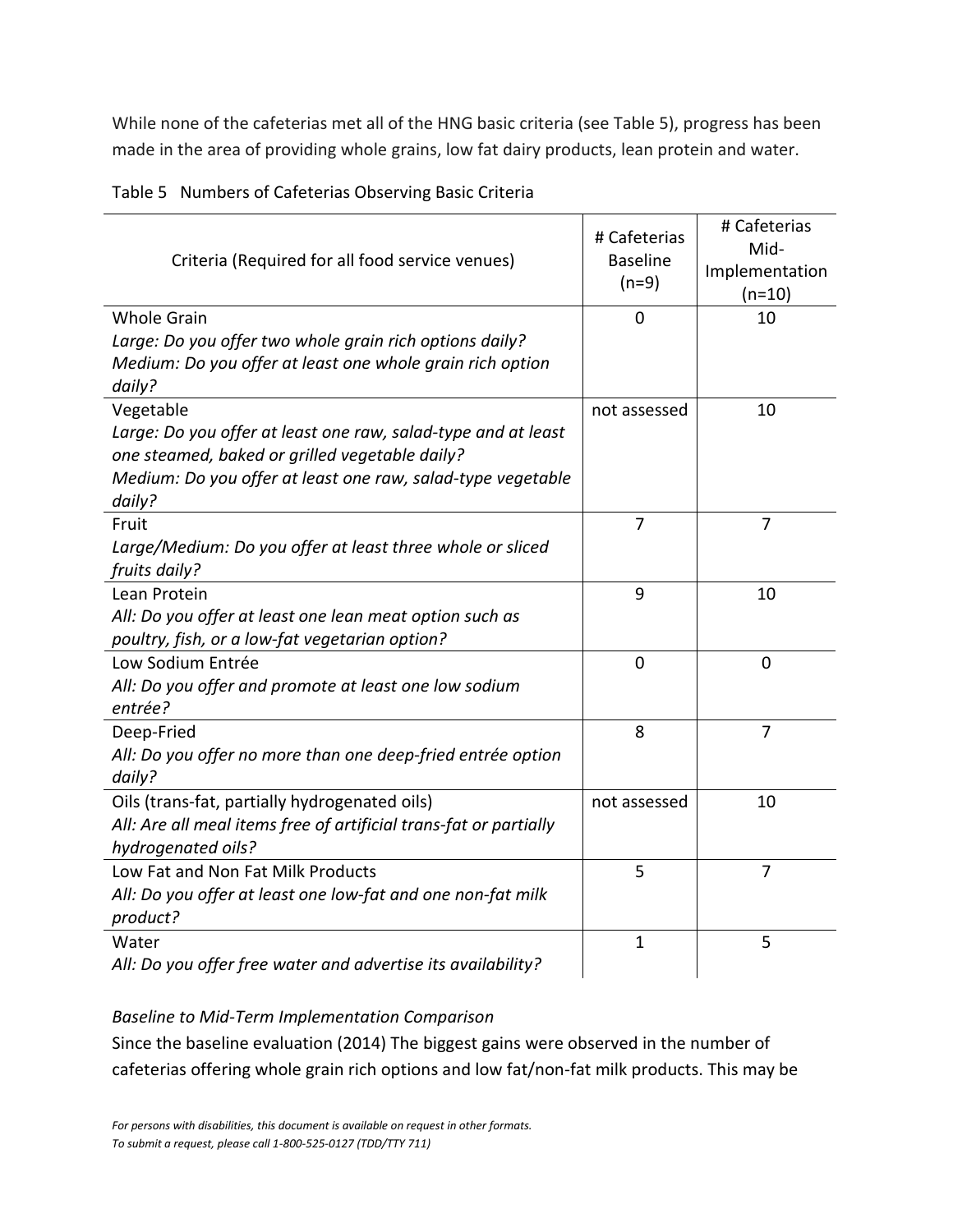partially due to our increased ability during this evaluation phase to ask cafeteria operators about the products they carry when labels or other product information weren't readily available to our field researchers. Comparisons for vegetables, low sodium entrees and the presence of trans-fat/partially hydrogenated oils could not be made due to lack of baseline data for these items. Observance of other criteria appears comparable from baseline to mid-term.

## <span id="page-19-0"></span>**Additional Criteria: Beverages, Food Components, and Behavioral Economics Strategies**

Cafeterias were assessed for observance of specific beverage, food and behavioral economics criteria. The results are presented separately for food/beverages and for behavioral economics.

Table 6 lists the additional criteria for beverages and food observed by all 10 cafeterias and by none of the 10 cafeterias.

|  | Table 6 Additional Criteria Observance for Beverages and Food: Full vs None |  |  |
|--|-----------------------------------------------------------------------------|--|--|
|  |                                                                             |  |  |

| Full Observance (10/10 Cafeterias)                                                               |
|--------------------------------------------------------------------------------------------------|
| No free refills of SSBs                                                                          |
| Offer at least one non-fried fish or seafood option per week                                     |
| Offer condiments, sauces, and dressings on the side                                              |
| If dessert is offered, offer smaller portions (2oz) of cookies, bars, etc.                       |
| No Observance (0/10 Cafeterias)                                                                  |
| Only low fat (1%) and non-fat fluid milk products are offered                                    |
| Coffee service has milk (2%, low-fat or non-fat) as default option rather than cream or half and |
| half                                                                                             |

Offer only 100% fruit juice

Non-fried vegetables or fruit are the default side dish with meals (0/3\*)

When grains are offered, make whole grain options the default for half of meals

For cheese, yogurt and other milk products, offer low-fat and non-fat products as the default options

Only offer yogurt with no added caloric sweeteners or labeled as reduced/less

\* Denominator for non-fried vegetables or fruit represents only 3 cafeterias because the other 7 did not offer a default side dish and were not included in this analysis.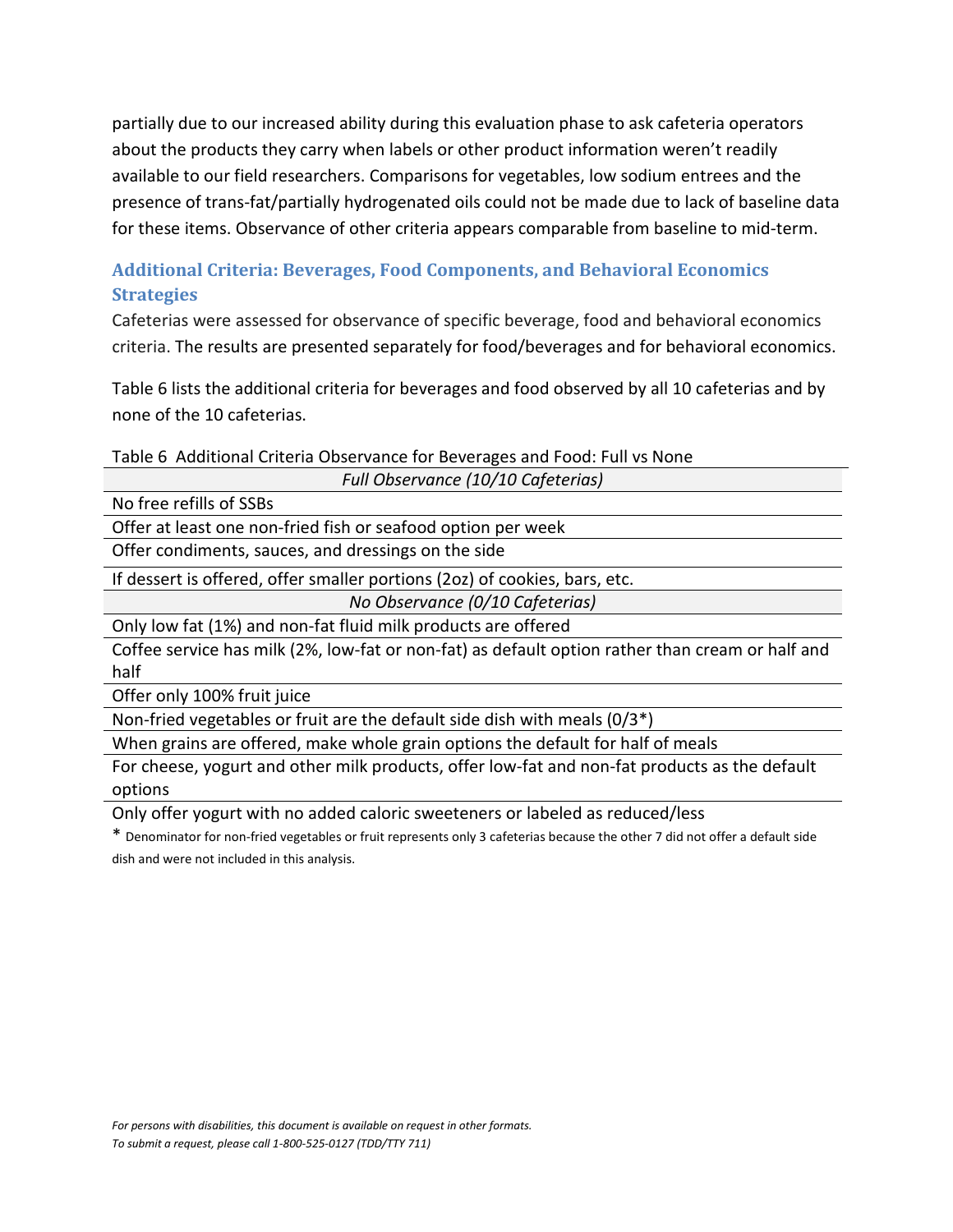Table 7 lists the proportions of cafeterias observing at least half and less than half of the additional criteria for beverages and food.

Table 7 Additional Criteria for Beverages and Food: Proportional Observance by Cafeterias

*Observed by more than half of cafeterias* 

At least one WA grown food product is available at all times (6/10) Allow substitution of non-fried vegetable side dish for no extra charge and promote this option  $(5/7)^*$ 

Offer salad bar (7/10)

Offer at least one oil and vinegar based salad dressing that is also low in sodium (8/9)\*

Serve one meal per day that provides at least three of the following: (one serving of fruit, vegetables, beans or whole grains) (7/10)

Offer low sugar cereals with at least 3g of fiber  $(2/3)^*$ 

*Observed by less than half of cafeterias*

Low fat (1%) or non-fat milk are default fluid milk options for café service (1/8)\*

Cup sizes no larger than 16 oz.  $(1/9)^*$ 

If SSBs are offered, an equal number of zero and low calorie beverages must also be offered  $(1/10)$ 

Vegetable juices offered contain 230 mg or less sodium per serving (1/8)\*

Half size portions are available for at least half of all entrée items and this option is promoted (4/10)

Offer healthy options with bread in place of butter  $(1/6)^*$ 

Fruit located in close proximity to dessert options (3/10)

For breakfast foods, offer small portions of muffins, quick breads and bagels (3/10)

\* The denominator for some criteria is less than 10 because not all criteria were relevant to each cafeteria. For example, a cafeteria may not have offered vegetable juices, cereal, or café service and was therefore not included in this analysis.

A question regarding the purchase of lower sodium products was included in the Additional Criteria section. Each cafeteria operator was asked if they purchased low sodium soup bases, canned tomatoes, deli meat, frozen vegetables or grain products. Figure 1 shows the most frequently purchased low sodium products. Only 1 cafeteria purchased all 5 low sodium products; the other cafeterias purchased either 3 products (n=1), 2 products (n=1), 1 product (n=5) or 0 products (n=2).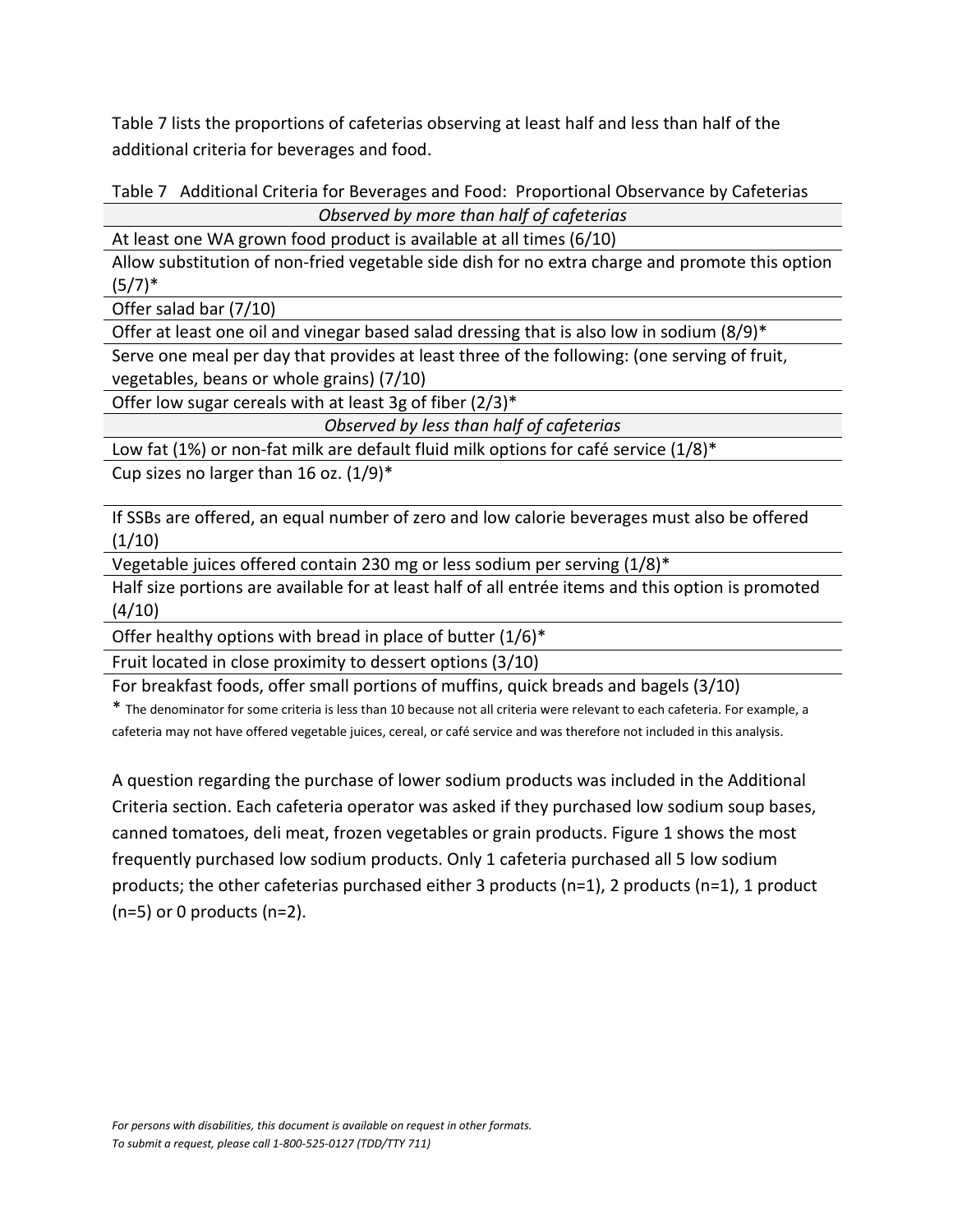

Figure 1: Low Sodium Products Purchased by Cafeterias

\* These data were self-reported by cafeteria operators during interviews.

Table 8 shows the criteria for behavioral economics strategies which at least half of cafeterias and less than half of cafeterias observed.

Table 8 Behavioral Economics Criteria: Proportional Observance by Cafeterias

*Observed by at least half of cafeterias* 

All healthier options of chips, cereal, yogurt, milk, soda, and juice are sold at an equal or lower price than equivalent item available (9/10)

Healthier items are placed more prominently, closer to customers, and at eye level (6/10)

At least 75% of promotion signage is for healthier items (5/10)

No marketing of deep-fried options as the feature of the day (8/10)

*Observed by less than half of cafeterias*

Employees are trained to prompt customers to choose non-fried vegetables when ordering  $(1/10)$ 

Employees are trained to prompt customers to choose zero- and low-calorie beverages when ordering (0/10)

Healthier items are listed first for each category of the menu (0/10)

Zero- and low-calorie beverages are listed before sugar-sweetened beverages on the menu  $(0/10)$ 

Healthier menu options are promoted via advertising, coupons price promotions, signs, kiosks, table tents, etc. (3/10)

Cafeterias are required to achieve minimum additional combined points from scores from beverages, foods and behavioral economics criteria. Medium size cafeterias must earn a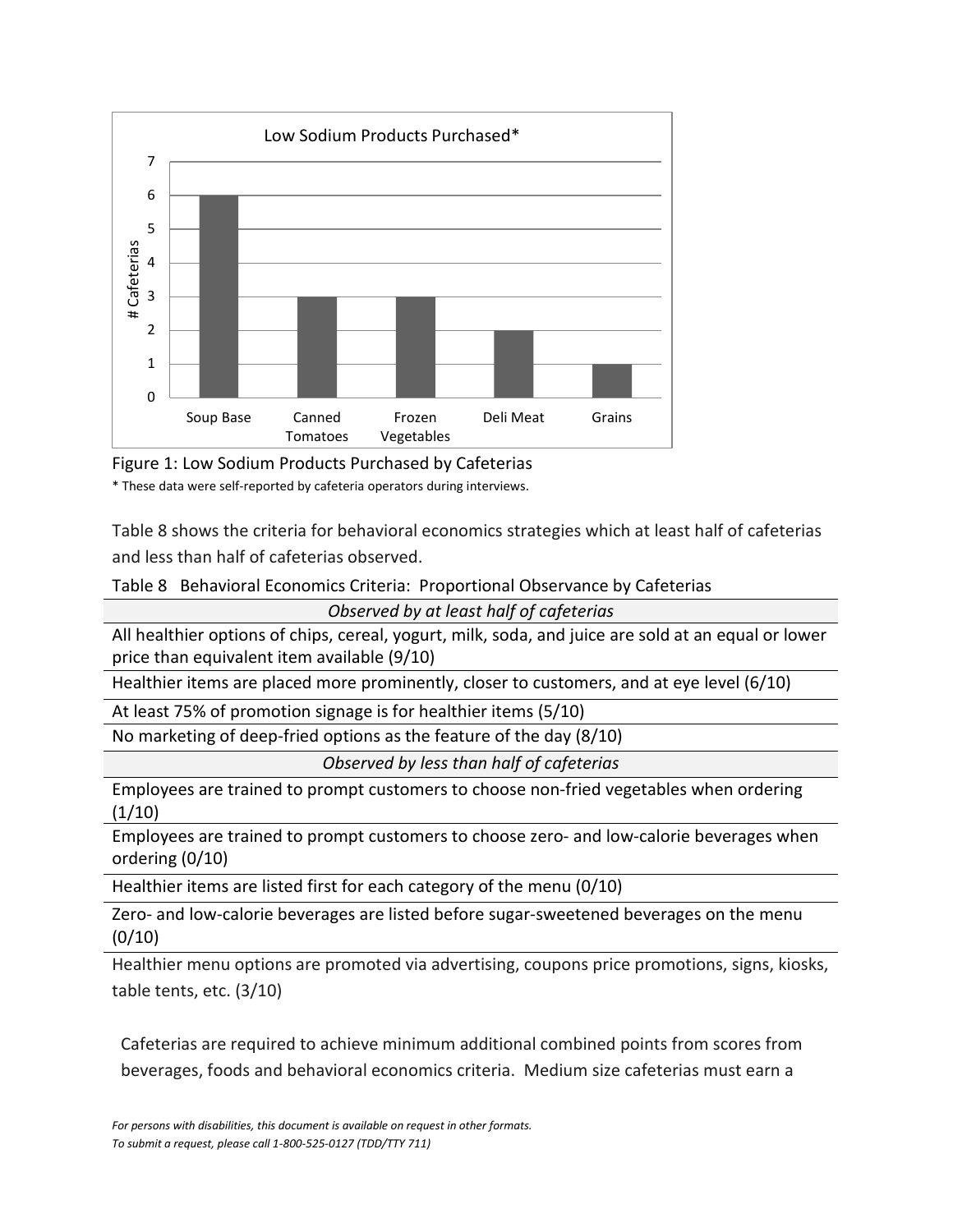minimum of 10 additional points and large cafeterias must earn at least 25 additional points. Table 9 shows the total scores (not including basic criteria) for each cafeteria. All cafeterias achieved the required minimum additional points.

| Cafeteria Code                | Score |
|-------------------------------|-------|
| <b>Medium Size Cafeterias</b> |       |
| J                             | 28    |
| D                             | 32    |
| C                             | 24    |
|                               | 24    |
| G                             | 19    |
| F                             | 16    |
| Large Size Cafeterias         |       |
| F                             | 40    |
| B                             | 30    |
| н                             | 25    |
| А                             | 26    |

Table 9 TOTAL: Additional Criteria + Behavioral Economics Scores

#### <span id="page-22-0"></span>**Healthful vs. Non-Healthful**

The proportion and price of healthful compared to non-healthful food and beverage options in cafeterias was assessed. Although these criteria are not included in the HNG, the results help to further describe the cafeteria food environments. Table 10 lists the proportion of cafeterias which offer at least half healthy options.

Table10 Proportion of Cafeterias Offering At Least Half Healthy Options by Food Category at Baseline and Mid-Implementation

| Proportion of Cafeterias Offering ≥51% |                     |  |
|----------------------------------------|---------------------|--|
| <b>Healthy Options</b>                 |                     |  |
| Baseline*                              | Mid-Implementation* |  |
| 1/5                                    | 0/4                 |  |
| 0/9                                    | 0/10                |  |
| 1/7                                    | 7/9                 |  |
| 0/9                                    | 0/8                 |  |
| 0/7                                    | 1/9                 |  |
| 2/9                                    | 5/9                 |  |
|                                        |                     |  |

*For persons with disabilities, this document is available on request in other formats. To submit a request, please call 1-800-525-0127 (TDD/TTY 711)*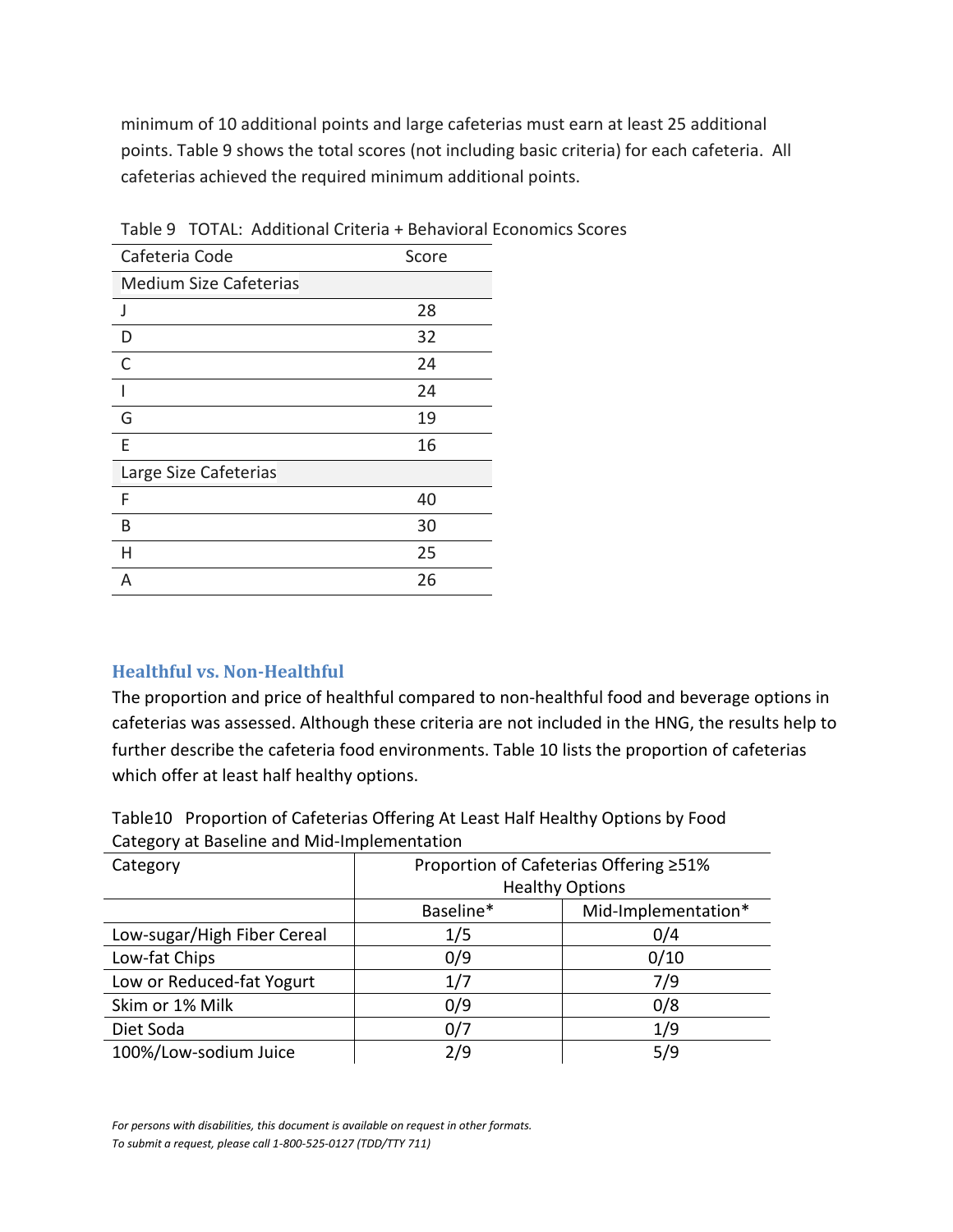\* The denominator for some criteria is less than the total number of cafeterias assessed because not all criteria were relevant to each cafeteria. For example, a cafeteria may not have offered cereal, yogurt, or juice and were therefore not included in this analysis.

At mid-implementation, over half of the cafeterias offered greater proportions (≥51%) of healthy yogurts and juice beverages compared to the non-healthful varieties. This represents an improvement since baseline. Notably, none of the cafeterias offered ≥51% of healthy chip, or milk options compared to non-healthful varieties of these food items during either time period.

Assessment of price data revealed that all cafeterias offering both healthy and regular options priced the comparable cereal (n=2), chip (n=6), and soda (n=10) options at the same price per product. In 5 cafeterias offering both yogurt options, the healthier yogurt was less expensive at 3 cafeterias and the same price as regular yogurt at 2 cafeterias. At 2 cafeterias offering both low-fat (1% or skim) and whole and/or 2 percent milk options, the low-fat milk option was less expensive than the regular milk in one cafeteria, and the same price in the other.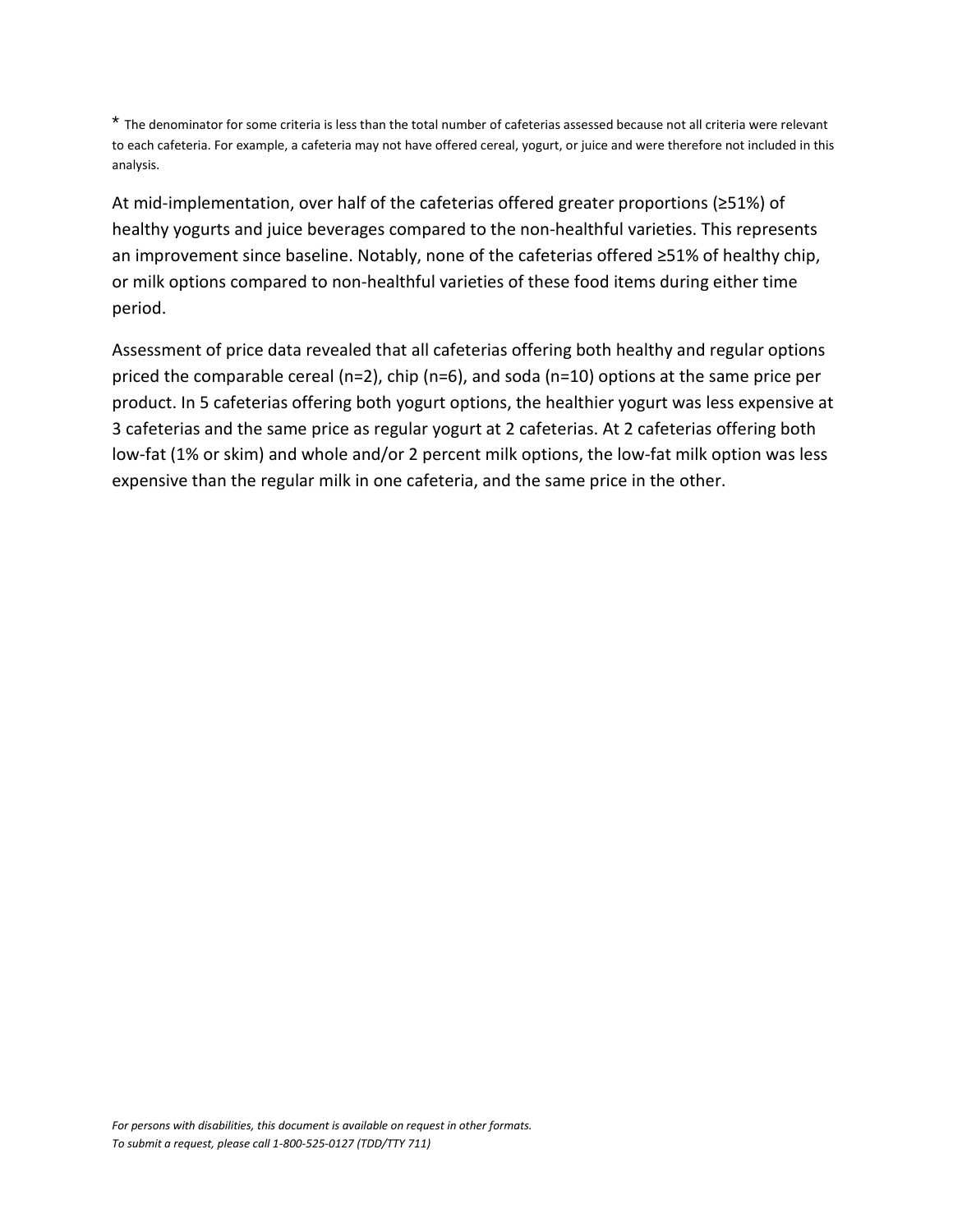Table 11 lists the proportion of cafeterias observing at least half and less than half of the healthy vs non-healthful criteria.

| Observed by at least half of cafeterias                                                                                          | Observed by less than half of cafeterias   |  |
|----------------------------------------------------------------------------------------------------------------------------------|--------------------------------------------|--|
|                                                                                                                                  |                                            |  |
|                                                                                                                                  | Healthful                                  |  |
| Offered 100% unsweetened tea in fountain                                                                                         | Offered ≥50% diet sodas in fountain drink  |  |
| drink stations $(7/9)^*$                                                                                                         | stations $(1/9)^*$                         |  |
| Salad or fresh vegetables can be substituted                                                                                     | Whole grain starch side w/o added sauce is |  |
| for fries or chips at no additional cost $(6/7)^*$                                                                               | available (3/7)*                           |  |
| Non cream based soup available (10/10)                                                                                           |                                            |  |
| Low-fat Dressing Available (4/6)*                                                                                                |                                            |  |
|                                                                                                                                  | Non-Healthful                              |  |
| Fries are automatically included as a meal side                                                                                  | Chips are automatically included as a meal |  |
| $(3/3)*$                                                                                                                         | side $(1/4)^*$                             |  |
| *The denominator for some criteria is less than 10 because not all criteria were relevant to each cafeteria. For example, a      |                                            |  |
| cafeteria may not have offered sides for meals, a salad bar, or a fountain drink station and were therefore not included in this |                                            |  |
| analysis.                                                                                                                        |                                            |  |

| Table 11 Proportion of Cafeterias Observing Healthful vs Non-Healthful Criteria |  |
|---------------------------------------------------------------------------------|--|
|                                                                                 |  |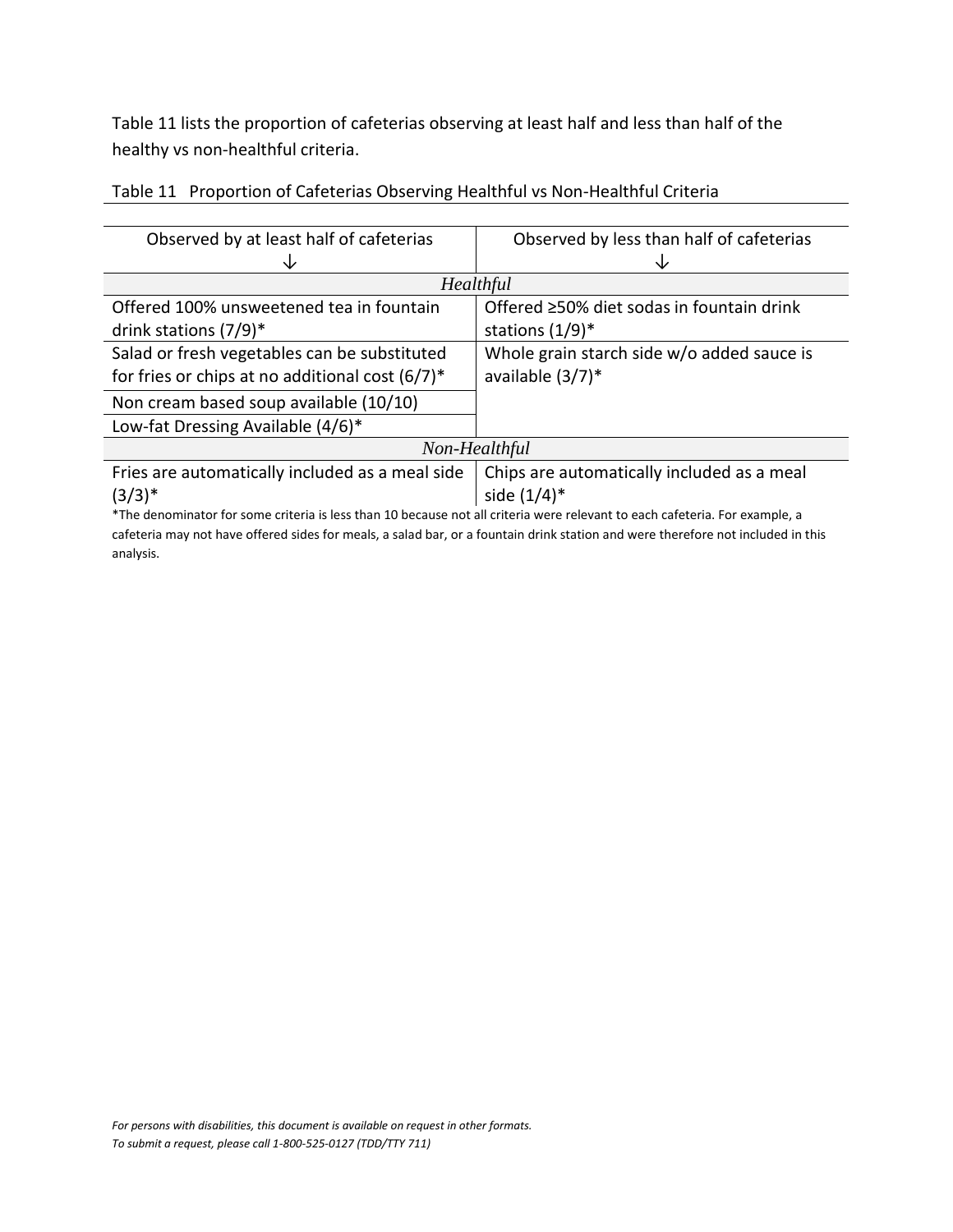#### *Baseline to Mid-Term Implementation Comparison*

Figure 2 shows proportion of healthy snacks offered in cafeterias at baseline and mid-term implementation. Overall, results were mixed across categories. One category improved (healthy yogurt), one remained the same (healthy chips) and one worsened (healthy cereal).





Figure 3 shows the proportion of healthy beverages offered in cafeterias at baseline and midterm implementation. Again, results are mixed but a clear improvement in proportion of healthful juice beverages was observed.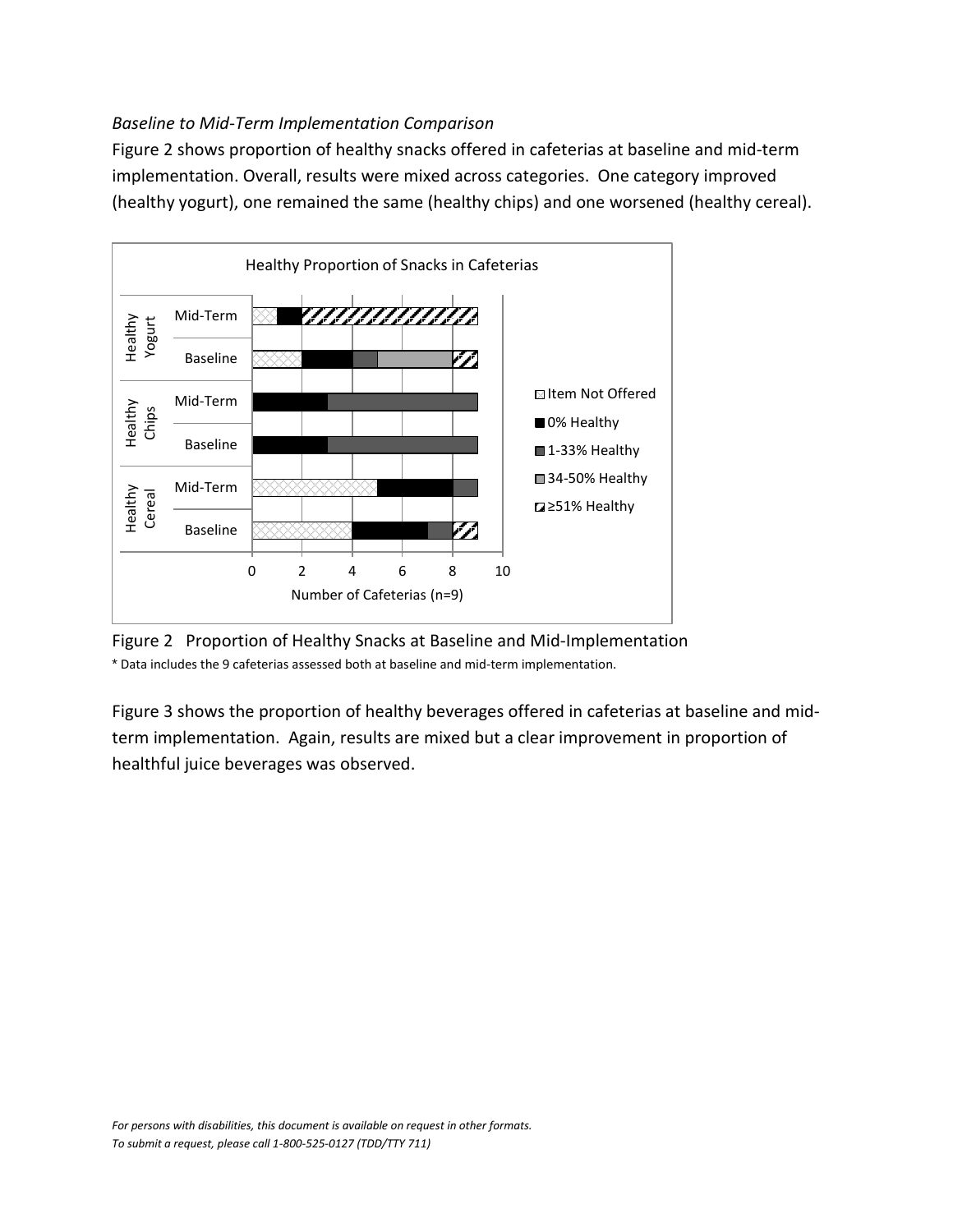

\* Data includes the 9 cafeterias assessed both at baseline and mid-term implementation.

Figure 3 Proportion of Healthy Beverages at Baseline and Mid-Implementation

#### <span id="page-26-0"></span>**Placement and Promotion**

The final section of the Cafeteria Assessment evaluated the placement and promotion of healthier items. Although these are not part of the scored HNG criteria, the results help to further describe the cafeteria food environments. Table 12 shows the criteria observed by at least half and less than half of cafeterias.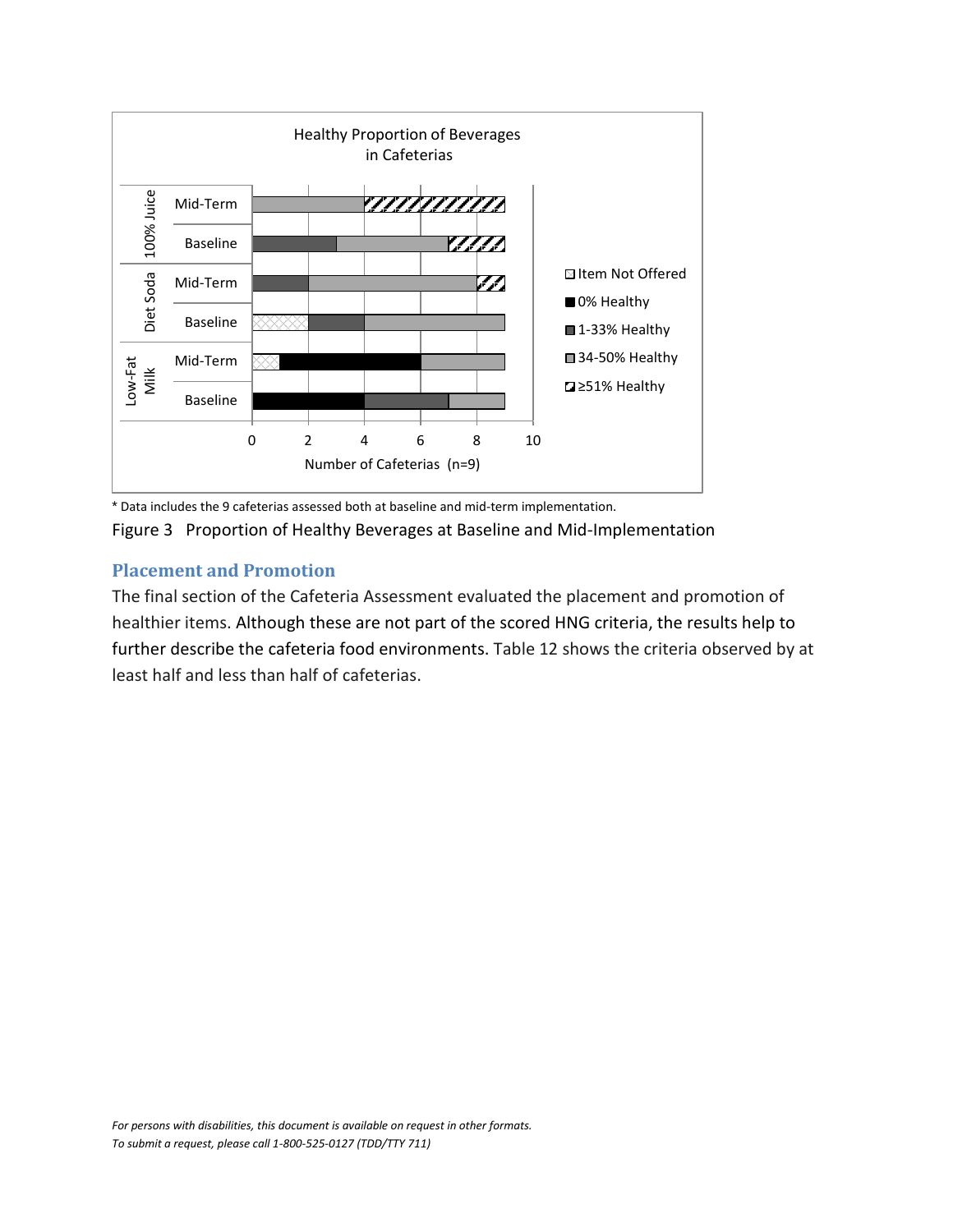#### Table 12 Placement and Promotion Criteria

| More than half met criteria                                                                                                                                     | Less than half met criteria                                                                                                                               |  |  |
|-----------------------------------------------------------------------------------------------------------------------------------------------------------------|-----------------------------------------------------------------------------------------------------------------------------------------------------------|--|--|
| ↓                                                                                                                                                               | ↓                                                                                                                                                         |  |  |
|                                                                                                                                                                 | Healthful                                                                                                                                                 |  |  |
| Cafeteria has signs or other displays that<br>encourage general healthy eating or healthy<br>food choices (posters on wall, signs, table<br>tents, etc.) (8/10) | Cafeteria has other information about<br>promotions or pricing strategies (farmers<br>markets, discounts on healthy items, locally<br>grown, etc.) (0/10) |  |  |
| Feature of the day or special combination<br>meal is promoted (10/10)                                                                                           | Brochure/nutrition information is on the<br>intranet/internet (4/10)                                                                                      |  |  |
| Fruit is well lit (7/10)                                                                                                                                        | Healthier options are indicated on salad bar (Go,<br>Slow, Whoa icons or other systems) (0/10)                                                            |  |  |
| Fruit is appealing in appearance (looks fresh,<br>not bruised, etc.) (7/10)                                                                                     | Cafeteria identifies menu items as "healthy" or<br>"light" (1/10)                                                                                         |  |  |
| Vegetables are well lit (7/10)                                                                                                                                  | When terms "healthy" or "light" are used,<br>standards are listed for these items (0/10)                                                                  |  |  |
| Vegetables are appealing in appearance<br>(looks fresh, not discolored, etc.) (10/10)                                                                           | Nutrition information is posted on menu boards,<br>brochures, or in other display areas (1/10)                                                            |  |  |
| Washington-grown products are available<br>(7/10)                                                                                                               | Some fruit is located near the register/point of<br>purchase (4/10)                                                                                       |  |  |
|                                                                                                                                                                 | Some vegetables are located near the<br>register/point of purchase (2/10)                                                                                 |  |  |
|                                                                                                                                                                 | Washington-grown products are<br>promoted/marketed (0/10)                                                                                                 |  |  |
| Non-Healthful                                                                                                                                                   |                                                                                                                                                           |  |  |
| Cafeteria has signs or displays that encourage<br>overeating (supersizing, all you can eat, etc.)<br>(10/10)                                                    | Cafeteria has signs or displays that encourage<br>less healthy eating or less healthy food choices<br>(4/10)                                              |  |  |

#### *Baseline to Mid-Term Implementation Comparison*

Table 13 shows the number of cafeterias that met each placement and promotion criteria at baseline and at mid-implementation. Since the baseline assessment, six cafeterias added signs or other displays that encouraged healthy eating or healthy food choices and seven additional cafeterias offered Washington-grown products. However, three fewer cafeterias made nutrition information available on the intra/internet and three fewer placed fruit near the cash register or point of purchase.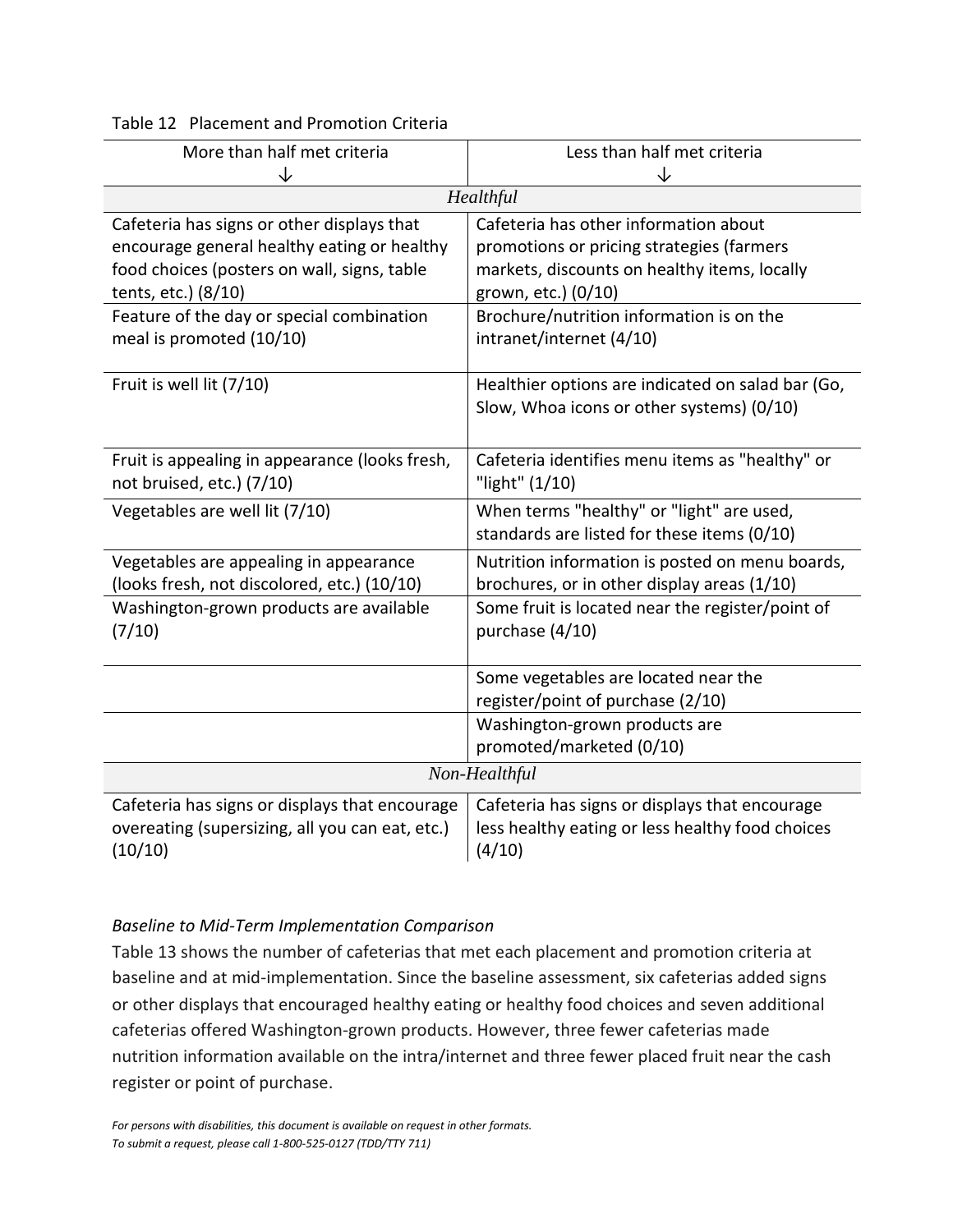#### Table 13 Placement and Promotion

|                                                                                                    | #               | # Cafeterias   |
|----------------------------------------------------------------------------------------------------|-----------------|----------------|
| Criteria                                                                                           | Cafeterias      | Mid-           |
|                                                                                                    | <b>Baseline</b> | Implementation |
|                                                                                                    | $(n=9)$         | $(n=10)$       |
| <b>Positive Indicators</b>                                                                         |                 |                |
| Cafeteria has signs or other displays that encourage general                                       |                 |                |
| healthy eating or healthy food choices (posters on wall, signs,                                    | 2               | 8              |
| table tents, etc.)                                                                                 |                 |                |
| Feature of the day or special combination meal is promoted                                         | 8               | 10             |
| Cafeteria has other information about promotions or pricing                                        |                 |                |
| strategies (farmers markets, discounts on healthy items, locally                                   | 0               | $\mathbf 0$    |
| grown, etc.)                                                                                       |                 |                |
| Brochure/nutrition information is on the intranet/internet                                         | 4               | $\mathbf{1}$   |
| Healthier options are indicated on salad bar (Go, Slow, Whoa                                       | 0               | 0              |
| icons or other systems)                                                                            |                 |                |
| Cafeteria identifies menu items as "healthy" or "light"                                            | $\overline{2}$  | $\mathbf{1}$   |
| When terms "healthy" or "light" are used, standards are listed                                     | $\mathbf{1}$    | 0              |
| for these items                                                                                    |                 |                |
| Nutrition information is posted on menu boards, brochures, or in                                   | 1               | $\mathbf{1}$   |
| other display areas                                                                                |                 |                |
| Fruit is well lit                                                                                  | 9               | 7              |
| Fruit is appealing in appearance (looks fresh, not bruised, etc.)                                  | 6               | 9              |
| Some fruit is located near the register/point of purchase                                          | 7               | 4              |
| Vegetables are well lit                                                                            | 7               | 8              |
| Vegetables are appealing in appearance (looks fresh, not                                           | 8               | 10             |
| discolored, etc.)                                                                                  |                 |                |
| Some vegetables are located near the register/point of purchase                                    | 2               | 2              |
| Washington-grown products are available                                                            | $\mathbf{1}$    | 7              |
| Washington-grown products are promoted/marketed                                                    | 0               | $\mathbf 0$    |
| <b>Negative Indicators</b>                                                                         |                 |                |
| Cafeteria has signs or displays that encourage less healthy eating<br>or less healthy food choices | 3               | 4              |
| Cafeteria has signs or displays that encourage overeating                                          | 1               | 0              |
| (supersizing, all you can eat, etc.)                                                               |                 |                |
| Unhealthy items are located near cash register/point of                                            | 9               | 10             |

*For persons with disabilities, this document is available on request in other formats. To submit a request, please call 1-800-525-0127 (TDD/TTY 711)*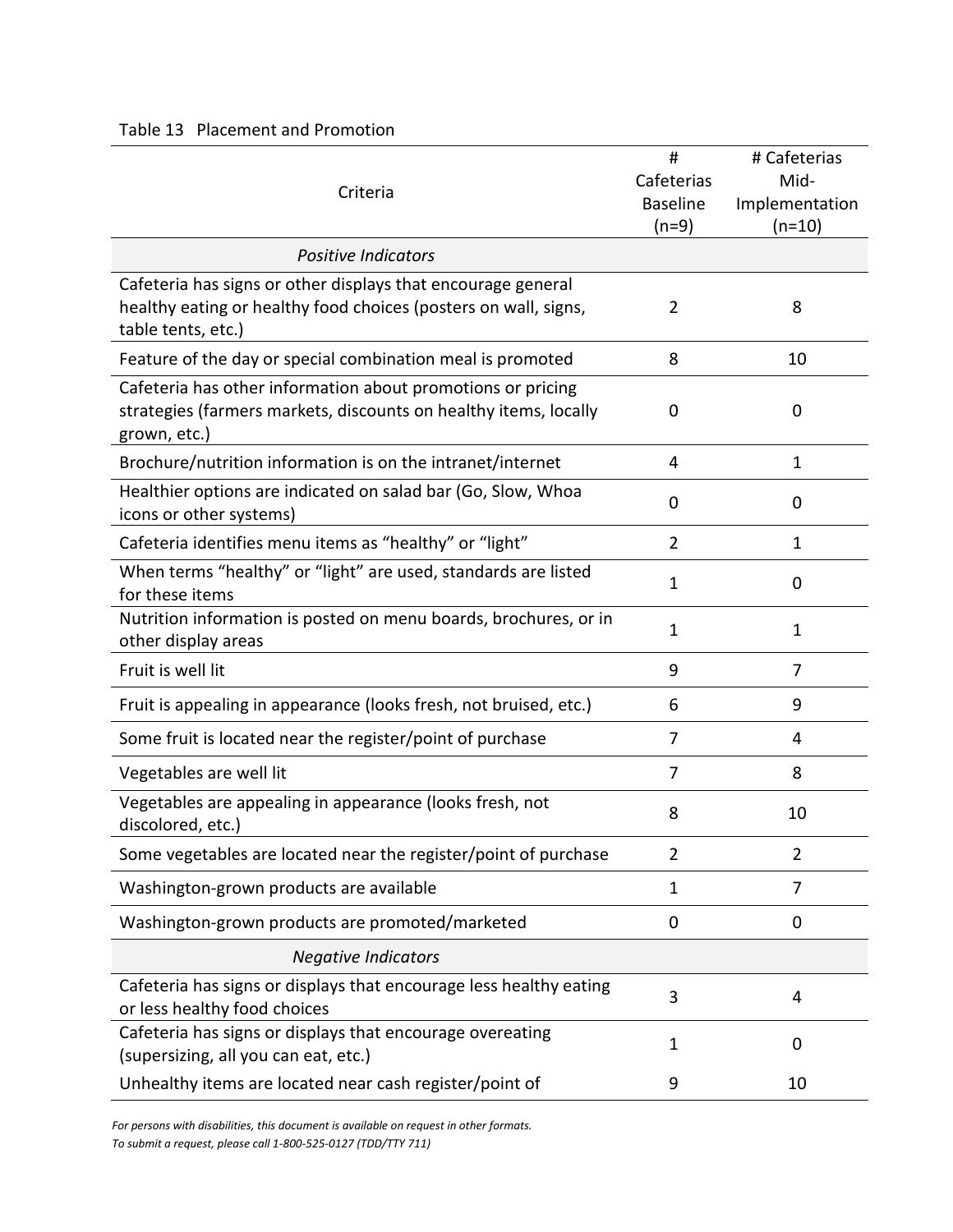#### purchase

#### <span id="page-29-0"></span>**Vending**

A total of 52 beverage machines and 45 snack machines were assessed for compliance with the HNG. The guidelines for vending machines require that at least 50% of vending products meet the healthier or healthiest criteria. Table 14 shows the number and percent of compliant vending machines in each agency. It illustrates that a higher percent of beverage machines than snack machines were compliant with the HNG. Table 15 shows the percent of snack and beverage items by HNG category (healthiest, healthier, limited) and the overall HNG compliance percentage (healthiest plus healthier) by agency. At baseline within agencies, the range of beverage item compliance was 13%-50%, and the range of snack item compliance was 29%-41%. It is important to note that the baseline and mid-implementation vending machine samples were not matched at the individual machine level. Figure 4 is a graphic representation of the final column in Table 15. It shows the percent of individual snack and beverage items meeting the guidelines in vending machines within each agency's vending machines. The range of beverage item compliance across agencies was 26%-64%, with the highest being at the Health Care Authority, and the range of snack item compliance across agencies was 4%-14%, with the highest compliance at WA State Lottery.

| Agency                               | Machines In<br>Compliance<br># Beverage | Machines<br>Total $#$ | - 드<br>Compliance<br>Machines<br>% Bev | -日<br>ပိ<br># Snack<br>Machines<br>Complian | Machines<br>Total $\#$ | 日<br>Compliance<br>% Snack<br>Machines |
|--------------------------------------|-----------------------------------------|-----------------------|----------------------------------------|---------------------------------------------|------------------------|----------------------------------------|
| Department of Health                 | 4                                       | 10                    | 40%                                    | 0                                           | 6                      | 0%                                     |
| Department of Retirement Systems     | 1                                       |                       | 100%                                   | 0                                           | 1                      | 0%                                     |
| Department of Services for the Blind | 0                                       | 1                     | 0%                                     | 0                                           | 1                      | 0%                                     |
| Department of Veteran Affairs        | 2                                       | 4                     | 50%                                    | 0                                           | 2                      | 0%                                     |
| <b>DSHS</b>                          | 5                                       | 20                    | 25%                                    | 0                                           | 28                     | 0%                                     |
| <b>Health Care Authority</b>         | 2                                       | $\overline{2}$        | 100%                                   | 0                                           | 2                      | 0%                                     |
| Labor & Industries                   | 0                                       | 3                     | 0%                                     | 0                                           | 1                      | 0%                                     |
| Licensing                            | 3                                       | 5                     | 60%                                    | 0                                           | 1                      | 0%                                     |
| <b>National Resource Building</b>    | 3                                       | 5                     | 60%                                    | 0                                           | 1                      | 0%                                     |
| WA State Lottery                     | 0                                       | 1                     | 0%                                     | 0                                           | 2                      | 0%                                     |
| <b>Total Machines in Compliance</b>  | 20                                      | 52                    | 38%                                    | 0                                           | 45                     | 0%                                     |

#### Table 14 Vending Machine Compliance by Agency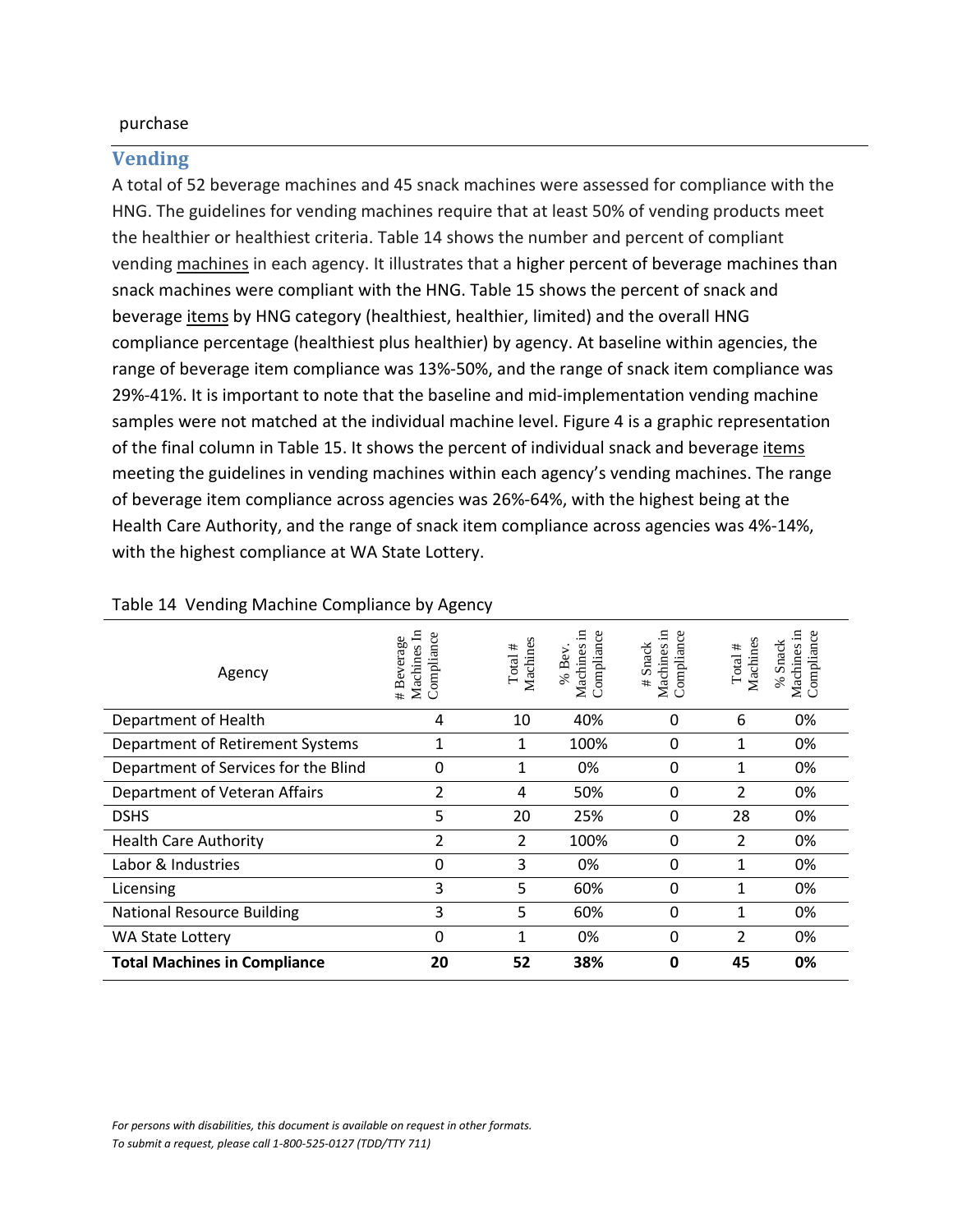

Percent Compliant Snack and Beverage Items By Agency

Figure 4 Percent Compliant Snack and Beverage Items by Agency

| Table 15. Percent Compilant Shack and Beverage <b>items</b> by Agency by HivG Category |                |                               |           |                        |  |
|----------------------------------------------------------------------------------------|----------------|-------------------------------|-----------|------------------------|--|
| Agency                                                                                 | %              | % Healthier                   | % Limited | % Compliant by HNG     |  |
|                                                                                        | Healthiest     |                               |           | Criteria (Healthiest + |  |
|                                                                                        |                |                               |           | Healthier)             |  |
|                                                                                        |                |                               |           | (Bold type = meets     |  |
|                                                                                        |                |                               |           | HNG)                   |  |
|                                                                                        |                | Snack Vending Machines (n=45) |           |                        |  |
| Dept. of Health                                                                        | 0              | 6                             | 76        | 6                      |  |
| Dept. of Retirement Services                                                           | 0              | 10                            | 88        | 10                     |  |
| Dept. of Services for the Blind                                                        | 0              | 5                             | 84        | 5                      |  |
| Dept. of Veterans Affairs                                                              | 0              | 4                             | 90        | 4                      |  |
| <b>DSHS</b>                                                                            | 0              | 5                             | 85        | 6                      |  |
| <b>Health Care Authority</b>                                                           | $\Omega$       | 13                            | 46        | 13                     |  |
| Dept. of Labor and Industries                                                          | n/a            | n/a                           | n/a       | n/a                    |  |
| Dept. of Licensing                                                                     | 0              | 3                             | 36        | 3                      |  |
| <b>Natural Resources</b>                                                               | 0              | $\overline{7}$                | 74        | 7                      |  |
| <b>WA State Lottery</b>                                                                | 0              | 14                            | 64        | 14                     |  |
| <b>Total Snacks</b>                                                                    | 0              | 6                             | 92        | 6                      |  |
| Beverage Vending Machines (n=52)                                                       |                |                               |           |                        |  |
| Dept. of Health                                                                        | 9              | 29                            | 62        | 38                     |  |
| Dept. of Retirement Services                                                           | $\Omega$       | 63                            | 38        | 64                     |  |
| Dept. of Services for the Blind                                                        | 11             | 33                            | 56        | 44                     |  |
| Dept. of Veterans Affairs                                                              | $\overline{7}$ | 32                            | 61        | 39                     |  |
| <b>DSHS</b>                                                                            | 10             | 27                            | 63        | 37                     |  |
| <b>Health Care Authority</b>                                                           | 11             | 53                            | 36        | 64                     |  |
| Dept. of Labor and Industries                                                          | 29             | 10                            | 61        | 39                     |  |
| Dept. of Licensing                                                                     | 9              | 17                            | 68        | 26                     |  |
| <b>Natural Resources</b>                                                               | 10             | 37                            | 53        | 47                     |  |
| <b>WA State Lottery</b>                                                                | $\Omega$       | 40                            | 60        | 40                     |  |

Total Beverages 11 1 28 60 39

|  | Table 15 Percent Compliant Snack and Beverage Items By Agency By HNG Category |
|--|-------------------------------------------------------------------------------|
|--|-------------------------------------------------------------------------------|

*For persons with disabilities, this document is available on request in other formats. To submit a request, please call 1-800-525-0127 (TDD/TTY 711)*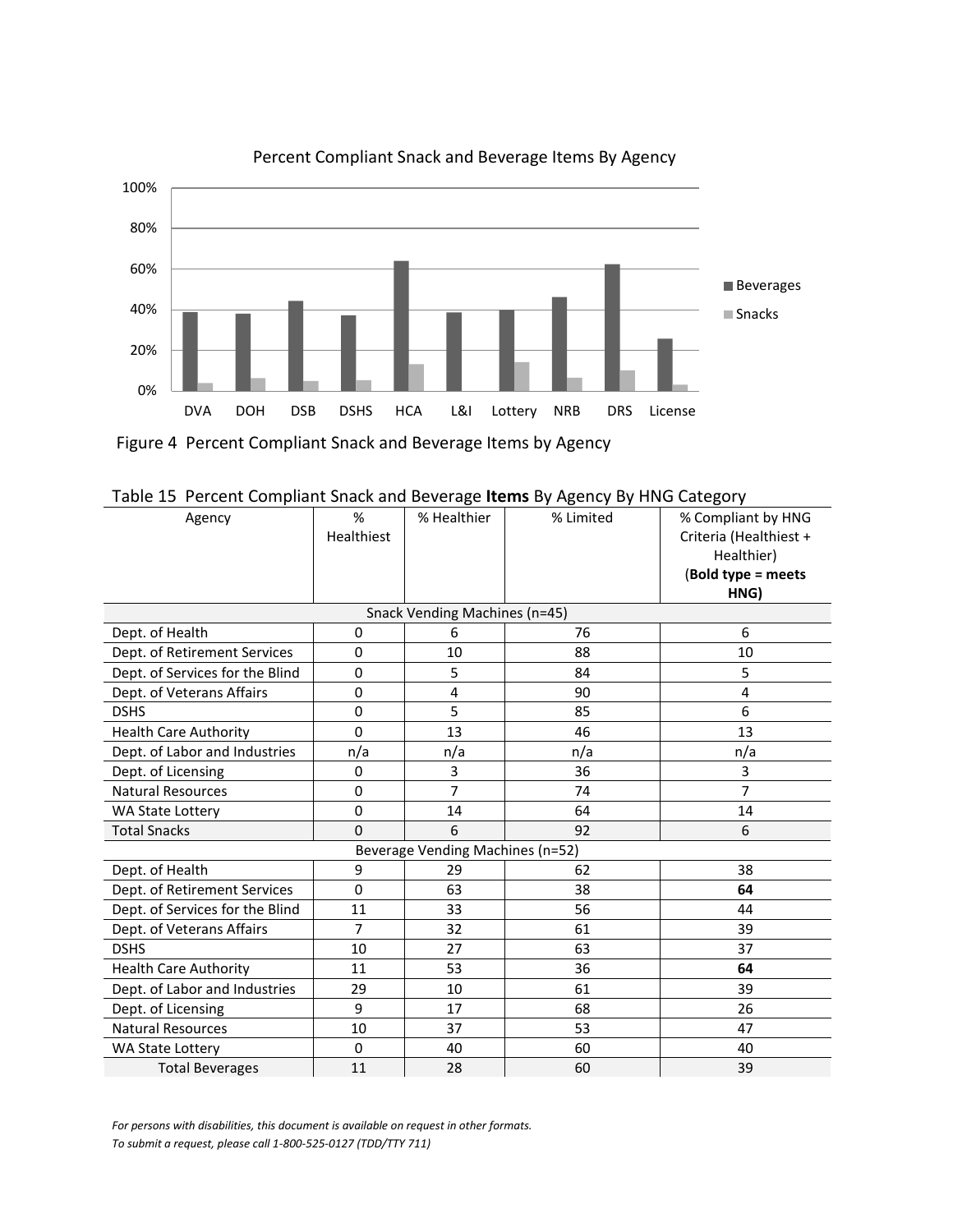### <span id="page-31-0"></span>**Micro-Markets**

A total of 3 micro-markets were assessed for compliance with the Healthy Nutrition Guidelines. The guidelines for micro-markets state 25% of grab-n-go entrees and 50% of snacks and beverages present must meet healthy nutrition criteria to be in compliance. The micro-market nutrition criteria for snacks and beverages were the same as vending machine snacks and beverages; items were categorized as 'healthiest, healthier or limited' based on calorie, sugar, fat, whole grain and sodium criteria. Entrée items were categorized as 'healthiest or limited' based on calories, fat, sodium and whole grain criteria.

Table 16 shows micro-market compliance at the three agencies assessed. The beverage sections at the Labor and Industries (L&I) and Department of Health (DOH) micro-markets and the entrée section at DOH were in compliance.

| Agency                       | % Healthiest/<br>Healthy | % Healthier    | % Limited | % Compliance<br>(Bold type=meets HNG) |  |
|------------------------------|--------------------------|----------------|-----------|---------------------------------------|--|
|                              |                          | <b>ENTREES</b> |           |                                       |  |
| Dept of Health               | 37                       | N/A            | 63        | 37                                    |  |
| Dept of Transportation       | 4                        | N/A            | 96        | 4                                     |  |
| Dept of Labor and Industries | 9                        | N/A            | 91        | 9                                     |  |
|                              |                          | <b>SNACKS</b>  |           |                                       |  |
| Dept of Health               | 15                       | 19             | 66        | 34                                    |  |
| Dept of Transportation       | 11                       | 17             | 72        | 28                                    |  |
| Dept of Labor and Industries | 14                       | 18             | 69        | 32                                    |  |
| <b>BEVERAGES</b>             |                          |                |           |                                       |  |
| Dept of Health               | 26                       | 28             | 46        | 54                                    |  |
| Dept of Transportation       | 35                       | 9              | 57        | 44                                    |  |
| Dept of Labor and Industries | 26                       | 29             | 45        | 55                                    |  |

#### Table 16 Micro-Market Compliance

Table 17 shows the top 10 micro-market product sales of snacks, entrées and beverages by agency. The most frequently purchased snacks included hard boiled eggs, cheese squares/string and almonds; the most frequently purchased entrees were Lunchables<sup>®</sup> and hummus & pretzels, and the most frequently purchased beverages were water, Talking Rain® (sparkling flavored water), and Starbucks Refreshers® (fruit/coffee drinks with added sugar.)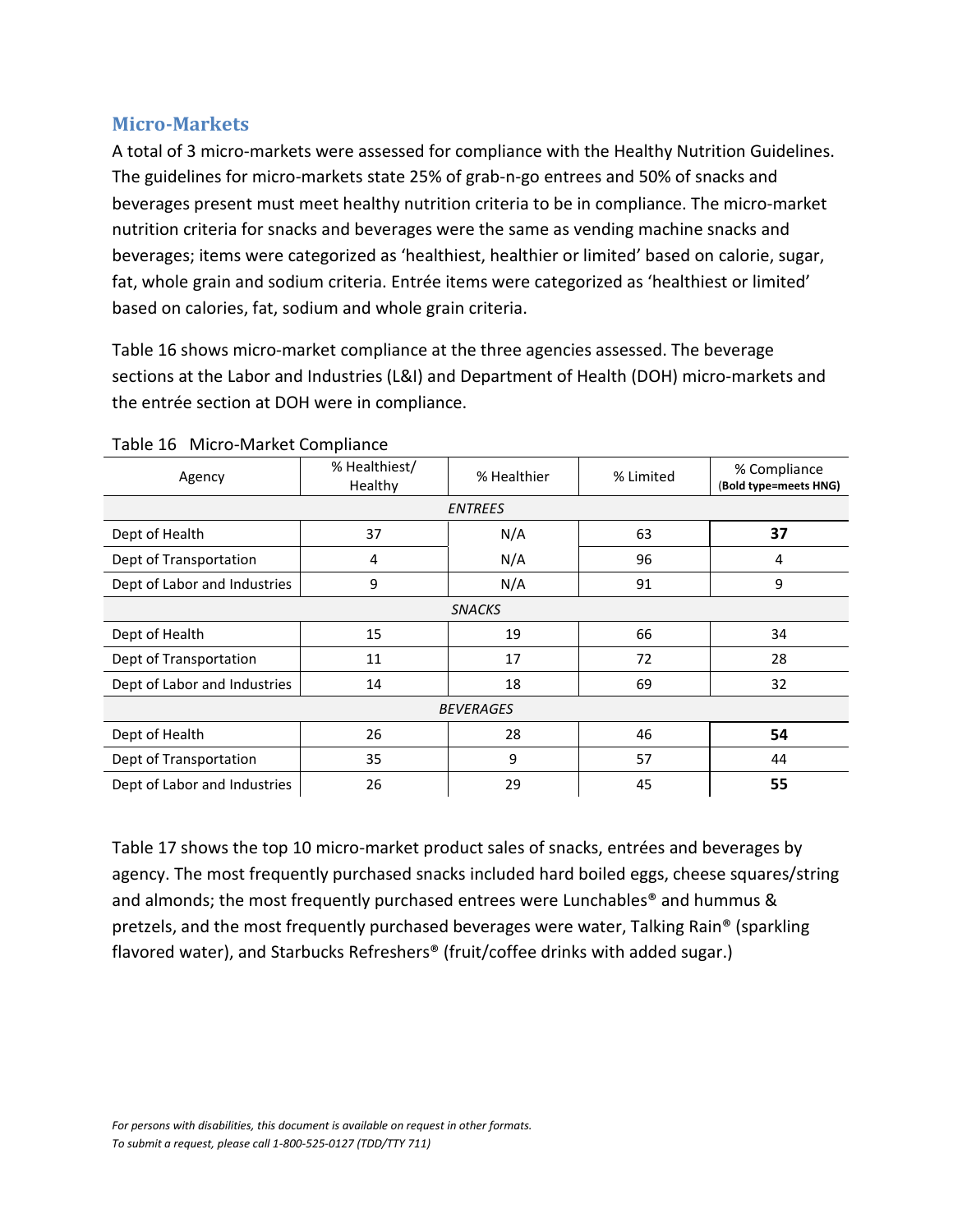| Table 17 Top 10 Micro-Market Product Sales by Agency |  |
|------------------------------------------------------|--|
|                                                      |  |

|                  | <b>L&amp;I</b>                            | <b>DOT</b>                                | <b>DOH</b>                                    |
|------------------|-------------------------------------------|-------------------------------------------|-----------------------------------------------|
| SNACKS           | Wilcox Hard Boiled Eggs                   | Tillamook Cheddar Cheese Squares          | Tillamook Cheddar Cheese Squares              |
|                  | <b>Blue Diamond Almonds</b>               | Lays Regular                              | Frigo String Cheese Mozzarella                |
|                  | Tillamook Cheddar Cheese Squares          | Cheetos Crunchy                           | Wilcox Hard Boiled Eggs                       |
|                  | Mixed Berry Granola & Yogurt Parfait      | Wilcox Hard Boiled Eggs                   | Ruffles Cheddar & Sour Cream                  |
|                  | Frigo String Cheese Mozzarella            | Fritos Regular                            | Twix Bar                                      |
|                  | Snickers                                  | Snickers                                  | Cliff Bars                                    |
|                  | Avanti Markets Chocolate Pudding Cup      | Blue Diamond Almonds                      | Snickers                                      |
|                  | Real Foods Strawberry Parfait Cup         | Peanut M&M's                              | Grandmas Mini Sandwich Vanilla                |
|                  | Reeses PB Cup                             | Blue Bunny Mississippi Mud Sandwich       | Rold Gold Pretzel                             |
|                  | That's It Fruit Snacks                    | Fritos Chili Cheese                       | Mixed Berry Granola & Yogurt Parfait          |
| ENTREES          | Lunchables (Turkey & Cheddar/Ham & Swiss) | Lunchables (Turkey & Cheddar/Ham & Swiss) | Lunchables (Turkey & Cheddar/Ham & Swiss)     |
|                  | Sabra Hummus & Pretzels                   | Hot n Ready Breakfast Sandwich            | Sabra Hummus & Pretzels                       |
|                  | Hot n Ready Breakfast Sandwich            | Ruiz Chicken Cheese Chimichanga           | Hot n Ready Breakfast Sandwich                |
|                  | Bumble Bee Tuna/Chicken Salad             | <b>Hot Pockets</b>                        | Dave's Killer Blues Turkey Breast & Provolone |
|                  | Chicken Caesar Wrap                       | Sabra Hummus & Pretzels                   | Black Forest Ham & Swiss Sandwich             |
|                  | <b>Black Forest Ham &amp; Swiss</b>       | Healthy Choice Frozen Meal                | Smoked Turkey Swiss Sandwich                  |
|                  | Chef Salad with Grilled Chicken           | Napoleon Breakfast Burrito                | Ham & Cheddar Sandwich                        |
|                  | Smoked Turkey Swiss Sandwich              | Bumble Bee Tuna/Chicken Salad             | Tortellini Pasta Salad                        |
|                  | Tortellini Pasta Salad                    | Nissin Chicken/Beef Noodles               | British Pub roll                              |
|                  | Caesar Salad with Grilled Chicken         | Burry Bagel Plain Cream Cheese            | Caesar Salad with Grilled Chicken             |
| <b>BEVERAGES</b> | <b>Starbucks Refreshers</b>               | Nestle Pure Life Water                    | Talking Rain SE Lemon Lime/Tangerine          |
|                  | Sugar Free Red Bull                       | Snapple Diet Tea Peach/Lemon              | Nestle Pure Life Water                        |
|                  | San Pellegrino Limonata/Aranciata         | Smith Brothers 2% Half Pint White Milk    | Sugar Free Red Bull                           |
|                  | Starbucks Frappucino                      | San Pellegrino Limonata/Aranciata         | San Pellegrino Limonata/Aranciata             |
|                  | Naked Juice Smoothie                      | Canada Dry Ginger Ale                     | Starbucks Frappucino                          |
|                  | Starbucks Doubleshot                      | Naked Juice Smoothie                      | Snapple Diet Tea Peach/Lemon                  |
|                  | Talking Rain SE Lemon Lime/Tangerine      | Starbucks Frappucino                      | <b>Starbucks Refreshers</b>                   |
|                  | Snapple Diet Tea Peach/Lemon              | Tea's Tea Unsweetened Green + White Tea   | Starbucks Doubleshot                          |
|                  | Canada Dry Ginger Ale                     | Snapple Lemon Tea                         | Smith Brothers 2% Half Pint White Milk        |
|                  | Nestle Pure Life Water                    | Welch's Apple Cranberry Juice             | Tea's Tea Unsweetened Green + White Tea       |

Figure 5 shows the sales of all entrees, snacks and beverages meeting the 'healthiest/healthier' criteria at each micro-market from April - August 2015. Healthy beverages are sold on average more frequently than healthy snacks or entrées, and healthy entrées are sold least frequently.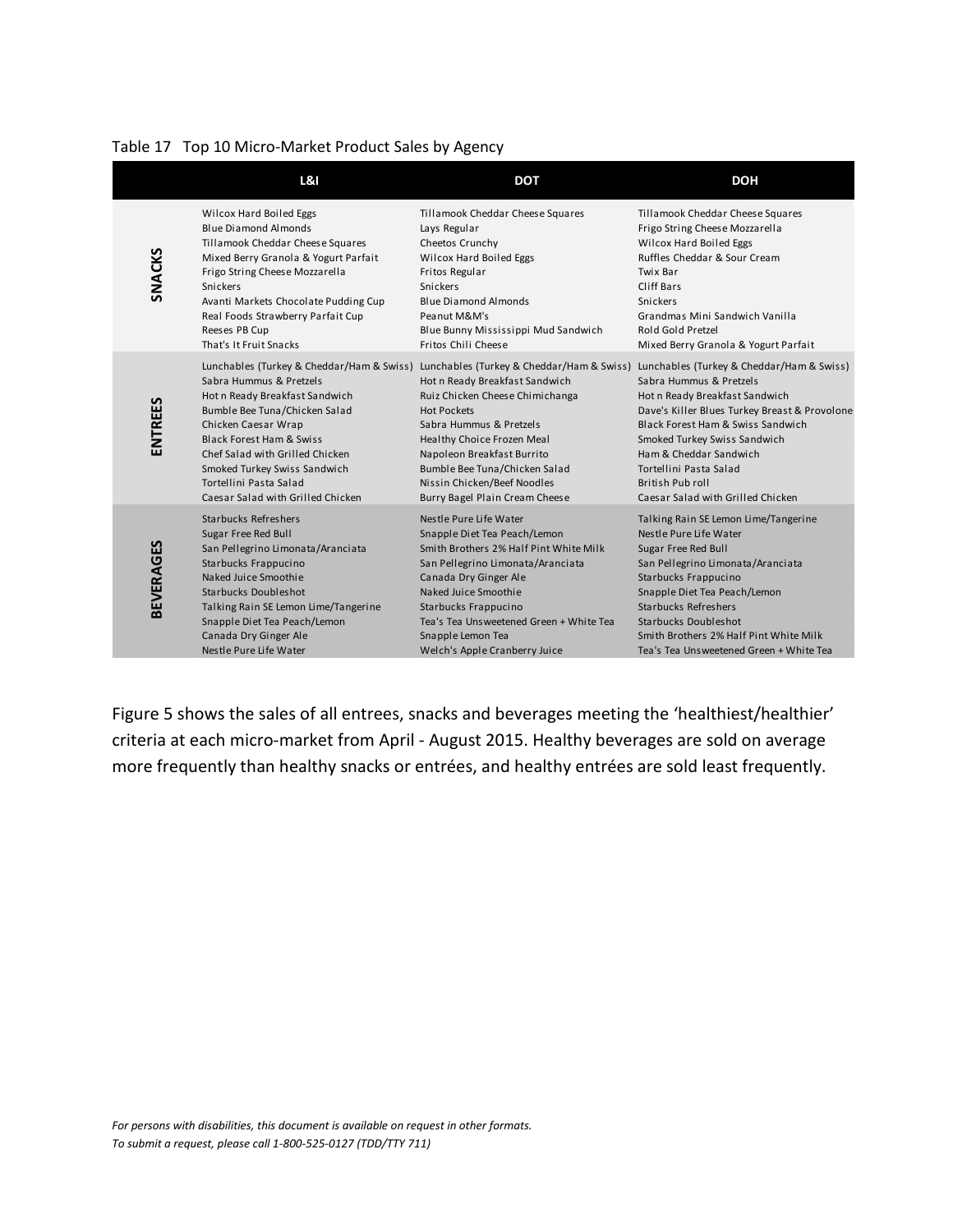

Figure 5 Percent Healthy Entrees, Snacks and Beverages Sold by Month in Micro-Markets

Figure 6 shows the sales of healthy items at each micro-market versus the presence of these healthy items. Sales of food and beverage items appear to somewhat track the proportion of these items present in the micro-market. This relationship appears stronger for beverages and entrees than for snacks.





*For persons with disabilities, this document is available on request in other formats. To submit a request, please call 1-800-525-0127 (TDD/TTY 711)*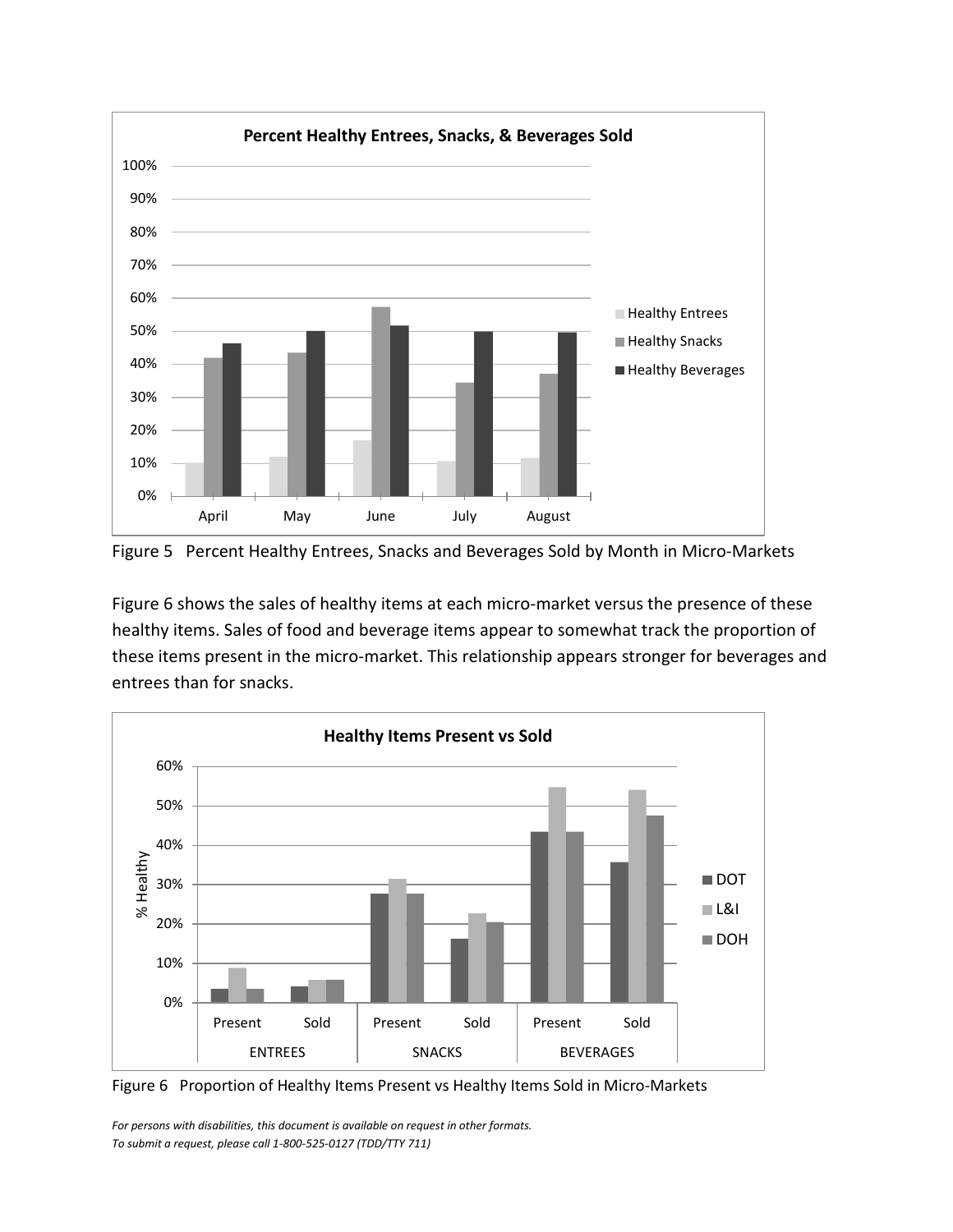### <span id="page-34-0"></span>**Interviews**

#### Cafeteria Operators (CO)

#### *Perceived Goals and Guideline Effectiveness*

Overall, all Cafeteria Operators (COs) agreed the overall goal of the Healthy Nutrition Guidelines is to encourage state employees to select healthier food options.

*"I think the overall goal would be to take the next step in terms of getting the general public – in this case the state employees – in taking the next step in terms of them to become conscientious of what they're eating, how much they are eating, and what's in the food their eating." - CO*

*When asked if the overall implementation of the guidelines up to this point had met this perceived goal, responses ranged from "partially" to "insignificantly."* 

*The COs used terms such as "encourage," "offer," and "hands-off" to describe the Healthy Nutrition Guideline's approach to increase healthier food choices.* Three COs described the process of meeting the overall guideline goals as "a long-term commitment" and "a long journey" – phrases which reflected the perception that attainment of goals and subsequent behavior change among customers will take time.

*"It's not going to happen overnight. I think what you want to do is just slowly start getting people to change their habits. Old habits are hard to change, and so my goal would be to move forward slowly and just get people to start making healthier decisions, more frequently than less frequently." - CO*

#### *Perceived Role of Cafeteria Operators*

All COs indicated their role in guideline implementation is to offer healthier options that cater to customer demand. An emphasis on providing options and meeting customer demand was also identified in baseline interviews. Several COs specified that their role did not include the promotion and education of healthy foods to customers. In contrast, one CO perceived customer education to be a key factor for the promotion of healthful items. The CO stated*, "If I don't educate them, they won't eat it."* - CO

#### *Experiences during Implementation –*

When asked to describe their most- and least successful changes related to guideline implementation, the COs described various experiences related to their expansion of healthy food options and execution of behavioral economic strategies**.**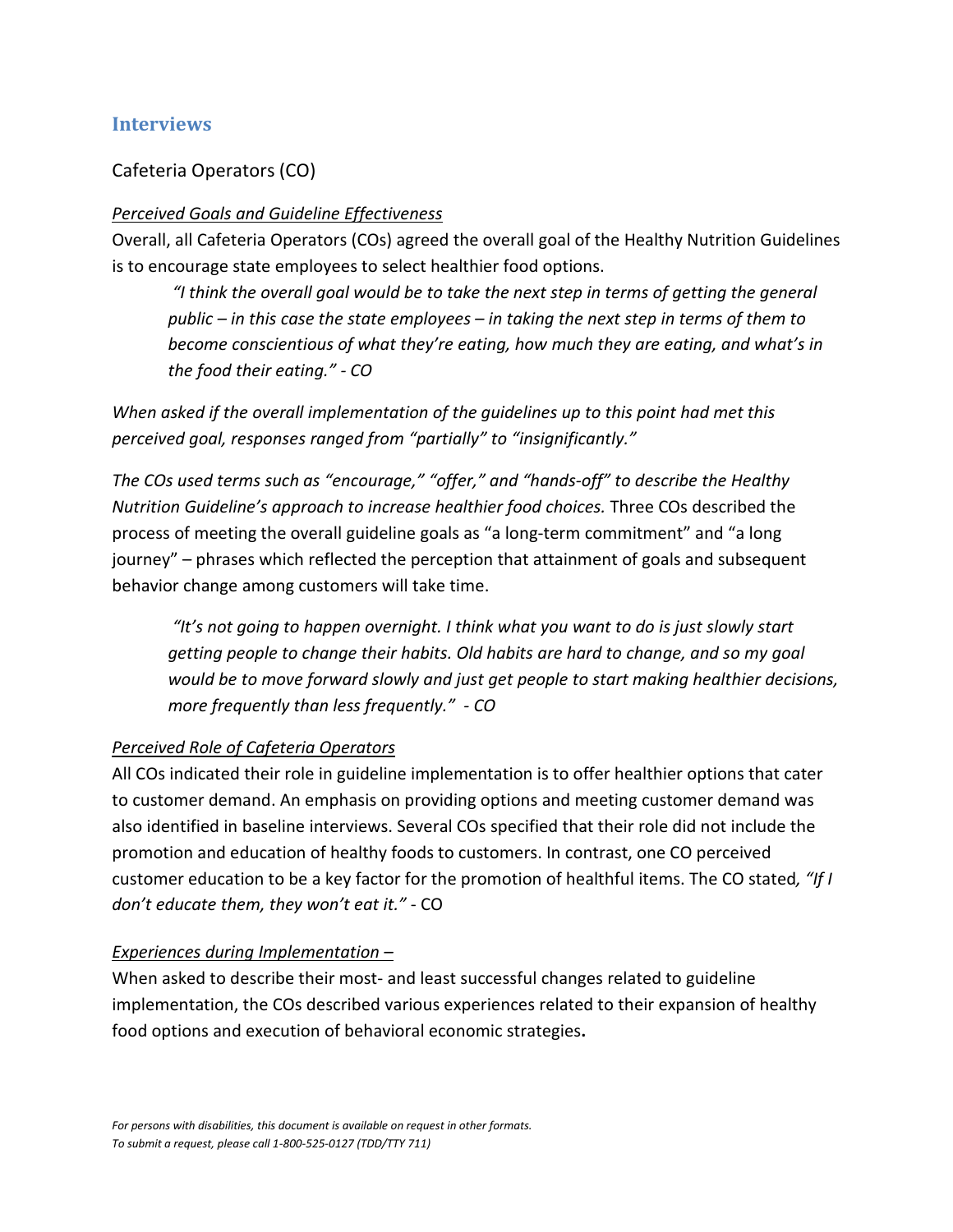Overall, the COs described more successful experiences offering healthier options than unsuccessful experiences. Frequently reported achievements included the addition of more low-sodium foods, fresh fruits and vegetables (including salad bar expansions) and whole grains (i.e. brown rice and whole grain breads). These changes were also highlighted during baseline interviews. Other successful actions mentioned by fewer COs included offering more halfportion options, removal of fountain drink stations, and increasing low-fat milk options.

*"We brought in more snacks that are more of a healthy choice. We put in a complete salad bar. We have offered healthy alternatives to any one of the side dishes, you know? Like for the burgers we're offering a salad along with that. We have at least one soup that's vegetarian every day, which is more of a healthy choice."* - CO

Other COs who implemented similar strategies noted additional challenges and lessons learned.

*"We have removed our Pepsi® machine at this location, and so we swapped out a Pepsi® machine for more steam table space. That cost us a little bit in the beginning, because some customers were really unhappy about it. They don't want to buy sodas in cans. They want to buy them from the machine, but we kind of weathered the storm."* - CO

Similar to baseline remarks, responses to questions directly related to sodium were more concrete compared to responses regarding trans fats or partially hydrogenated oils. Approximately half of the COs reported the use of low-sodium bases, canned tomatoes and frozen vegetables. Several COs mentioned they faced challenges obtaining low-sodium delimeats and low-sodium bread options, either as a result of price or product availability. Parallel to baseline remarks, most COs reported they generally did not prepare foods with trans fats and partially hydrogenated oils.

Regarding behavioral economics strategies, COs described equal numbers of success stories and lessons learned. Three CO's noted the use of strategic placement in their cafeterias including the placement of healthier options (i.e. fruit or whole grain granola bars) near less healthful options (i.e. muffins, donuts etc.). Other reported changes included the alteration of serving lines to promote healthier choices, placement of water at eye level, and choosing not to advertise healthier items—which might deter some customers--but instead to simply change to a healthier item. When asked what behavioral economic strategies were being used, one CO stated, *"I guess one of the behavioral economics [strategies] is that we don't advertise. If we have a healthy item that we're trying to serve, we don't advertise it. We just serve it. We aren't trying to tell them that it's low sodium or that its low fat as far as ensuring this is what it is."* 

When asked to describe less-successful experiences involving behavioral economics, responses from COs varied greatly. While some COs expressed success in utilizing signage and handouts,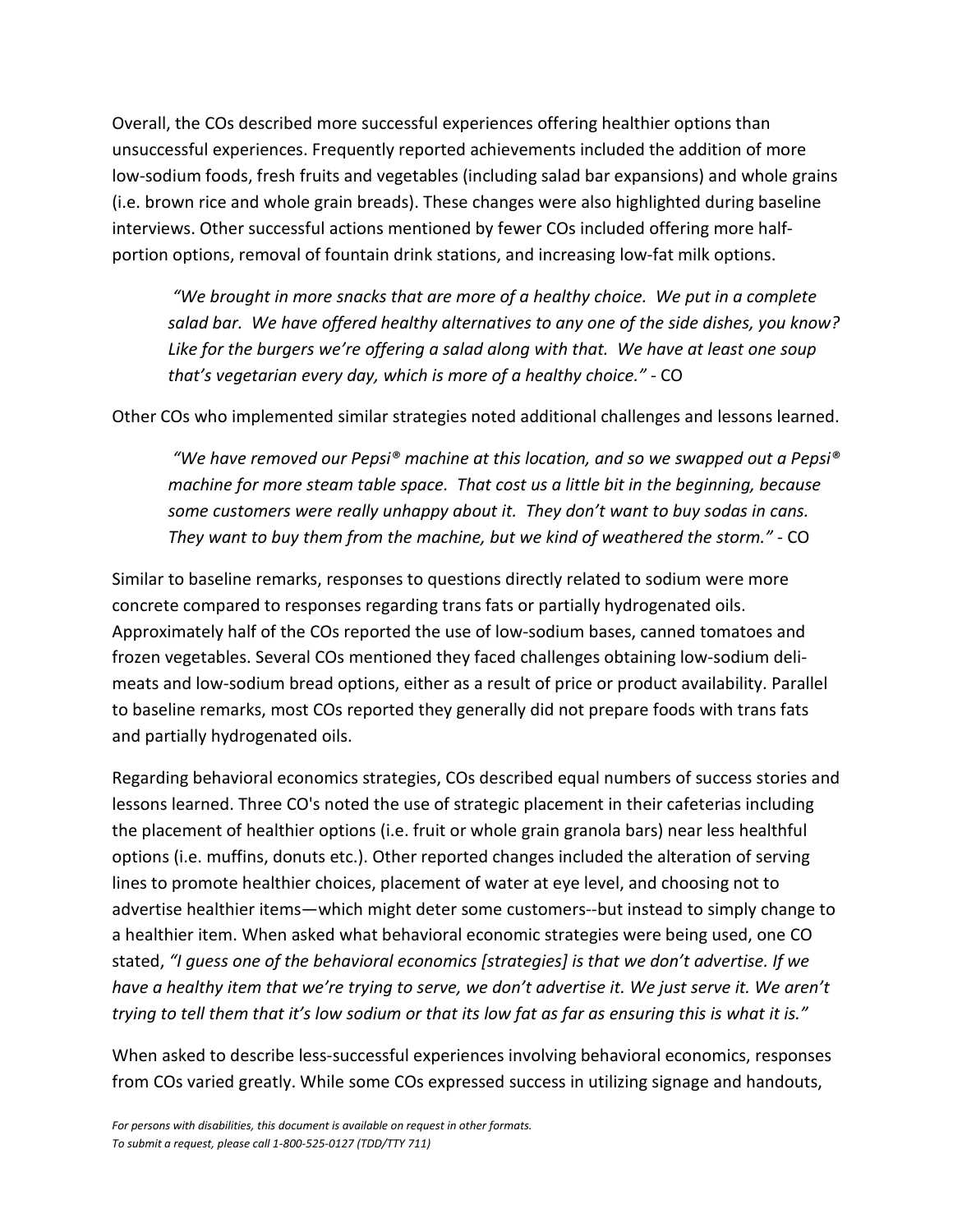others noted this was not accepted by their customer base. Others did not identify significant differences when implementing behavioral economic strategies. For example, one CO attempted to implement a "Health Smart Wednesday," which included calorie counts for the daily menu options. The CO observed*, "It went okay, but it took extra time for me…it didn't really make a difference. If I offered something healthy without the healthy and calorie count, it would still sell."*

#### *Perceptions of Compliance*

Overall, perceptions of compliance with the guidelines varied among COs. After describing several steps taken towards guideline implementation, one CO noted *"Beyond that I do not know what else we need to do."* On the other hand, a CO from a smaller cafeteria acknowledged, *"We're not 100%. We're a small operation and we can really only do so much."* Notably, many COs stated the guidelines were clear to them, though two COs acknowledged they had not reviewed the guidelines over the past year.

#### *Barriers and Facilitators to Implementation*

The aforementioned experiences and outcomes appeared to be influenced by a collection of barriers and facilitators**.** Notably, many of these barriers and facilitators were dependent upon characteristics of the cafeteria (i.e. size and supply/demand) and the compatibility of the guidelines with the CO's personal values.

A key facilitator carried forward from baseline interviews was the framing of the guidelines as an opportunity to provide more options rather than restricting unhealthy options. Additional facilitators mentioned by fewer COs included support from other stakeholders, customer acceptance, and the CO's personal motivation. Regarding support, two COs who reported improvements in the incorporation of low-sodium items were involved in the Sodium Reduction Communities Project (SRCP). One CO also described support from his agency's leadership and wellness committee as facilitators of implementation.

*"Before I got into the building I was awarded this facility. We had a meeting with the director here and several of the main staff heads, about how to implement, because there is a wellness committee within the building. [Agency director] was in on that which was the director at that time. I already had a really good base on this, and so from the get-go we started out with the right foot. By doing that the wellness committee is on my side instead of battling against it, which is easier to work with them, you know? They love the choices that we have changed from the old menu to the new one."* - CO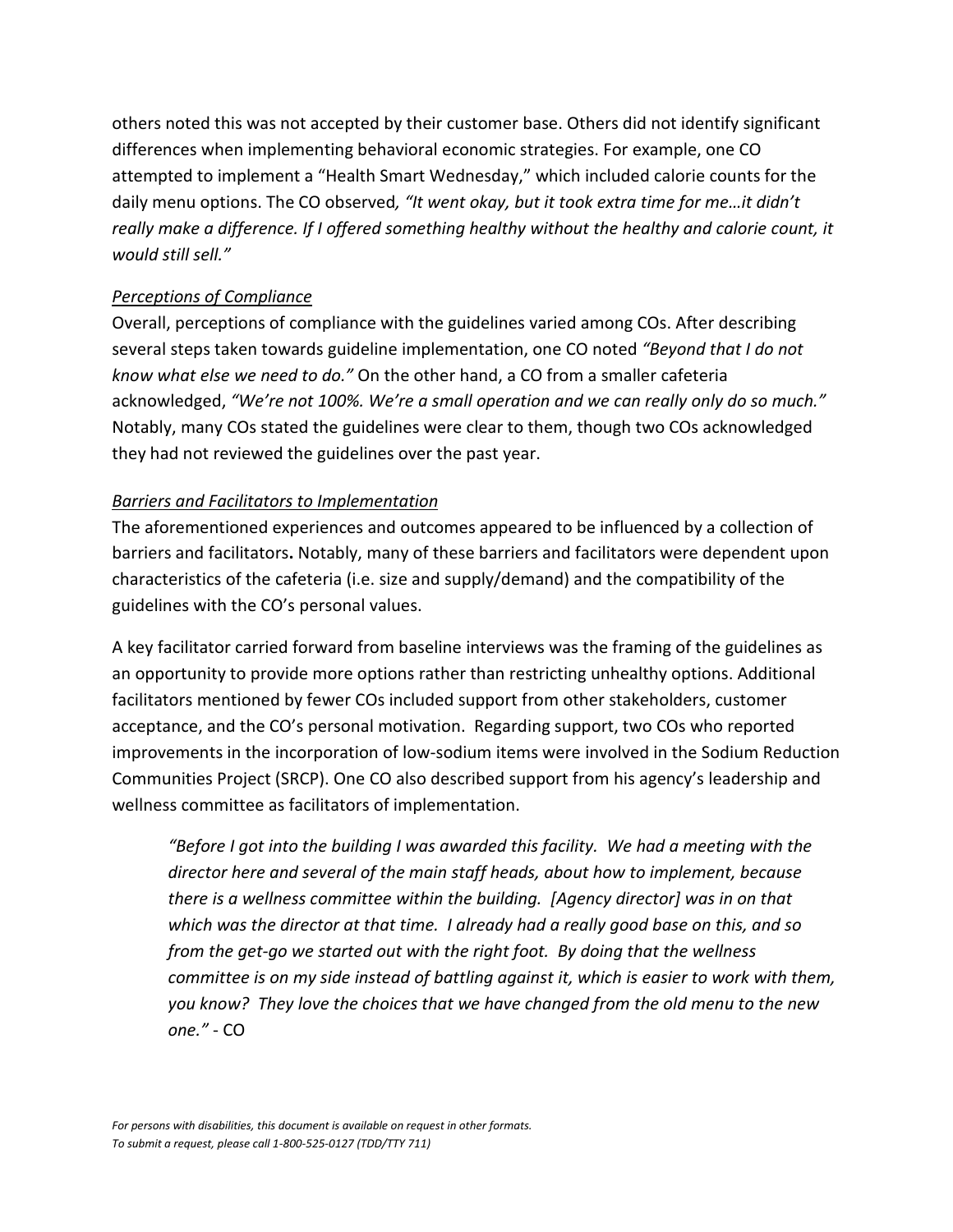Unlike at baseline, COs provided mixed responses regarding peer support. Some COs felt additional collaboration would be useful, while others did not find the current meetings to be helpful. One CO believed continued peer-to-peer collaboration would be useful in the future.

*"Well, it could be more useful as we move forward as we have more successes and more failures. It's kind of the snowball effect. As the snowball gets down the hill you start getting more and more so it could be. I'm not sure, but yes, I think it could be more."* - CO

Concerning customer acceptance, one CO described the relationship between acceptance and implementation when he stated, *"Getting customers to purchase what we're offering that meet the guidelines that are out there. That's what helps me the most. If I offer something that I consider a better choice, if customers buy it, that's what helps me."*

When asked what aspects made implementation difficult, one CO proclaimed *"Oh, I really don't think anything. I'm just one of those guys that if you tell me this is what I have to do and I do it. I don't think about anything being difficult, you know? You just have to roll with the punches."* This personal mindset was captured in several other CO interviews.

Key barriers carried forward from baseline interviews included cost concerns, and issues surrounding technical support from DOH/DSB. Regarding cost concerns, a CO proclaimed*, "Again, if the cost difference is too significant, we can't do it. It's not because we didn't want to do it, but again, we're not doing ourselves any favors if we spend twice as much money."* Responses regarding support from DOH and DSB varied greatly. Some COs reported positive experiences regarding additional equipment and trainings. On the other hand, a few COs noted limited communication and the need for additional technical assistance, especially with nutrition information and the identification of products in compliance.

*"I could use a little more help. It would be nice to have like a dietitian that I could call and say 'Hey help me out with this.' I've got a fairly good education, but…they want me to have nutritional information available for every single item on the menu. I have a hard time keeping this place profitable as it is. That would be all my time, you know?"* - CO

Other perceived barriers identified in this mid-implementation assessment included limited availability of compliant food products, limited nutrition information from vendors, and concern for infringement on personal choice. *"I think the number one think that bothers me about the whole thing, I mean from my point of view I feel that it's an invasion of people's privacy."*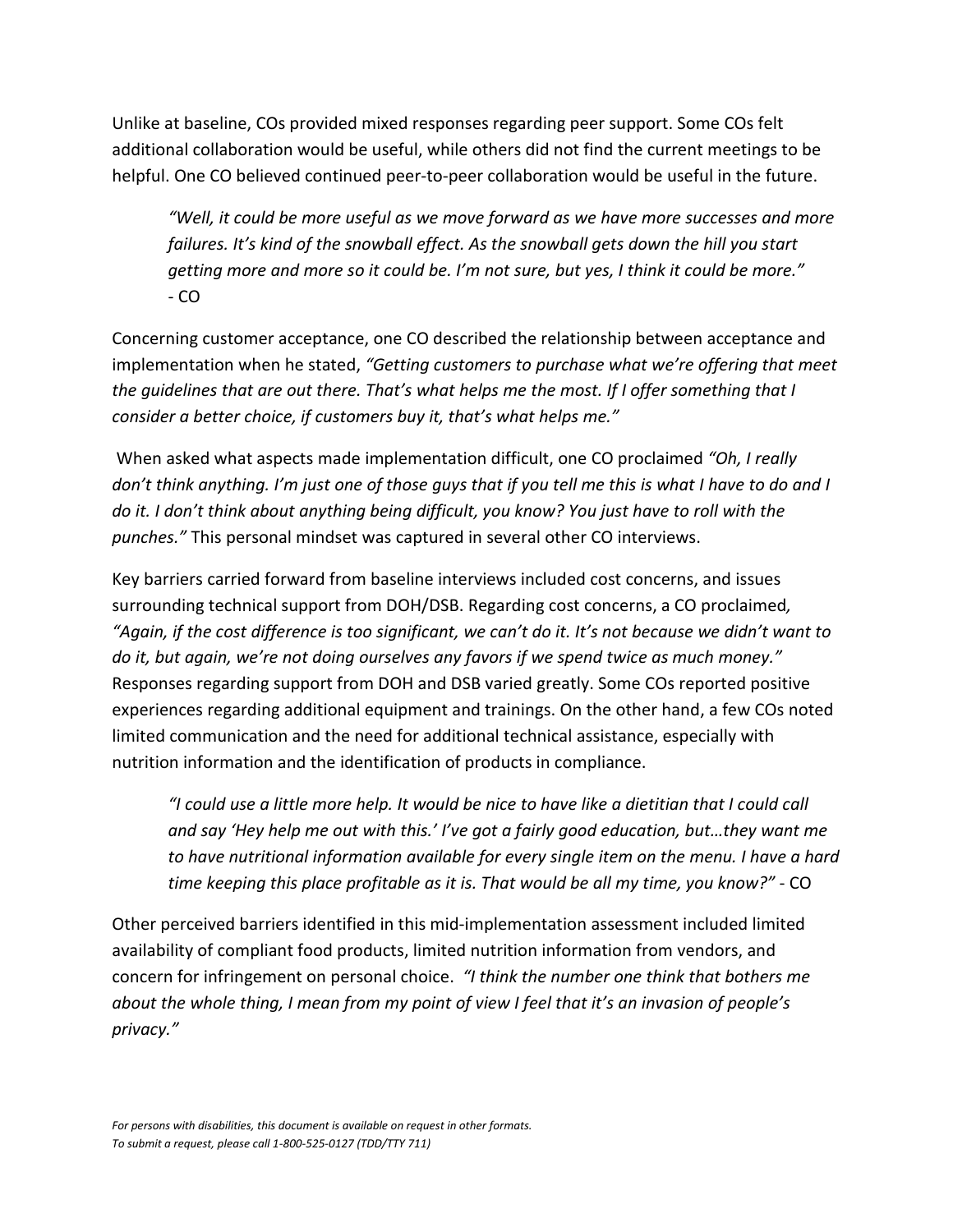#### *Observations of Guideline Impacts*

Beyond their success stories and lessons learned, COs reported cafeteria-specific impacts observed during guideline implementation, including observations related to food costs, food sales, customer opinions, customer purchasing practices, and time required for implementation. COs received both positive and negative feedback from customers after implementing changes. Positive opinions were reported by 2 COs with increased fresh fruit and healthier menu options. Negative responses reported by COs included the removal of salt/pepper shakers, reduction of soda cup sizes, and/or removal of fountain drink stations. Nevertheless, most changes, which were initially unpopular, received less feedback after customers adjusted.

When asked if they had noticed any changes in customer purchasing practices before and after implementation, 4 operators reported minimal changes, while 2 operators noted an increase in the purchase of healthier items.

*"There are quite a lot of them that given that option are taking the healthy choice. When we first opened this up, the salad bar wasn't near as busy as it is now. I have to have one person on that salad bar all throughout the lunch period. I have one person that that's all they do all day is prep for that salad bar, and then do salads for people. That has really surprised me. " -* CO

With regard to overall food sales, 4 cafeteria operators reported no effect on food sales, and 2 operators noted increased food sales as a result of an expanded customer base. When asked how he would characterize his greatest success, one CO stated, *"More customers! It's like the more options that I carry, the more customer base that I seem to be growing."*

A separate CO noted, *"It hasn't cost us anything as far as sales. I don't know that it necessarily increased sales. Maybe it has increased loyalties where maybe with customers who are looking for a healthier option, we were a little bit more reliable in being able to provide it. I think that's probably fair, than it has been before."*

Finally, cafeteria operators at 4 locations reported increased total food costs during guideline implementation, with one CO sighting cost as "the biggest drawback" to implementation. Three cafeteria operators did not believe the Guidelines had a significant effect on the total food costs for their locations. Notably, one cafeteria operator acknowledged he was able to pass additional costs to his customer base with little response - a strategy that differed from COs who reported a greater impact from increased food costs. The CO noted, "*Actually, it hasn't affected the food costs. People are willing to pay a little bit more for healthier items if they're*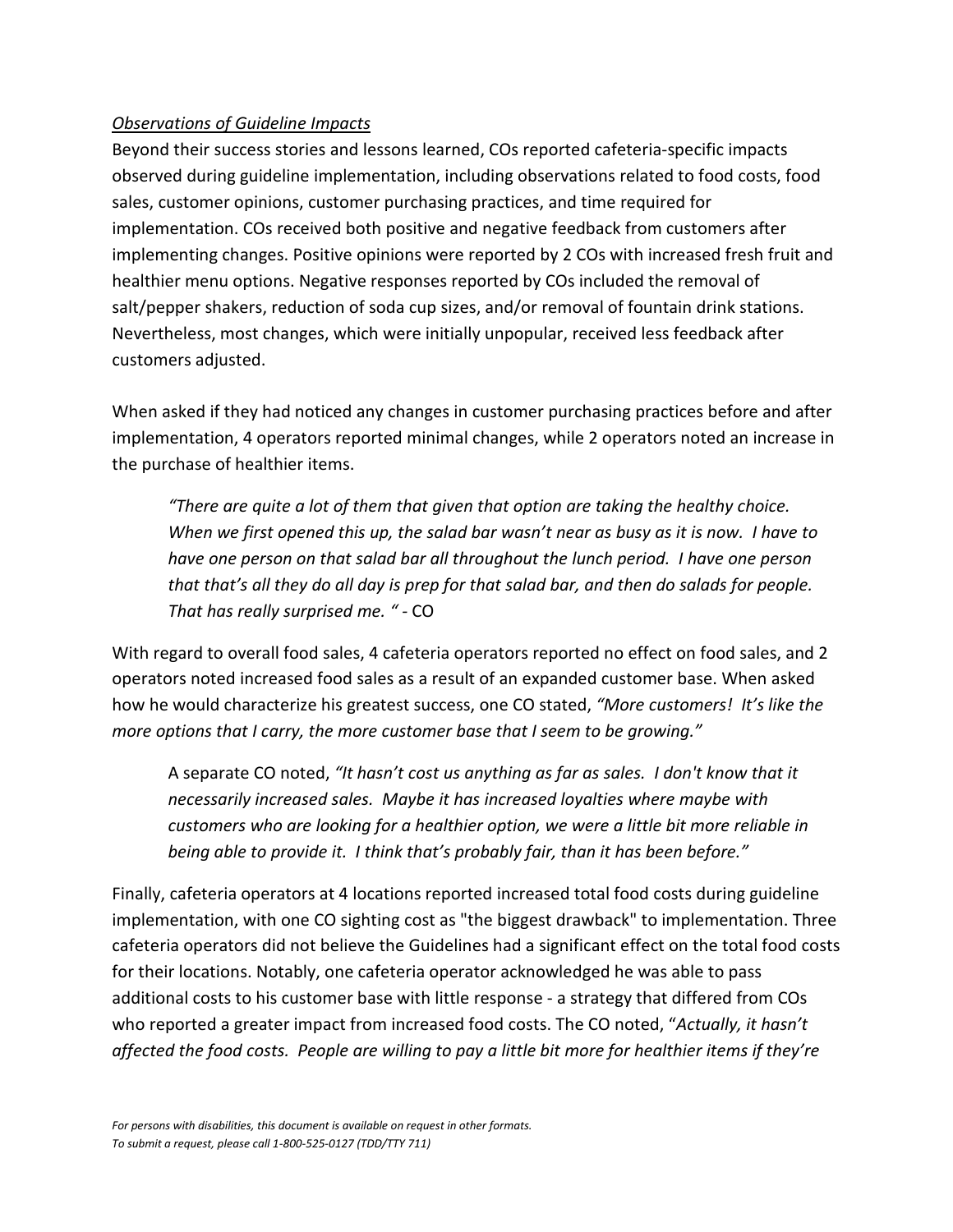*fresh. People have gotten used to [the fact that] they have to pay a little more to get their veggie burgers, and to get their stuff like that.*"

#### *Future Plans*

Moving forward, CO's at 5 locations described a range of plans to continue the implementation of the guidelines. Most of the concepts involved the expansion of menu items or snack items, and 2 operators noted future plans specifically supported by DSB(i.e. equipment) and DOH (i.e. low-sodium entrees). On the other hand, 3 operators cited limited future plans in implementation either resulting from financial constraints or contentment with current guideline observance.

### Worksite Wellness Coordinators (WWC)

#### *Perceived Goals of the Guidelines and Roles*

Most WWCs believe that the purpose of the guidelines is to offer healthy food options so that employees are able to make better choices. Several WWCs spoke about the importance of creating an overall culture of health by making the entire environment healthier and educating employees about health. For one agency, creating a healthy work environment fits within their priority of being a good place to work—a place that will attract good employees. Coordinators mentioned the importance of the existing support from both internal and external leaders, including the Governor, in achieving the goals of the guidelines.

Wellness coordinators described their roles in a variety of ways. Several coordinators were involved in their agency's wellness policy development process, some are in charge of developing a comprehensive multi-component wellness program, and some spoke of their roles with regard to implementation of the guidelines and assuring compliance. Several described the multiple roles they play in their agencies including safety manager, ergonomist, labor and industry claims manager, and manager of the cafeteria contract. Many spoke of working with existing wellness committees and of working closely with their human resources department in communicating to employees about the guidelines and wellness activities. A few are in fulltime wellness coordinator positions while most serve in this role on a part-time basis. For those with multiple responsibilities and less than full-time positions as wellness coordinators, they admit that sometimes wellness gets "pushed off to the side" because of competing priorities.

*"We have our fingers in all kinds of pots all the way from management training to policy development to facilities modification, to cafeterias to outside walking trails and just all kinds of things." - WWC*

WWCs are supportive of the guidelines generally, but some are unsure about their roles and responsibilities regarding implementing them, and are not sure to whom exactly they should be speaking to: those implementing the guidelines (e.g., cafeteria owners, vendors) or those being directly impacted (e.g., employees).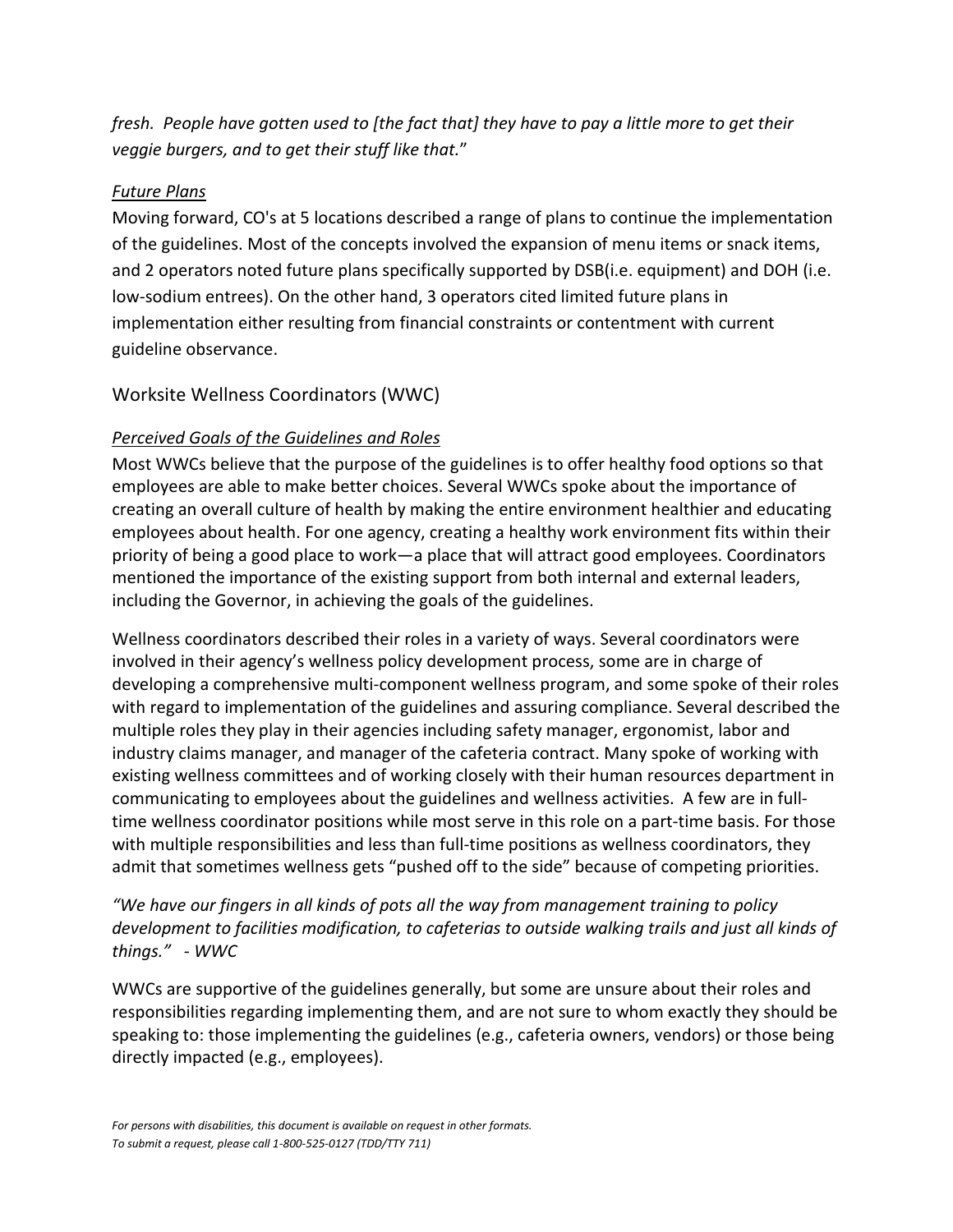*"As someone who supports wellness in the industry, I don't want to fail, you know? We want to help people succeed and so continuing to get more training and more information out there to help our wellness coordinators feel more in control about making that change, or supporting the vendors so that they can..." - WWC*

Some WWCs expressed concern about the criteria being too strict, and the need to continue to increase rather than restrict choices. They also emphasize the fact that it will take time to fully implement the guidelines.

*"I think the general notion of having guidelines is good, but I think that there is a risk in the way that it's happening here. I mean, the guidelines are not that hardcore, but they're hardcore for the environment that has had a long tradition in state government with vending machines and cafeterias and all that. I think that in state government for a wholesale change, it's just going to take a long, long time unless you get a state agency where the leadership says, "We don't care if we ruffle feathers. We're going to force things to occur." - WWC*

*"We're trying not to be the food police. We've learned and I've been hearing from other people that that approach just was really not well-received in the past, and just to continue to allow people to have their sweets, but really to encourage other healthy options. " - WWC*

#### *Clarity of Guidelines*

While coordinators who are very involved with implementing the guidelines believe that the guidelines are clear and easy to follow, most coordinators believe that the guidelines are not clear and that employees are for the most part unaware of the guidelines. In particular, for some WWCs, the implementation timeline and scoring system is unclear. In addition, WWCs believe that the guidelines are hard for vendors to follow in terms of nutritional restrictions, like sodium, and that they should be adjusted to be less "strict." Confusion exists around exactly when the guidelines apply—such as with smaller agencies that do not have cafeterias or vending and those that work with foster children, residents of some facilities, and the police/fire academy. One coordinator was not sure if the guidelines she was using were current and one coordinator had not read them.

*"…I would say just at first glance that there are sometimes things that I wouldn't expect would fit into the healthy nutrition guidelines. But because of the serving size and the actual fat percentage, it counts and fits in terms of the nutrition guidelines. To me it could be more clear." - WWC*

#### *Implementation Challenges*

Worksite wellness coordinators generally expressed support for the guidelines but they described several challenges faced during implementation. Several WWCs cited a lack of collaboration and communication amongst those implementing the guidelines and a need for more support, especially from DSB. However, the new Business Enterprise Program Manager is recognized as collaborative and helpful.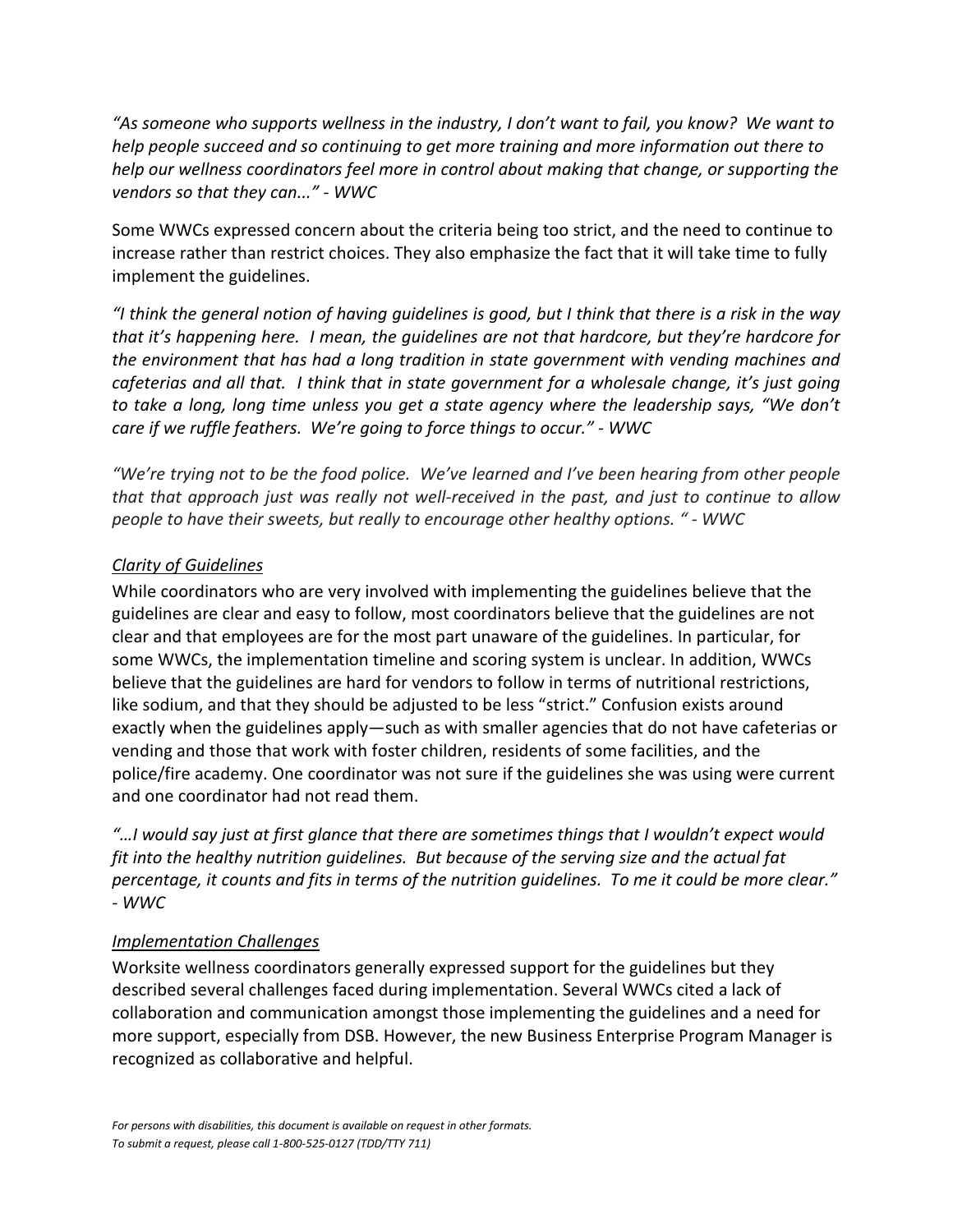The lack of resources for implementation and competing priorities and tasks was frequently mentioned as a barrier to implementation. Coordinators also cite the lack of a clear plan or "road map" for implementation of the guidelines.

With regard to cafeterias, some coordinators note an increase in healthy options but others believe that there is not enough healthy food being offered and that cafeteria offerings are not responsive to what some customers want, including more locally sourced food. Some mentioned the tensions faced in following the guidelines while also meeting customer demands.

*"Well, I think that it fell short — I'll start with that — in that we're not seeing a lot of local Washington-grown food. We're not seeing a lot of organic, and we're not seeing a lot of things that are good for you that people want, because they don't meet the guidelines… I mean, I'm seeing that because they don't meet the guidelines and because vendors have a hard time getting stuff that does meet the guidelines, and so I think improvements could be made there really." - WWC*

Agency location plays a large role in terms of what foods are available for purchase and the ability of the agency to influence the food suppliers. For example, agencies with locations in more rural areas do not have the same food resources available as those in urban areas where there is more competition among food suppliers. Related to location, some WWCs report the reluctance of their agency to eliminate or limit comfort foods because of the types of customers and/or visitors who utilize their cafeteria.

While the HNG criteria call for agencies to promote their healthy food items, some WWCs believe that this conflicts with other advice to more subtly promote healthy items through behavioral economics approaches like strategic product placement.

*"..but when we say that we're working with our cafeteria vendor and even though the vendor/operator may be reducing sodium a little bit in soups, the operator does not want to publicly acknowledge any changes. I don't know if it's just philosophy or a way that restauranteurs do business. I'm not sure, but they're very resistant to saying that we're adding more healthy choices here, or making these choices healthier. He's concerned that it's going to affect his regular consumers or his fan base. He's concerned about that; that they will start to get nervous about what he's doing to their food. Yes, our main effort with our employees is not tied into the guidelines inasmuch as just basic good, solid, nutritional education in general." - WWC*

A challenge expressed by most WWCs relates to improving vending machine contents to comply with HNG. Agencies do not own the machines or control vending contents and often times do not even know where machines are all located. They seek assistance and more support in identifying healthy items and coordinating with vendors. Specific problems reported include the presence of vending stickers on machines that align with obsolete criteria and which often bear no relationship to the item they are located by, near-empty or insufficiently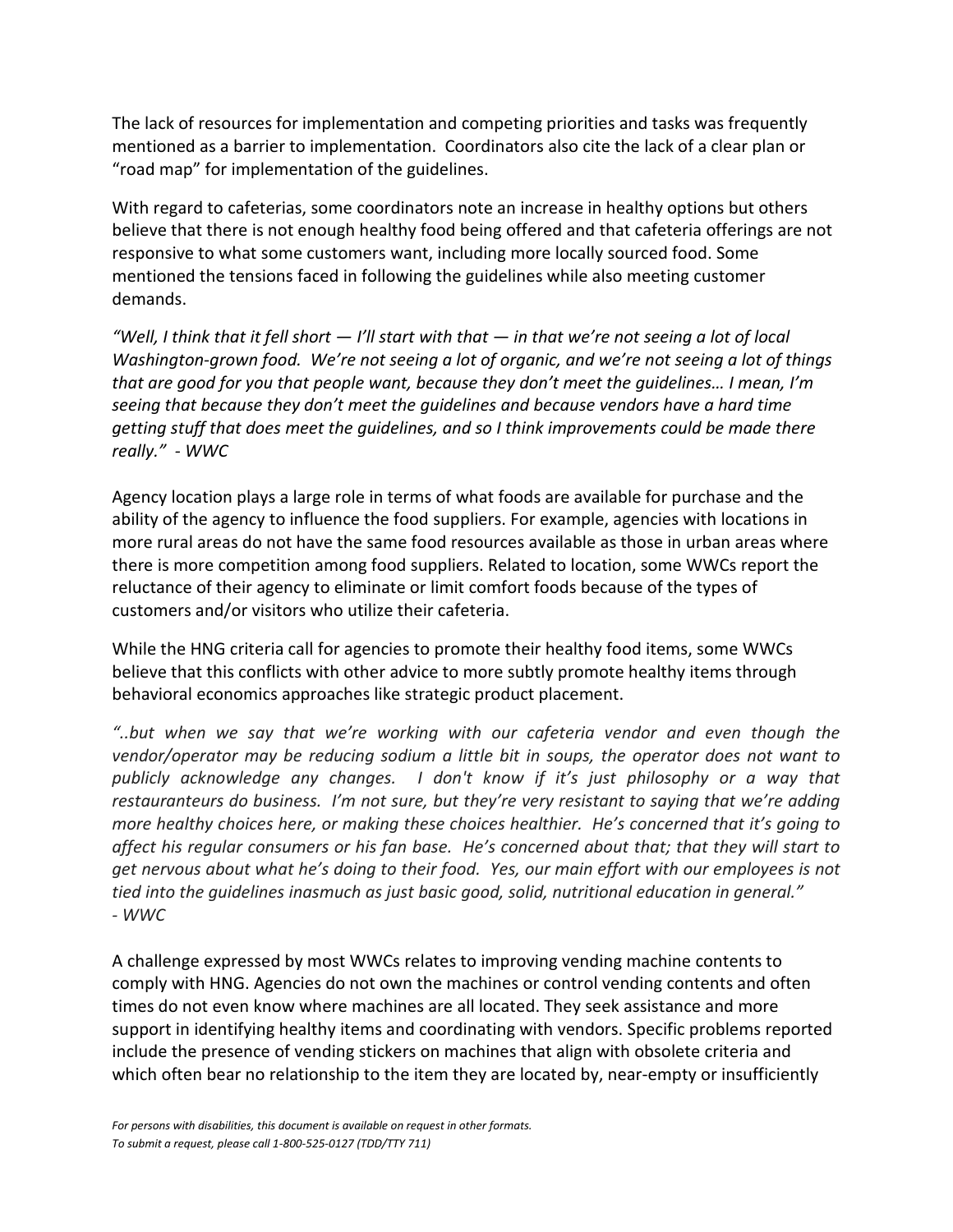stocked vending machines, and vending machines with a predominance of unhealthy food items in them. Often times the WWCs are not aware of the vending machine supplier and it becomes especially hard to coordinate when there are multiple vendors within an agency. Agencies that have Evergreen Vending as their vending supplier have a more positive experience however, and describe new and healthier items being offered and a company that is accommodating and transparent. One agency spoke to the importance of the new Avanti Market (micro-market) in helping address the need for providing a greater variety of healthy options to customers.

WWCs discussed the need and desire for more collaboration and the development of teams with fellow WWCs from similar agencies to learn what is being tried and what is working, and for more communication with employees and leadership staff about the long term commitment to the HNG implementation.

#### *Communication with Leadership Staff and Agency Employees*

Wellness coordinators identified the Department of Health as their primary contact when they need support or information about the guidelines, including strategies to address specific implementation issues. They specifically credit the Healthy Eating Coordinator at the Department of Health with being accessible and helpful at answering questions, providing tools and information, and clarifying the guidelines. As mentioned above, the new DSB Business Enterprise Program Manager is also recognized as approachable and helpful.

One WWC suggested that the Wellness Steering Committee could play a larger role in helping agencies develop their policies and in finding out what agencies need in terms of support to implement the HNG.

While some WWCs connect with the Health Care Authority's Washington Wellness from time to time, there is a sense that they are not very involved and that they should be playing a larger role in keeping people connected and informed about what is taking place across agencies.

Agency employees learn about the guidelines and other wellness-related information primarily through employee newsletters, agency intranet, regular emails from agency leadership, and onsite signage and education. Wellness coordinators talked about the need to expand the use of the intranet to share information about the guidelines and to use other mechanisms such as webinars and electronic forums for sharing.

#### *Observations of Guideline Impacts and Effectiveness*

Wellness coordinators were asked to talk about positive changes they have observed in their agency's food environment and to describe any actions or feedback they have received from other agencies, leadership, employees, or vendors related to implementation of the guidelines. Some WWCs talked about increased efforts to serve healthier food at meetings or events. They also described changes that have been made in cafeterias that include: an increase in healthier options—especially fruit, an overall increase in the variety of foods offered, and changes in how the cafeterias are set up to make the healthier options stand out more. Some WWCs believe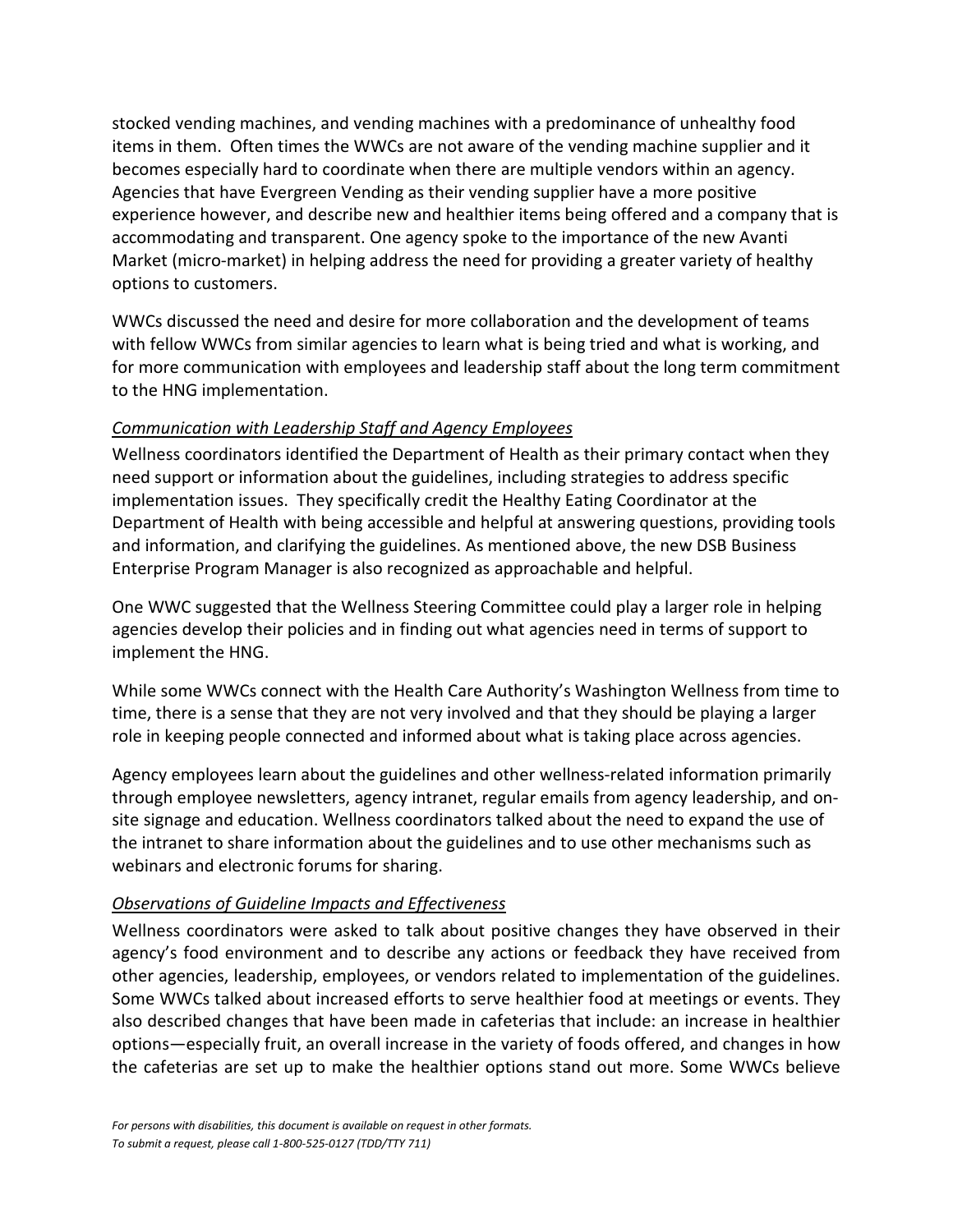that more employees are staying on-site to eat more because of the healthier options available in cafeterias, and that healthy food is becoming more a "part of the culture."

"*I think that it's definitely bringing awareness. Even just in the building that I'm housed in, in downtown [Olympia](http://en.wikipedia.org/wiki/Olympia,_Washington) there is talk. "Oh look, the vendor downstairs is offering brown rice and steamed vegetables." People are choosing and they're eating them, whereas they were never offered before and so no one ever ate them. But now that they're offered, people are eating them. I think that's reaching a mark or reaching a goal in terms of how many people, but at least some people are making a healthier decision. They're also starting to have the conversation about, "Oh, well, I have an option besides French fries. I can get steamed vegetables instead of French fries." I think from that perspective, the guidelines are making an impact in terms of awareness and starting that conversation for people." - WWC*

Two WWCs talked about the increased availability and visibility of free water in their agencies.

When asked about their perceptions regarding effectiveness to date of the guidelines, WWCs talked about the need to better monitor implementation and the need for data to show how much and what type of progress is being made.

## AGENCY LEADS (AL)

### *Perceived Goals of the Guidelines and Roles*

The AL believe that the over-arching goal of the guidelines is to provide a healthy eating environment so that employees will be healthier and more productive at work. Several leads also linked the perceived benefits to reducing health care costs and lowering obesity rates. One AL felt strongly about helping employees reconnect with where their food comes from and increasing their access to "real food." Several AL referenced the fact that the governor cares deeply about workforce health.

Some AL are concerned that if the guidelines limit choices or if they mandate that cafeteria owners only provide healthy food, then customers would stop coming and these efforts will have failed. They indicate that DOH is working with them to help assure a balance in food offerings.

*"Well, I haven't really looked at them for a long time, but people worry about dotting the I's and crossing the t's and how prescriptive they are. I think the most important thing about the guidelines is to absolutely keep the vision in mind." - AL*

Several AL talked about the importance of attitude and leadership in achieving the goals of the EO and implementing the guidelines.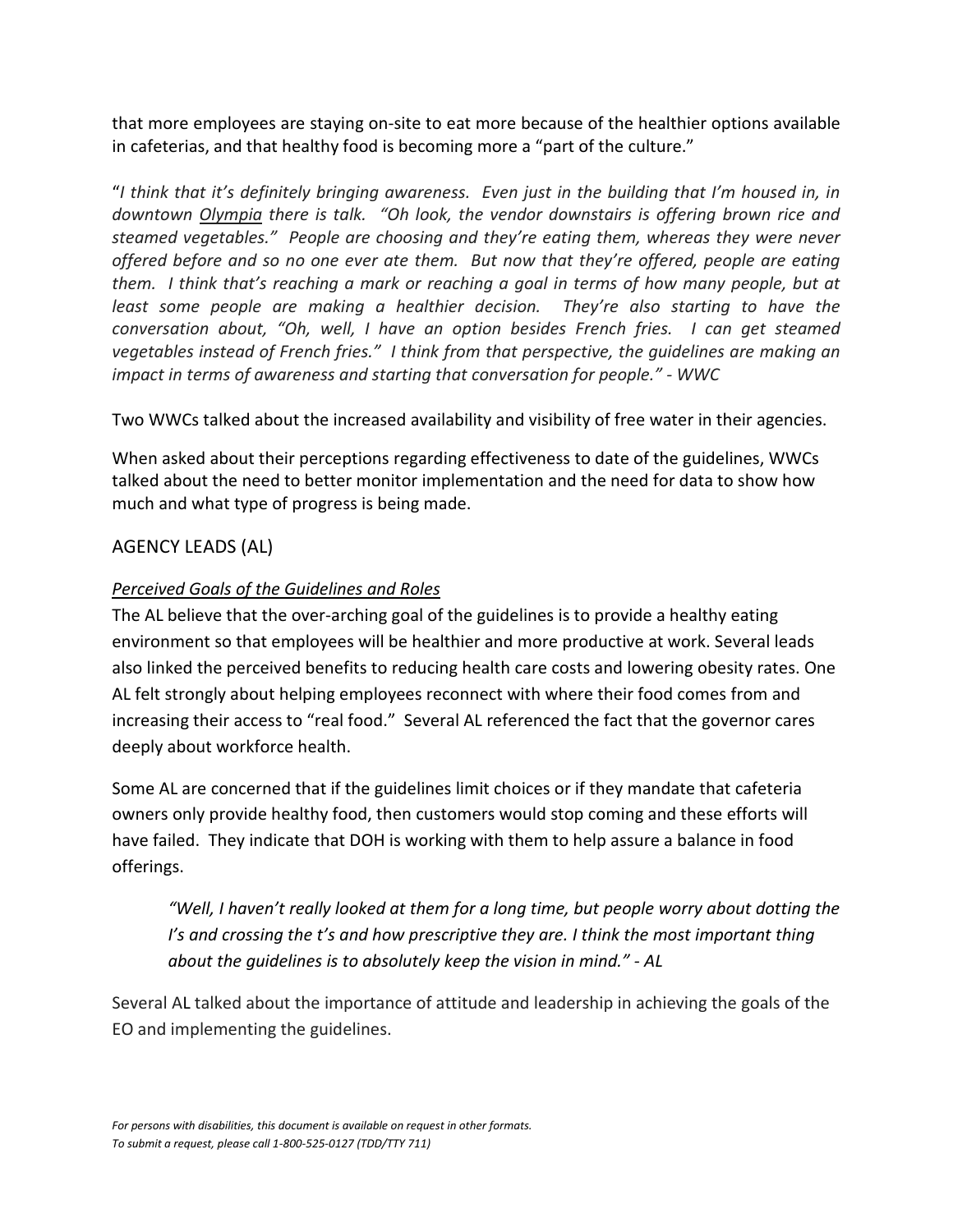*"I think attitude, it's really attitude. It's not really difficult to do these things if you have the right attitude and the right culture around it." - AL*

*"The behaviors of an organization are determined by the behaviors of the leadership. So then if we're not engaged and understand and are making the right choices…….then that's not going to trickle down in the way that we need it to be sustainable." - AL*

Agency leads that were interviewed for this evaluation represented a range of agency sizes and different types of positions within the agencies. All were selected because they were familiar with agency activities around implementation of the guidelines. Of the 12 AL interviewed, 7 were agency Executive Directors, 1 was a Deputy Director, 1 was a Department Secretary, 1 was a Deputy Commissioner and 2 were Program Managers. Their primary responsibilities were described as overall responsibility for the wellness program and its development and implementation, communication and employee engagement, and policy development.

#### *Clarity of Guidelines*

All AL interviewed indicated that they had a designated wellness coordinator, though the coordinators time allocated specifically to this work varied, with some having full time responsibility and others sharing their time between wellness work and other areas like safety and human resources. It was common for wellness coordinators to work within or work closely with human resources departments and to work closely with leadership/wellness teams that exist within their agency. Several AL talked generally about how the efforts to implement the guidelines fit within their overall agency goals for employee wellness and safety.

Approximately 1/3 of AL interviewees felt that the HNG criteria were clear. In contrast, most of the remaining AL interviewees were not sure that the HNG criteria were clear and two representatives from smaller agencies (without cafeterias and limited vending) were not familiar at all with the HNG and had never seen the criteria or implementation guide before. One AL from a smaller agency knew about the EO but did not know that there were healthy nutrition guidelines attached. Most of the AL rely heavily on their wellness coordinator to stay on top of the guidelines and monitor observance. While all interviewees were basically supportive of and understand the importance of the guidelines, some concerns were expressed, and some leads believed that their agency already observes or mostly observes the guidelines.

*I believe that they're all being met, or close to being met at all the cafeterias, and the big difference is whether or not it's indicated in-house that this was whole grain, this was made in Washington, this is low sodium…" - AL*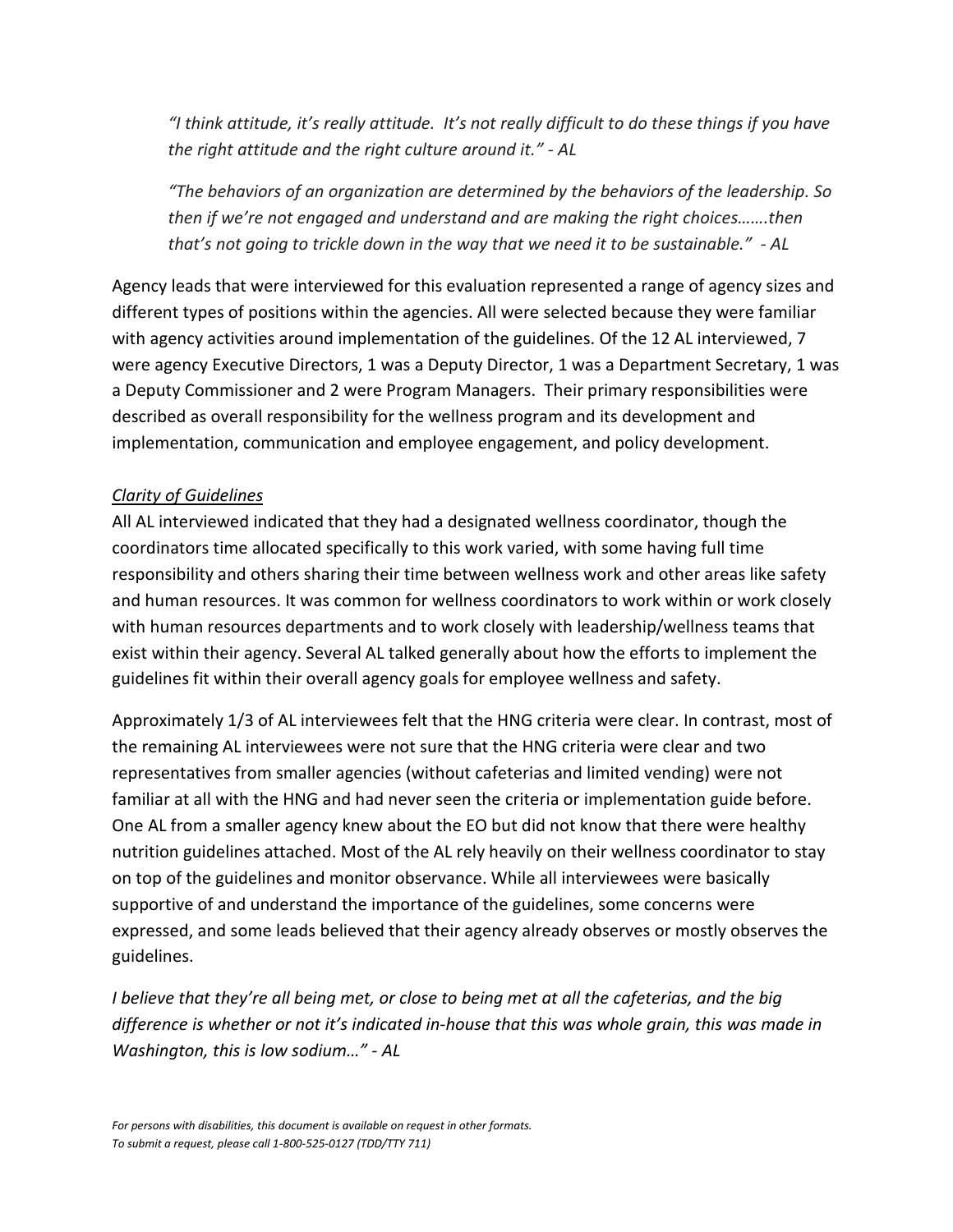#### *Implementation Challenges*

Agency leads expressed support for implementation of the HNG. They want to improve the nutrition environment and often point to the importance of small steps and a long term commitment. However, they also described some of the challenges they face that impede this progress, such as the issues of insufficient resources and competing priorities.

*"I just don't think it's been a robust implementation, and that's in part resources, and it may be in part a lack of imagination on all of our parts about how you could do it. I think to make it really effective, you have to get to middle managers and below. I don't think that that's happened." - AL*

One AL felt that cafeteria operators would be more inclined to take risks and try new items if there were resources available to cover any loss in revenue, while items were being tested in the cafeteria.

For some agencies, the demographic of their workforce adds to the complexity of meeting the guidelines. One lead described their situation as follows: *"…one thing that we're trying to also be very aware of is (that) our agency is becoming more ethnically diverse, and so making sure that what we're promoting is kind of within eating traditions or eating habits of different folks, but that are still healthy..*.*I think that there is a lot more work to be done around that area." - AL*

Different size agencies report different issues. For small agencies with no cafeteria, limited vending, and less information about the guidelines, they are not clear about the expectations around implementing the guidelines in their agencies.

Some AL report that their workforce is not well trained with regard to the guidelines and that there has not been communication between the agencies regarding what works and what doesn't with regard to their implementation. They also state the need for employee education.

*"There is an awful lot of conflicting research out there right now…in the area of nutrition. It's always a little bit of a challenge for our staff to figure out the nutritional piece there because one month it's this and the next month you don't need vitamin D, and now you should be eating more fat. I think this confusion in the whole area of nutritional wellness causes those people who might want to move towards I think a healthier lifestyle to be reluctant to do so." - AL*

Complaints about the lack of control of vending machine contents and difficulty finding healthy items for vending were common. One AL stated *"frankly, I'm almost at the point where if we can't get better options, then it (vending machine) just needs to be removed."* One AL talked about signage and stickers they had received over a year ago from DOH for labeling healthy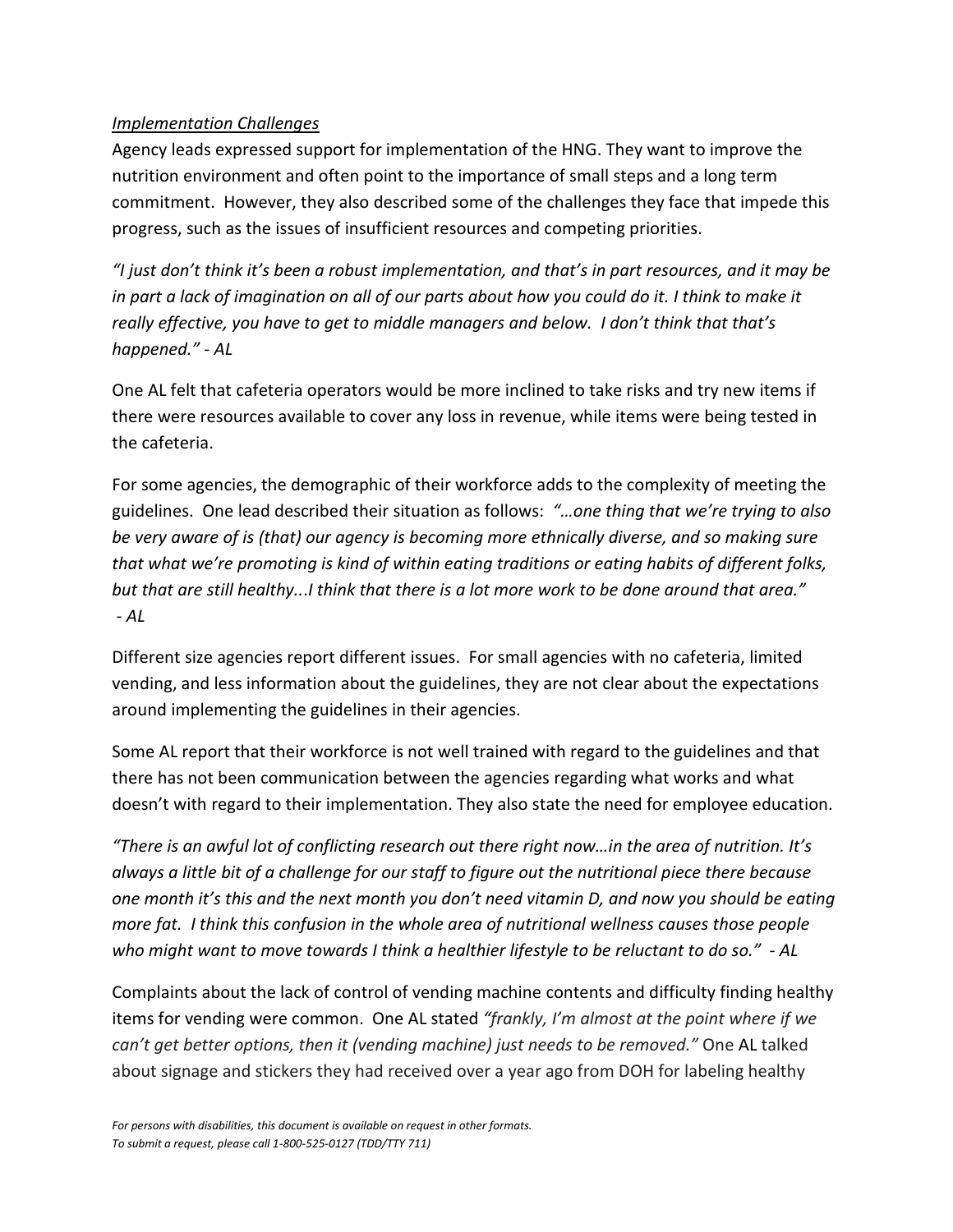items in vending machines, but that corresponding changes in machine content had not yet been made such that they could apply the stickers. While several leads echoed the concern about a lack of changes in vending machine contents, some did report seeing more healthy options in their vending machines. Many AL expressed a desire and need for more conversation around vending options and greater efforts around increasing healthy items in agency vending machines. The need for modification of vending contracts was identified as an important next step in improving vending machine contents and complying with the guidelines. From the perspective of a major vending machine supplier, acquiring products that meet the guidelines is sometimes challenging because manufacturers are dealing with a variety of different sets of guidelines, such as those that apply to snacks in school vending. Another challenge stated pertains to the micro-market draft guidelines. The micro-market draft guidelines apply a 50% goal of healthy products across beverages and snacks and 25% for grabn-go entrée items. A major vending supplier reported that this approach differs from the permachine vending guidelines, where individual beverage and snack machines are assessed for compliance. As a result, a particular snack or beverage item may not meet the guidelines in a vending machine, but when placed in a micro-market, it is acceptable because of how it fits within the nutrition profile of the entire market for snacks and beverages combined. It appears that some confusion exists about the Micro-Market guidelines.

Finding frozen items that meet the guidelines has been challenging due to the sodium requirement. There is also tremendous variability between what sells in the different agencies, making product selection by site another challenge. This supplier described strategies where a variety of promotional campaigns are used in other businesses as a successful way of increasing awareness of new products and encouraging employees to purchase them, but also explained that these types of activities are prohibited in agencies covered under the EO.

Agency leads also discussed the need for more sharing of success stories between agencies and the need for providing more information to employees about what is taking place around creating a more healthy nutrition environment, with a suggestion for the use of social media in these efforts.

#### *Communication With Leadership Staff and Agency Employees*

Most AL identified the Department of Health as the primary contact when they need support or information about implementing the guidelines. They appreciate the tone of "working together" and specifically identify the help received in terms of identifying healthy items as very useful. One agency lead also pointed out that the Department of Health was a good role model for holding meetings that offer healthy food and provide opportunities for attendees to stretch and move.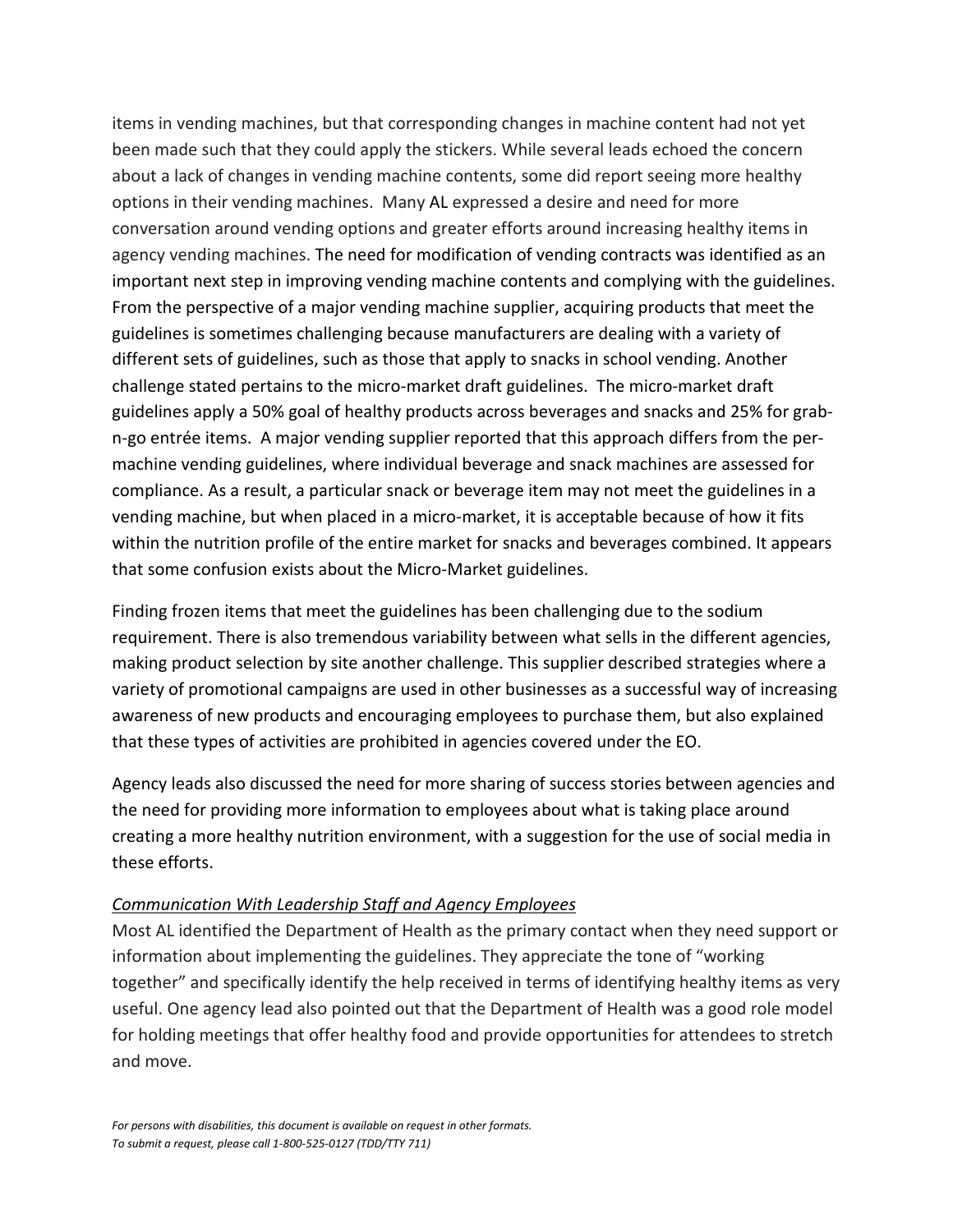Agencies use a variety of communication vehicles to inform employees about the guidelines and other wellness-related information. No single means of communication was identified as preferred, because the best vehicle depends on the position and location of employees. One agency conducted a survey of employees to try to determine the best communication method and vehicle but found responses to be "all over the place." Communication avenues include:

- Electronic-newsletter messages to staff
- Tweets on agency intranet
- "Stall Talk"
- Presentations at staff meetings
- Email
- Links on agency web page

#### *Observations of Guideline Impacts and Effectiveness*

Agency leads were asked to talk about any positive changes they have observed in their agency's food environment and to describe employee purchasing behaviors and other feedback they have received from other agencies, leadership, employees or vendors related to implementation of the guidelines. Many AL talked about increased efforts to offer healthy foods at meetings and agency-sponsored events. ALs with cafeterias in their buildings have observed more healthy options such as salads, fruits, and healthy beverages being offered and an increase in signage encouraging healthy eating. None of the interviewees reported negative feedback or complaints from employees, but they did note that the WWCs would be in a better position to hear any employee comments first hand. They sense that people are getting used to changes and like having more food options available in their facilities. Some of the leads have not heard anything and credit this to the fact that the guidelines are becoming "much more of the norm" and that people really do want better choices.

When asked about their perceptions regarding effectiveness of the implementation of the guidelines to date, several of the AL mentioned the need for accountability and for data and measures of success to know whether or not they are effective. One AL spoke about the need for accountability steps and nearly all expressed interest in the results of the midimplementation evaluation. Several AL expressed their belief that progress has been made simply because of acceptance of the guidelines, and because of the changes they are observing in their agency food environments. However, several stated that there is more work to do.

*"…I think that we could probably do a better job of talking through kind of how they've (guidelines) changed; what we're doing as an agency, and what people can do as individualsboth. In terms of activating and the activation strategy, it's probably not anywhere close to as much as we could do." - AL*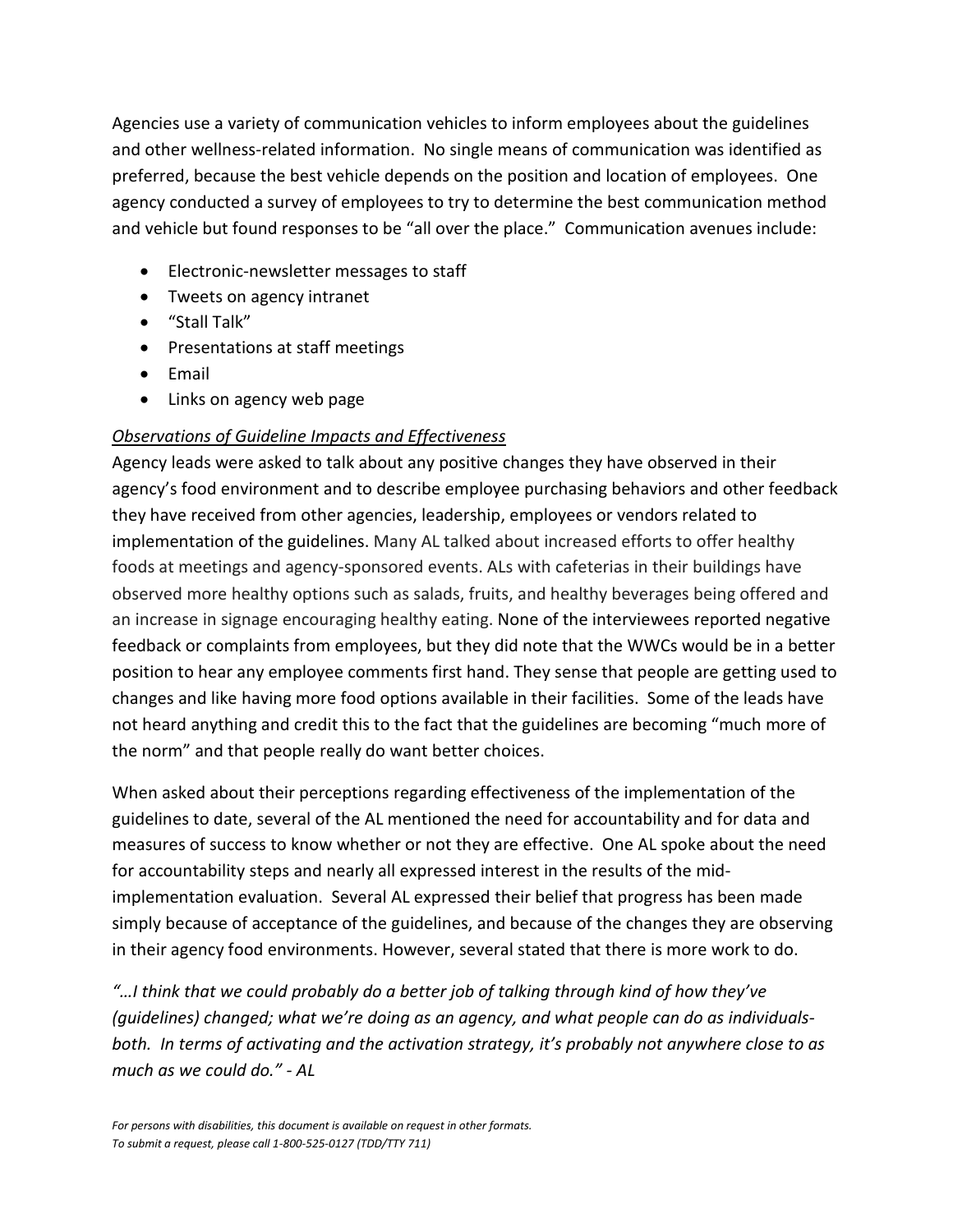## <span id="page-48-0"></span>**Discussion**

With this evaluation, researchers set out to determine the impacts of EO 13-06 on the food environments of affected food service venues, assess impact on food service venue purchases and sales, identify perceived facilitators, benefits, and barriers of implementation, compare progress since baseline, when possible, and propose recommendations for continued implementation.

Cafeterias, vending machines, and micro-market environments are not yet fully observing and in compliance with the HNG. However, progress towards meeting guidelines is evident and many opportunities exist for improvement.

In cafeterias, none of the 10 cafeterias assessed were observing all 9 basic criteria. There was significant improvement in free and advertised water from baseline to this assessment, which may be attributable to the low-cost of promoting free water. There was a large increase in cafeterias offering whole grains, but while all cafeterias offered whole grain options (defined as foods containing at least 50% whole grains, whole grain as the first ingredient, or having a whole grain stamp), 3 received credit for offering whole grains by offering whole grain chips, bars, or popcorn. Baseline evaluation observers did not count these items as whole grains which partially explains the increase in whole grain options from baseline to midimplementation. Furthermore, 7 cafeterias during year 2 offered whole grain bread/buns, but this was not the default option; customers had to specifically request their sandwich or burgers be made on a whole grain product. Only 1 cafeteria offered 2 whole grain options in their main entrée line.

Additionally, none of the cafeterias at either baseline or mid-term promoted lower sodium snacks, individual food items, or individual meals. (Lower sodium was defined as 360mg of sodium or less per snack item, 480mg of sodium or less per individual food item, and 900mg of sodium or less per individual meal). While cafeterias may have offered lower sodium items, criteria dictated that they receive credit for these efforts only if items were also promoted. This highlights an area where there is need for improvement.

With regard to the Additional Criteria, the two cafeterias scoring the highest were considered large cafeterias as opposed to medium cafeterias. As one cafeteria operator noted, smaller cafeterias have less capacity to make changes than do larger cafeterias. This is likely due to a variety of differences in available financial and facility-level resources. Larger cafeterias may have greater capacity to absorb cost and revenue fluctuations when trying out new ideas.

When looking at specific criteria that none of the cafeterias fulfilled, 3 of these criteria specified the healthy option must be the *default* option (i.e. the default option must be a whole grain,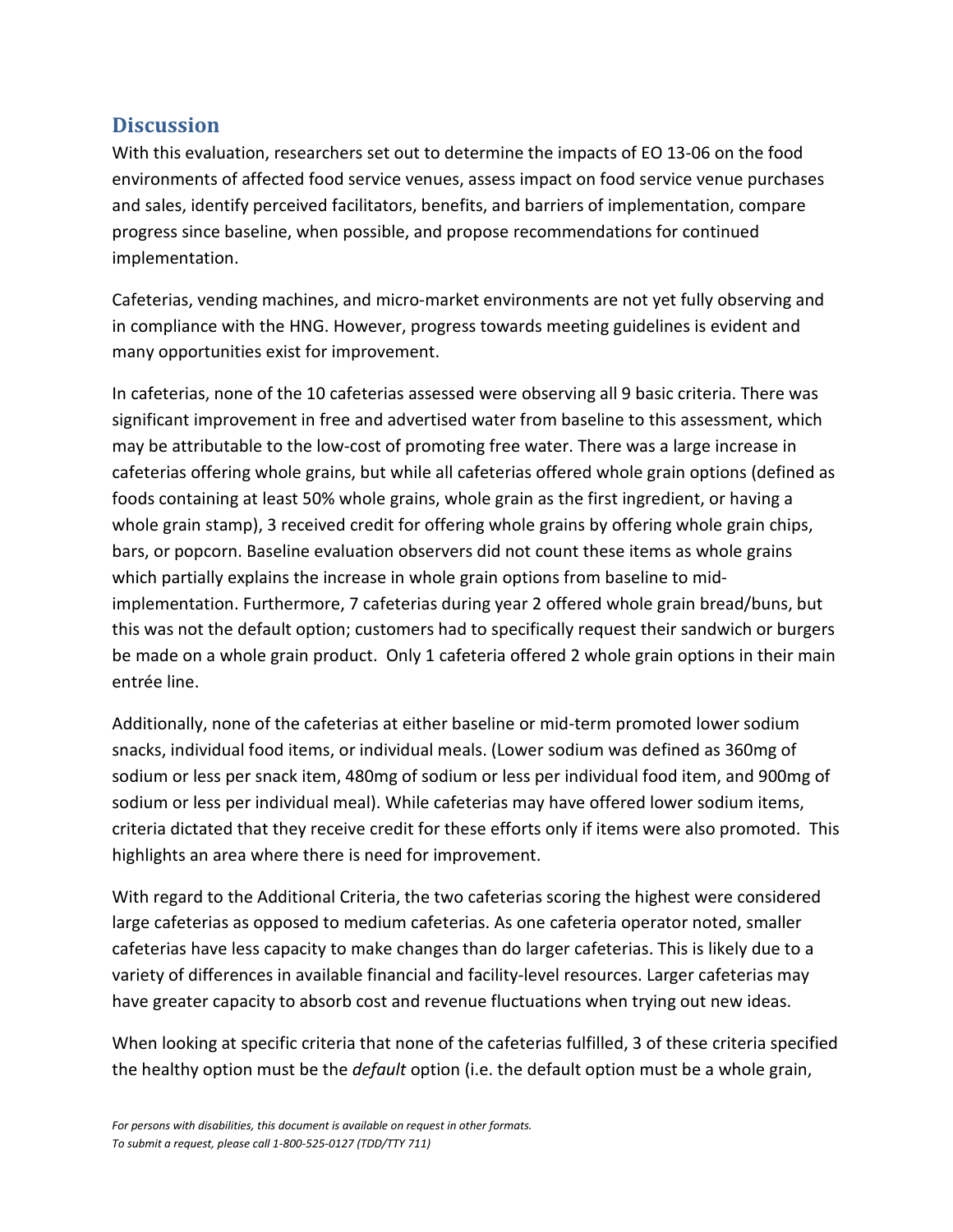fruit/vegetable side, and low-fat/non-fat milk product.) While many cafeterias offered these healthier options (i.e. sandwiches can be made on whole wheat bread), they were not the *default* option. It's possible that cafeterias may not want to make this change for fear it would result in profit losses or it may be that cafeterias need more time or support to make this change.

Another criteria that may need attention specifies that cafeterias must "serve one meal per day that provides one serving of at least three of the following: fruit, vegetables, beans or whole grains." While 7 out of 10 cafeterias were awarded points in this section, many cafeterias were awarded points for a meal that included a vegetarian black bean burger (includes a serving of black beans and brown rice) topped with lettuce, tomato and onion (vegetable serving). Although this item technically meets the criteria, it may not address its actual intent.

Finally with regard to low-sodium items purchased by cafeteria operators, low-sodium soup bases were the most frequent item purchased whereas only 1 out of 10 cafeteria operators purchased low-sodium grain products. Of note is that many cafeteria operators said they did not know that low-sodium grain products existed. This highlights another area where cafeteria operators may benefit from additional support such as a list of foods that meet these lowsodium criteria.

Regarding healthful versus unhealthful options offered, none of the cafeterias offered greater proportions (≥51%) of healthy cereal, chip, and milk options compared to unhealthy options. Over half of the cafeterias offered greater proportions (≥51%) of healthy yogurts and juice beverages compared to the unhealthful varieties. Though 8 out of 9 cafeterias offered more healthy yogurt options than regular yogurt options, the assessment criteria defined healthy yogurt as "low or reduced fat" and did not include specific guidance regarding added sugar. It is possible fewer cafeterias would have offered a greater proportion of healthy yogurts if criteria regarding added sugar were included. Furthermore, cafeterias appeared to offer increased proportions of healthy yogurt, juice, and diet soda since the baseline assessment. Overall, these findings demonstrate the need to ensure consistent definitions throughout the criteria and the opportunity to further investigate the barriers and facilitators to improving healthy proportions of food and beverage options.

In terms of behavioral economics, only 1 cafeteria trained employees to prompt customers to choose non-fried vegetables when ordering. None of the 10 cafeterias trained employees to prompt customers to choose zero- and low-calorie beverages when ordering however, opportunities to prompt customers regarding beverage choice are not evident, since most are self-service. Further discussion is needed regarding the feasibility of this guideline. Researchers heard varying opinions throughout interviews about the roles cafeteria operators should play in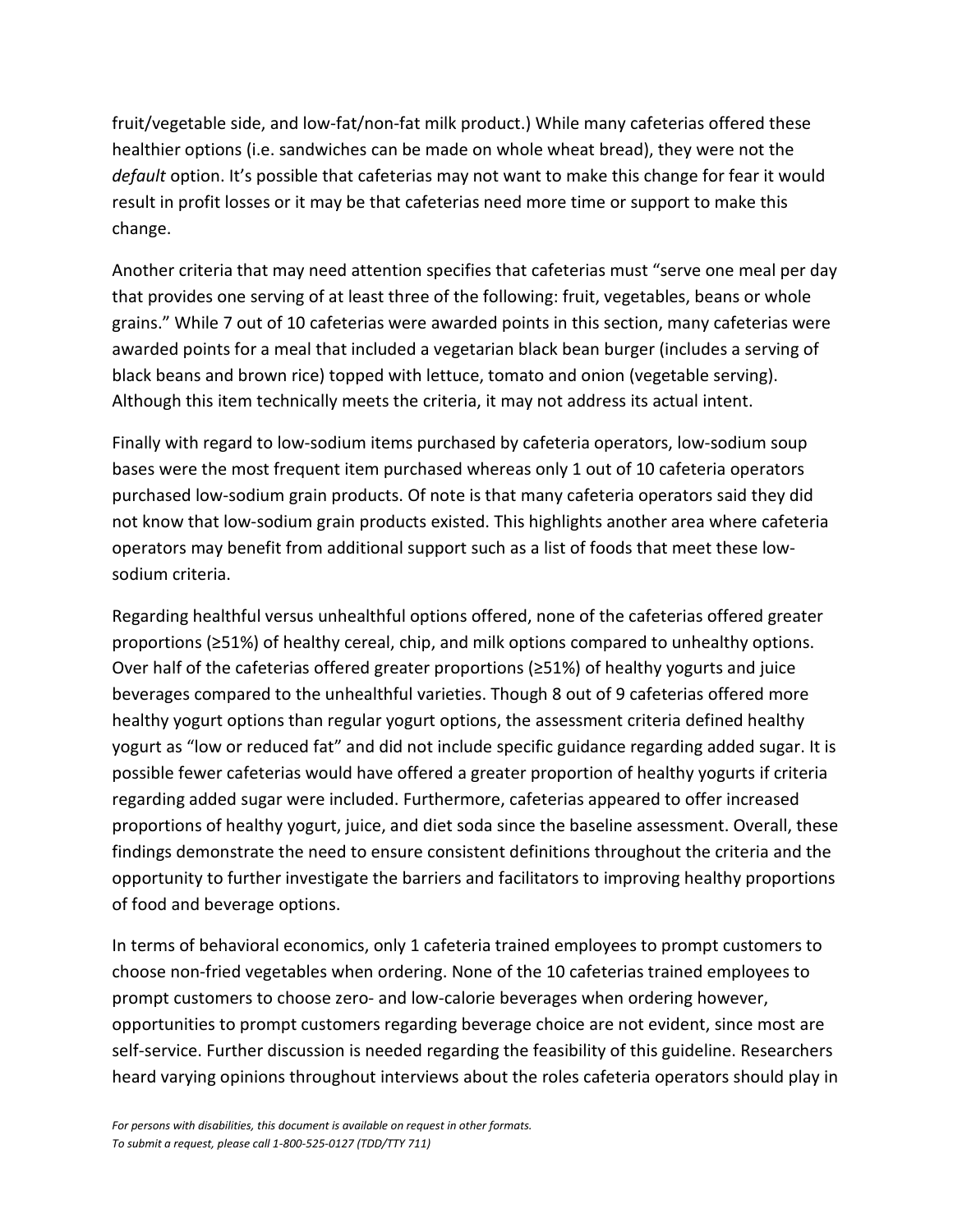the health of their customers. A couple of operators believe they have a responsibility to their customers to serve healthy, wholesome food, because their customers do not have the time or capacity to think about whether or not they are making the healthiest dietary choices, and they should trust that the cafeteria is serving them healthful food. Other cafeteria operators reported a different view in that they are there to serve what their customers want, not to dictate what is healthy or not for them. Often times these opinions were also fueled by the need to meet the bottom line and keep sales up in the cafeteria. While there are differing views from cafeteria operators about how much customers should be left to choose items for themselves, there may be an opportunity to educate and positively influence the choices of customers through positive employee interactions.

Also included in behavioral economics strategies was listing healthier menu items first for each different menu (entrée, grill, drinks). None of the cafeterias employed this strategy. Cost could be a barrier in terms of having new menus made that reflect healthier items first. Other barriers could also be the desire to still sell popular items and meet the "bottom line," which may conflict with selling healthier items. In the placement and promotion section of the assessment, researchers looked at what was being done to promote healthier items. While fruit was available near the point of purchase in 4 of the cafeterias, this was 3 fewer than at baseline. This may be due to the fact that assessments could vary depending on the day the assessment was done. For example, if an assessment was conducted on a Friday versus a Monday, all of the fresh fruit may have sold out by then and not be restocked until the following week. Another criterion in placement and promotion included signs and displays encouraging healthy eating. Eight cafeterias received credit for this during this mid-implementation evaluation—6 more than at baseline. It's important to note that 4 of the 8 cafeterias received credit for this criteria by having a "Choose Well, Live Well" banner or sign in the cafeteria. These posters were given to cafeterias by DOH at no cost, which may increase the likelihood of their use.

## **Vending**

Of 52 beverage machines, 20 (38%) were in compliance, and 14 (27%) came within 15% of target compliance standards. Of the 45 snack machines, 0 were in compliance, but 1 machine was within 15% of target compliance standards. The availability of healthy beverages was much greater across the board than healthy snacks, which may be due to the fact that healthy beverages include diet soda, water, and unsweetened ice tea—all popular drink options purchased in beverage vending machines. For snack machines, there was a lack of healthy options perhaps because of low consumer demand for healthier options—consumers have not traditionally gone to vending machines for them—or perhaps because of the equipment and refrigeration necessary for inclusion of fresher, healthier items in vending machines. Examples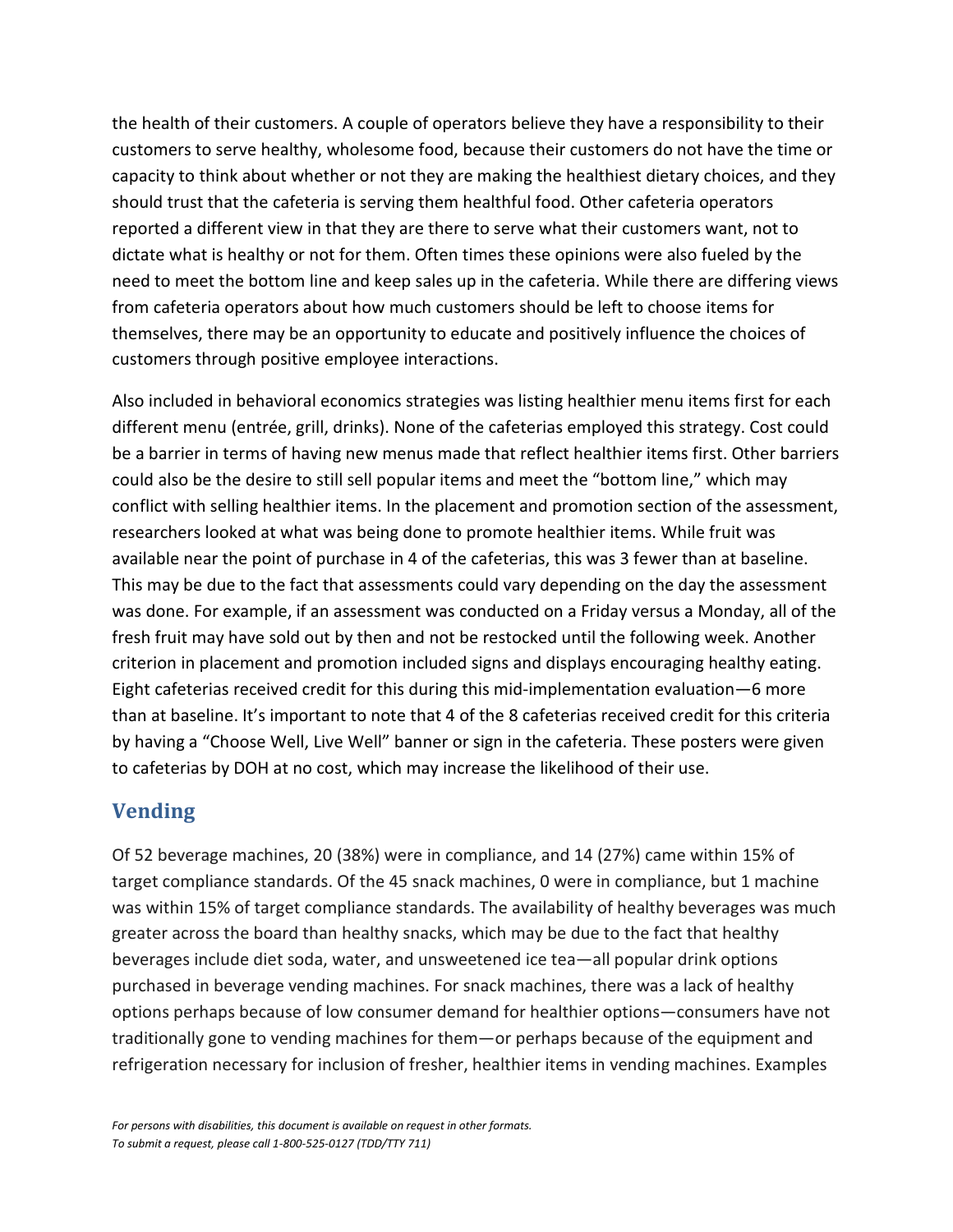of healthy vending machine options included Peeled Snacks® (dried fruit snacks), Pop Chips® (non-fried potato chips), Baked Lays Potato Chips®, Corn Nuts®, and Nature Valley Bars®. As vending contracts are updated to include the standards, it is expected that compliance will improve for snack and beverage machines.

## **Micro-Markets**

WA DOH is a leader in creating guidelines for micro markets. Since Micro-Markets generate more revenue for vendors and thus for DSB since they hold contracts for most of the vending, the demand for them is expected to increase. Of the three micro-markets evaluated, two of the beverage sections were in compliance with the HNG and the third beverage section came within 15% of target compliance standards. Furthermore, healthy beverages were present and purchased more on average than healthy snacks or entrees. This shows that it may be easier for vendors to offer healthy beverages than snacks or entrees that comply with the guidelines and/or that customers tend to buy more healthy beverages than snacks and entrees from micro-markets. Similar to vending machines, this may be due to the fact that healthy beverages, such diet soda, water, and unsweetened ice tea, are all popular drink options.

When comparing micro-markets to vending machines, the micro-markets generally offered more healthy items. Micro-markets contained 28-34% healthy snacks versus vending which had only 3-14% of healthy snacks. The top selling snacks in micro-markets were hard boiled eggs, cheese and almonds; all 'whole' foods generally deemed healthy as opposed to the more processed baked chips, crackers and granola bars categorized as healthy in vending machines. The same trend was true for beverages: 43-54% of micro-market beverages were categorized as healthy whereas 38-39% of vending beverages were categorized as healthy. This suggests micro-markets may be a better environment to offer healthy items than vending machines.

Healthy entrees were the least sold items in micro-markets. The top selling entrées in micromarkets were Lunchables® and Sabra Hummus & Pretzels® followed by an array of sandwiches, wraps, burritos and frozen entrée meals. None of the top selling entrée items were categorized as healthy. While it is apparent customers seem to be going to micro-markets to buy healthy beverages, they may not be going to micro-markets to purchase healthy entrées. This may be because the entrées available at micro-markets tend to be frozen meals or pre-made sandwiches/wraps that customers may not view as being as appetizing as the entrées prepared fresh that day in cafeterias. Furthermore, these micro-market entrées don't give customers the flexibility to make their entrées healthier by building their own sandwiches, requesting sauces on the side, or adding fruit and vegetables side options that would be possible in cafeterias. Also, while items were categorized as entrées, customers may have purchased them with the intention of eating them as snacks. This is especially relevant to items like the hummus and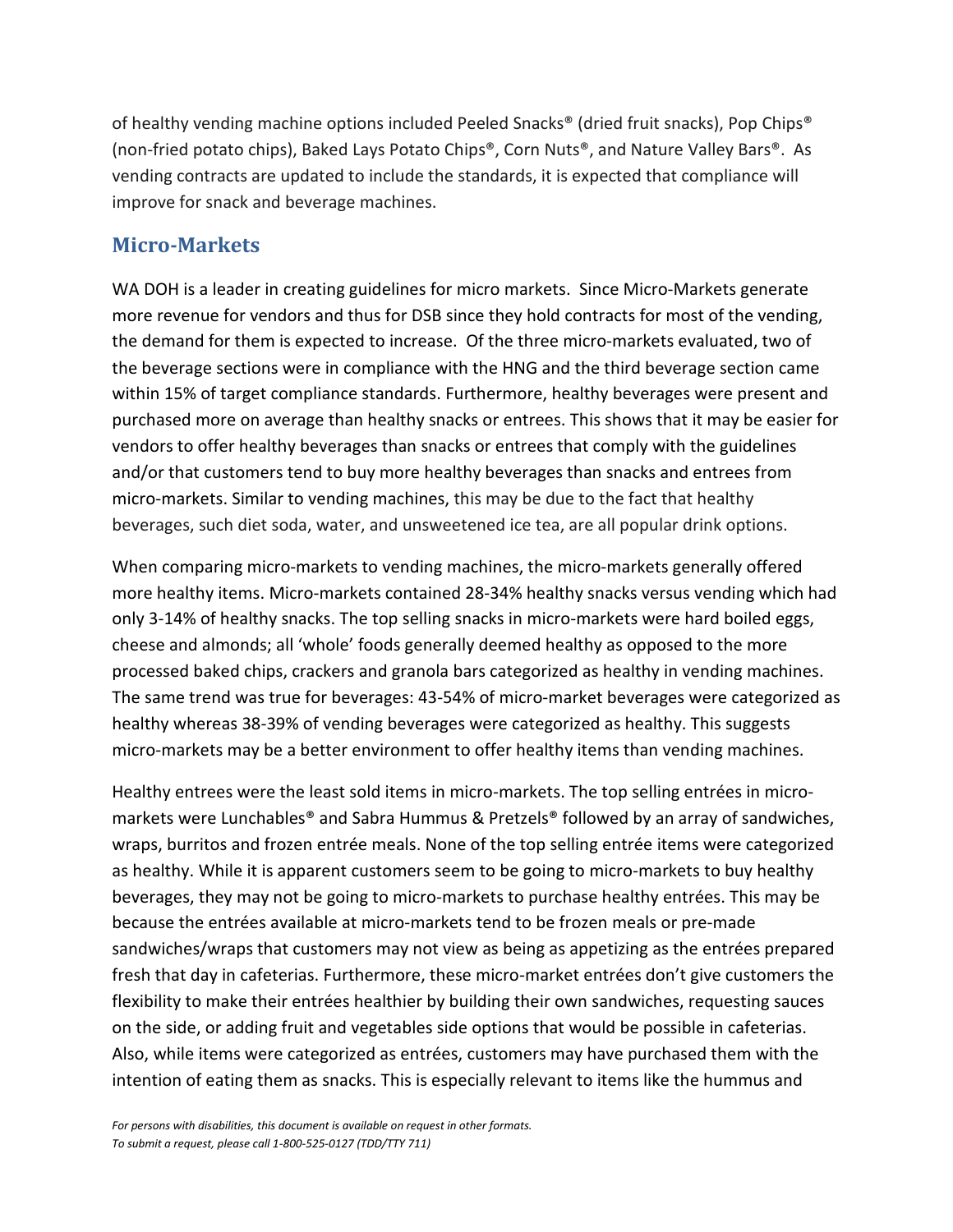pretzels. If this is true, then even fewer items consumed as entrées were sold at these micromarkets.

Our evaluation of micro-markets suggests these may be new environments to offer customers healthy beverage and snacks that are not feasible in vending machines (due to refrigeration requirements); however, customers do not appear to be purchasing healthy entrées at the same rate from these micro-markets.

## **Interviews**

Overall, the CO interviews revealed universal identification of the CO's role in offering more healthful items to state employees with the end goal of improving the employee's overall health. Though the COs perceived the effectiveness in reaching these guidelines to be minimal or insignificant, several acknowledged the long-term commitment required for improving consumer food purchasing behavior. Regarding clarity of the guidelines and perceptions of compliance, the CO reported mixed responses which varied from confidence in the clarity of guidelines and perceived observance, to acknowledgment of additional steps moving forward. All COs believe they are fully observing the guidelines, yet none are completely. This may reflect the lack of clear understanding about the guidelines. The COs referenced success stories during the implementation of the Guidelines, including expansions of healthier items offered (i.e. lowsodium options and fresh product) and execution of behavioral economic strategies (i.e. placement). Overarching barriers to implementation included reported increases in food cost, a perception of insufficient communication and support from some stakeholders, and availability of compliant food products and product information (i.e. nutrition information). Facilitators included internal and external support, positive response from customers, and personal motivation expressed by COs. Of note, there appeared to be differences in the impact of the guidelines depending upon the size of the venue. Moving forward, additional technical support and resources are needed to support COs in the implementation process.

The specific roles and amount of time to spend on implementation of the guidelines varies by WWC, and some expressed ambiguity about their specific roles. Additionally, they did not universally believe that the guidelines are clear and need more training about when and where they apply.

Some WWC observed more positive changes in healthy food offerings in their agency cafeterias than others and almost all WWC expressed frustration when talking about the lack of progress made in changing vending machine contents to healthier snack and beverage items. Some are unsure of their role in this specific work since they do not control the vending machines and often times do not know where all of them are located.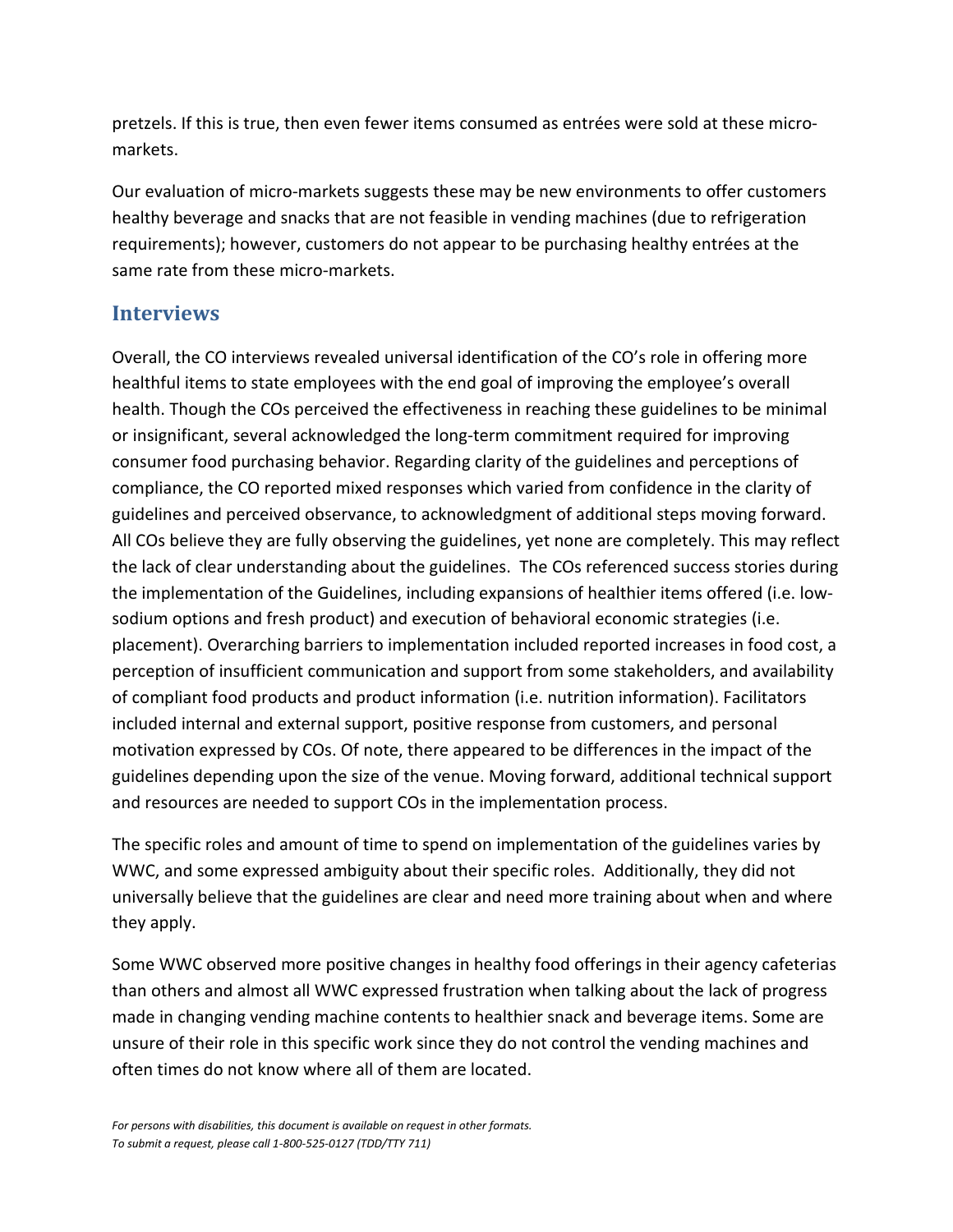WWC talked about the need for more support and for cross-agency and peer-to-peer sharing about successes and different approaches taken by agencies of similar size in implementing the guidelines. WWCs also talked about a desire for data to track progress and better monitoring systems.

Agency leads interviewed represented a variety of positions and roles related to implementation of the guidelines. It is clear that they rely heavily on the WWC to implement the guidelines but realize that they have varied time to spend and capacity to do this work. They also cited a lack of resources and competing priorities.

Most ALs talked about successes that include increased efforts to bring healthy food to meetings and agency events and an increase in cafeteria offerings of healthy options. As with the WWC, ALs expressed frustration with the lack of change in vending machine contents.

ALs cited the need for more training-including training for employees regarding nutrition and wellness and a need for more information sharing across agencies regarding what approaches have been successful in implementing the guidelines. They noted that the different workforces among agencies present challenges because they have different preferences and desires, and emphasize that small steps and a long-term commitment are needed to see sustainable success in changing the overall food environment across agencies.

Most agency leads talked about the need for data showing progress made along the way in implementing the guidelines and a need for specific accountability steps.

## <span id="page-53-0"></span>**Limitations**

There were a few limitations to this evaluation. First, all data was collected one day at each location (cafeterias, vending machines and micro-markets), so information captured is a snapshot in time and may not accurately represent each environment between the baseline and the mid-implementation evaluation. For example, popcorn was not considered a whole grain during the baseline evaluation, but was considered a whole grain at mid-implementation, due to lack of standardized and well-defined criteria at baseline but emerging clarification at mid-implementation

While this assessment provides an accurate depiction of micro-markets, there were a few limitations to the data collection. First, photographs were captured of micro-markets on one day only so if items were not fully stocked the photos may not accurately reflect what is available on most days. These same photographs were compared against items sold over an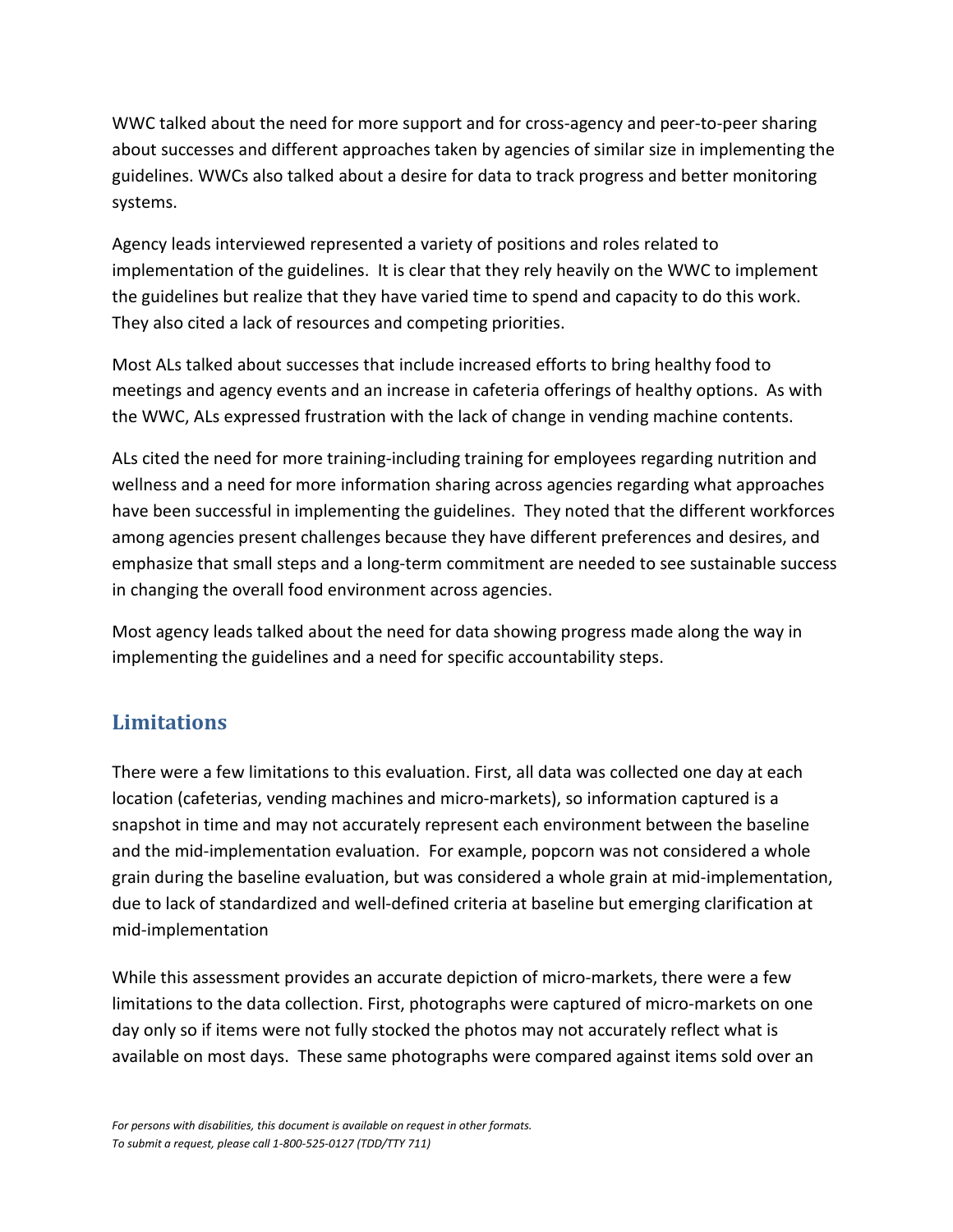entire month, so if considerably fewer items were present that day it may appear that far more of these items were sold than present.

Finally, assessment of some criteria depended on self-report, without the opportunity for verification.

*For persons with disabilities, this document is available on request in other formats. To submit a request, please call 1-800-525-0127 (TDD/TTY 711)*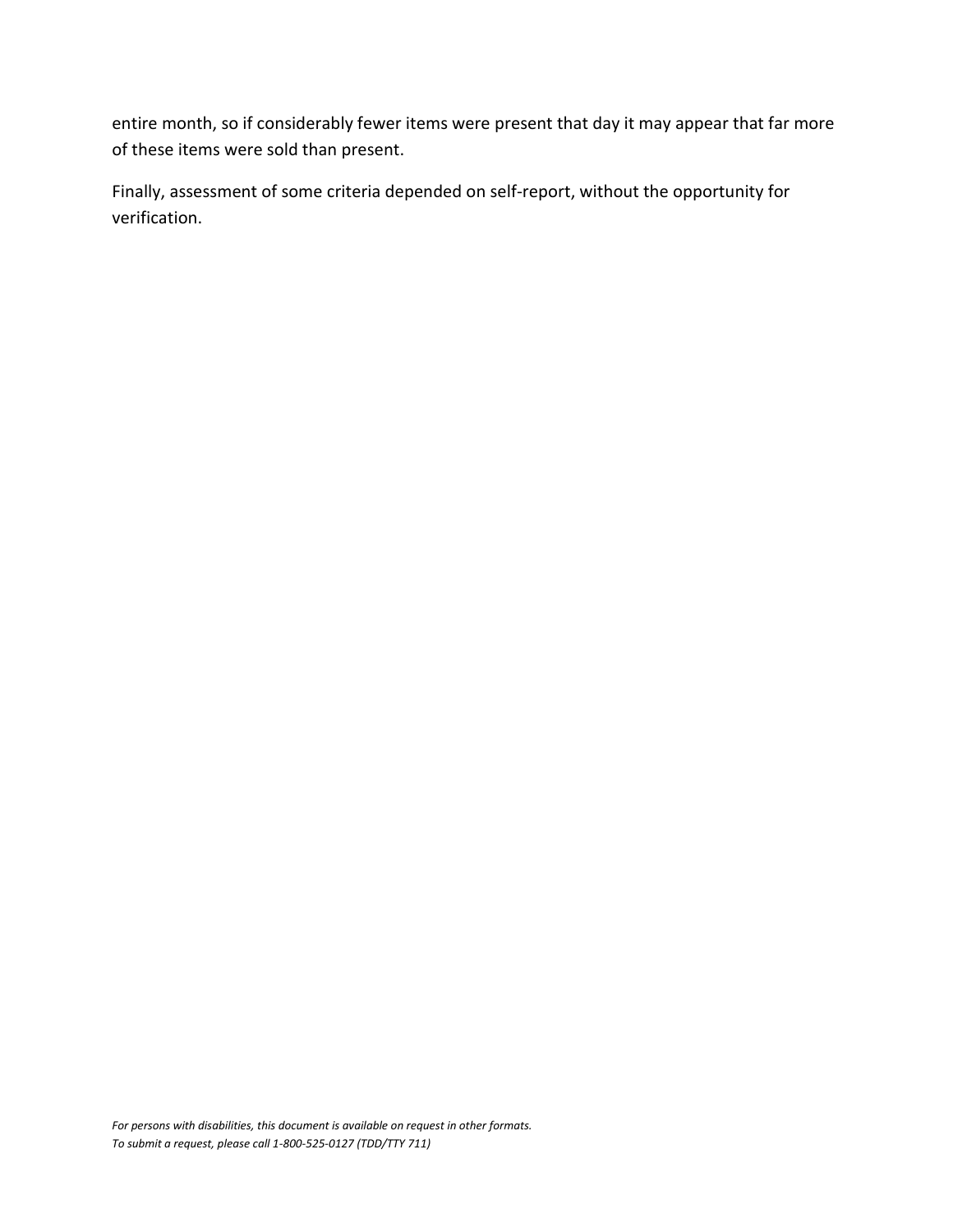## <span id="page-55-0"></span>**Recommendations**

Cafeteria:

- 1) Clarify criteria. This can include clearer definitions for operators, assuring consistency in definitions throughout, and/or re-wording of criteria.
- 2) Investigate the criteria that were not met in either assessment, and identify ways to address them. Some of the criteria may not be realistic for cafeterias to implement, or may not help achieve the goals as intended by the Executive Order.
- 3) Develop customized implementation plans with cafeteria operators
- 4) Offer financial incentives for cafeteria operators to try new foods/menu items-for example, some kind of protection against revenue loss while new items are piloted

#### Micro-Markets and Vending:

- 5) Increase the breadth of data collection for micro-markets and vending machines to capture additional information regarding product availability, stock dates, sales trends, and consumer purchasing behavior. This may be facilitated by further collaborating with vendors to share valuable insights and purchase and price data, and increasing data collection time periods.
- 6) Finalize micro-market criteria and work with vendors to provide technical assistance
- 7) Continue working with food suppliers to communicate demand for healthier products.

#### Collaboration/Communication:

- 8) Offer additional technical assistance and resources. For example, provide cafeteria operators with lists of items that meet the nutrition guidelines
- 9) Share best-practices and success stories between agencies.
- 10) Improve or continue to expand opportunities to build relationships between key stakeholders (i.e. WWCs to WWCs, WWCs to vendors, WWCs to CO's and CO's to vendors).
- 11) Develop opportunities to widely celebrate and communicate successes of implementation of healthy nutrition guidelines across agencies

#### Customers

- 12) Capture customer feedback about food available in agencies the guidelines.
- 13) Explore reasons for use of vending vs. micro-market vs. cafeteria
- 14) Encourage vendors and cafeteria operators to include taste tests and other vendorsponsored activities to support vending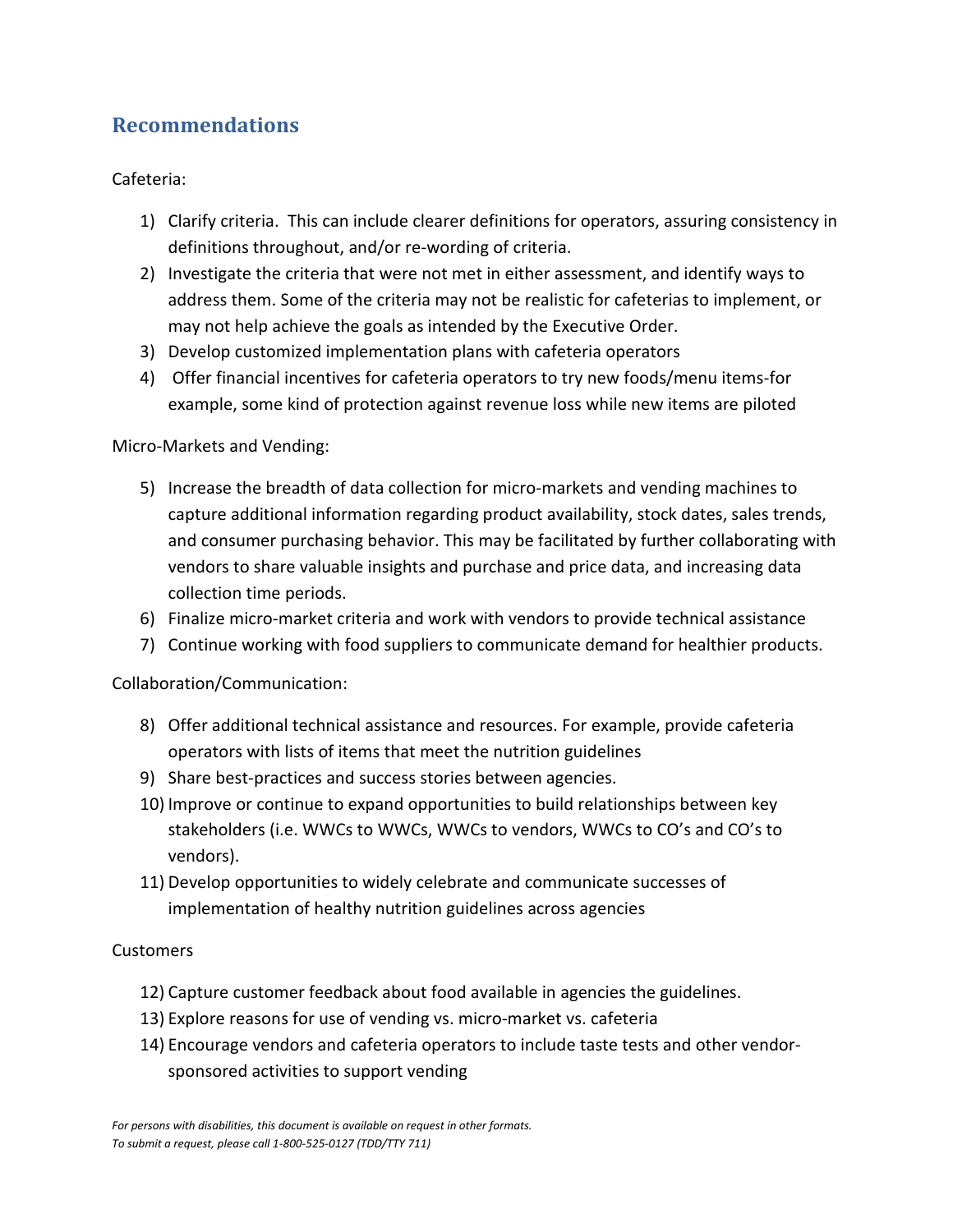## <span id="page-56-0"></span>**Works Cited**

#### **References**

1. Division of Nutrition, Physical Activity and Obesity. National Center for Chronic Disease Prevention and Health Promotion. Centers for Disease Control and Prevention. *Washington State Nutrition, Physical Activity, and Obesity Profile.* September 2015. Available online at http://www.cdc.gov/nccdphp/dnpao/state-local-programs/profiles/pdfs/washington-stateprofile.pdf

2. National Institutes of Health. *Clinical Guidelines on the Identification, Evaluation, and Treatment of Overweight and Obesity in Adults: The Evidence Report. 1998*. Available online at http://www.nhlbi.nih.gov/guidelines/obesity/ob\_gdlns.htm.

3. Finkelstein, EA, Trogdon, JG, Cohen, JW, and Dietz, W. Annual medical spending attributable to obesity: Payer- and service-specific estimates. Health Affairs 2009; 28(5): w822-w831.

4. Institute of Medicine of the National Academies. *Bridging the evidence gap in obesity prevention: A framework to inform decision making.* Washington DC: National Academies Press; 2010.

5. Kumanyika SK, Obarzanek E, Stettler N, et al. Population-based prevention of obesity: the need for comprehensive promotion of healthful eating, physical activity, and energy balance: a scientific statement from American Heart Association Council on Epidemiology and Prevention, Interdisciplinary Committee for Prevention (formerly the expert panel on population and prevention science). *Circulation.* Jul 22 2008;118(4):428-464.

6. United States Department of Health and Human Services, United States Department of Agriculture. *Dietary guidelines for Americans, 2010.* 7th ed. Washington, D.C.: Government Printing Office; 2010.

7. United States Centers for Disease Control and Prevention, United States Department of Health and Human Services. Health and Sustainability Guidelines for Federal Concessions and Vending Operations; http://www.cdc.gov/chronicdisease/resources/guidelines/food-serviceguidelines.htm.

8. Childhood Obesity Prevention Coalition. Governor Inslee Takes Major Step to Support Health of State Employees Washington to Become First State to Ensure Access to Healthy Food in State Facilities. November, 2013. Available online at http://copcwa.org/wpcontent/uploads/2013/11/Inslee-EO-Press-Release-FINAL1.pdf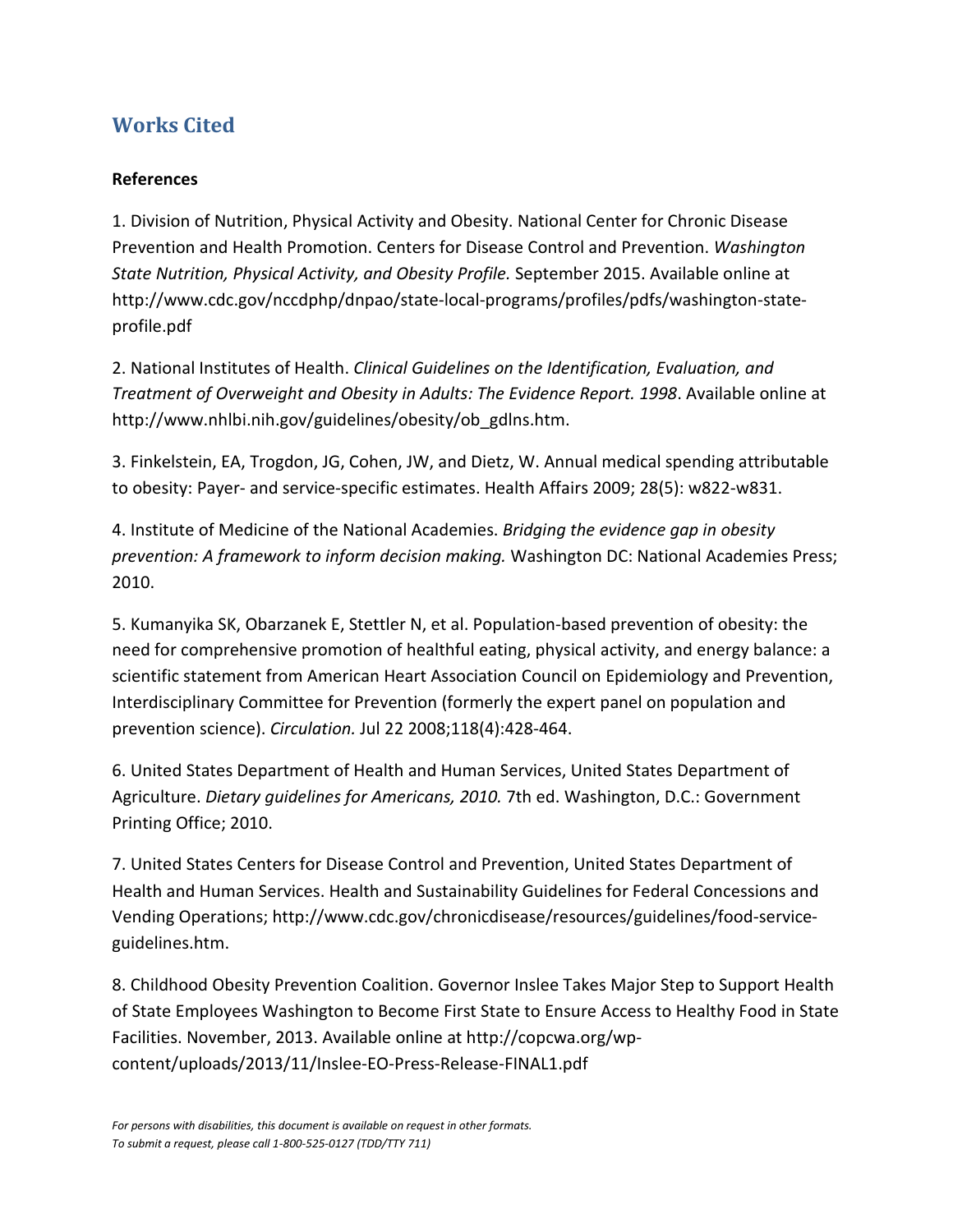9. State of Washington. *Executive Order 13-06: Improving the Health and Productivity of State Employees and Access to Healthy Foods in State Facilities*. In: Washington So, ed*.* Vol Washington State Executive Order 13-06 2013.

10. Office of Healthy Communities. Washington State Department of Health. *Healthy Nutrition Guidelines: Implementation Guide for Agencies, Sites, and Vendors.* February 2014. Available online at http://www.doh.wa.gov/Portals/1/Documents/Pubs/340-224- HealthyNutritionGuidelines.pdf.

11. U.S. General Services Administration. "Health and Sustainability Guidelines for Federal Concessions and Vending Operations." Accessed online at http://www.gsa.gov/portal/mediaId/239667/fileName/guidelines for federal concessions an d\_vending\_operations\_corrected\_version.action

12. Centers for Disease Control and Prevention. Healthy Hospital Food and Beverage Environmental Scan. Accessed online at [http://www.cdc.gov/obesity/hospital](http://www.cdc.gov/obesity/hospital-toolkit/pdf/healthy-hospital-food-and-beverage-environment-scan.pdf)[toolkit/pdf/healthy-hospital-food-and-beverage-environment-scan.pdf](http://www.cdc.gov/obesity/hospital-toolkit/pdf/healthy-hospital-food-and-beverage-environment-scan.pdf)